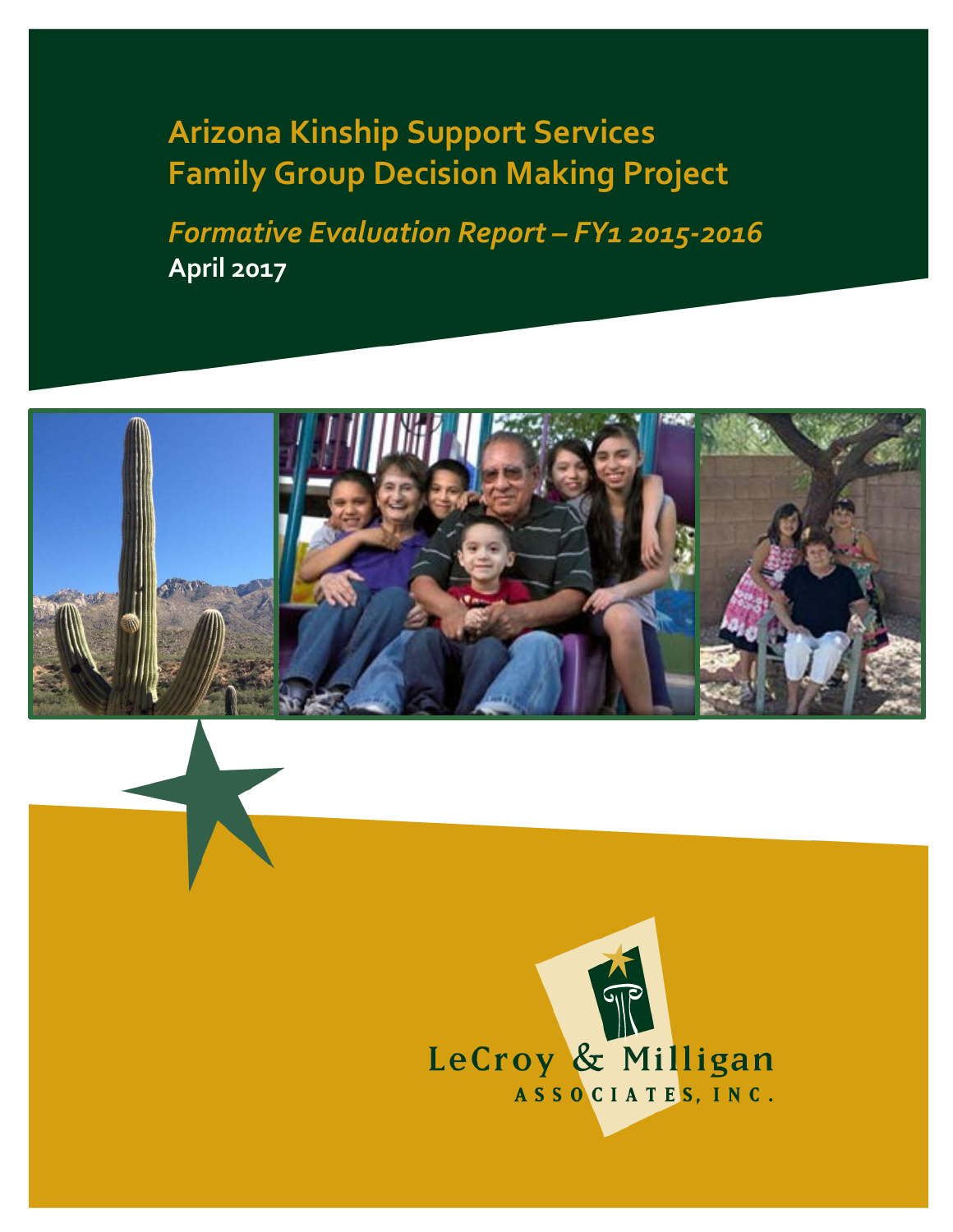# **Arizona Kinship Support Services Family Group Decision Making Project: Formative Evaluation Report FY1 2016-2016 - April 2017**

#### **Submitted to:**

Arizona's Children Association Arizona Kinship Support Services 220 E Speedway Blvd. Tucson, AZ 85705 Ph: (520) 323-4476 Fax: (520) 323-9830 <http://arizonakinship.org/>



Creating Connections for Kinship Caregivers

#### **Submitted by:**

LeCroy & Milligan Associates, Inc. 2002 N Forbes Blvd. Suite 108 Tucson, AZ 85745 Ph: (520) 326-5154 Fax: (520) 326-5155 [www.lecroymilligan.com](http://www.lecroymilligan.com/)



#### **Acknowledgments:**

The evaluation team is grateful for Project Director Julie Treinen for her efforts and guidance with this evaluation. We thank AKSS staff for their participation and fortitude in data collection and the families who participated in this study and shared their stories. We also appreciate the Project Leadership Team, including Arizona's Children Association, Pima County Juvenile Court Center, and Arizona Department of Child Safety. The evaluation team includes Michele Schmidt, MPA, Sonia Cota-Robles, Ph.D., JD, Michel Lahti, PhD, and Frankie Valenzuela. This project is funded by a federal grant from the Department of Health and Human Services, Administration for Children and Families, Children's Bureau, grant #HHS-2015-ACF-ACYF-CF-1008.

## **About LeCroy & Milligan Associates:**

Founded in 1991, LeCroy & Milligan Associates, Inc. is a consulting firm specializing in social services and education program evaluation and training that is comprehensive, research-driven and useful. Our goal is to provide effective program evaluation and training that enables stakeholders to document outcomes, provide accountability, and engage in continuous program improvement. With central offices located in Tucson, Arizona, LeCroy & Milligan Associates has worked at the local, state and national level with a broad spectrum of social services, criminal justice, education and behavioral health programs.

## **Suggested Citation:**

LeCroy & Milligan Associates, Inc. (2017). *Arizona Kinship Support Services Family Group Decision Making Project: Formative Evaluation Report, FY1 2015-2016*. Tucson, AZ: Author.

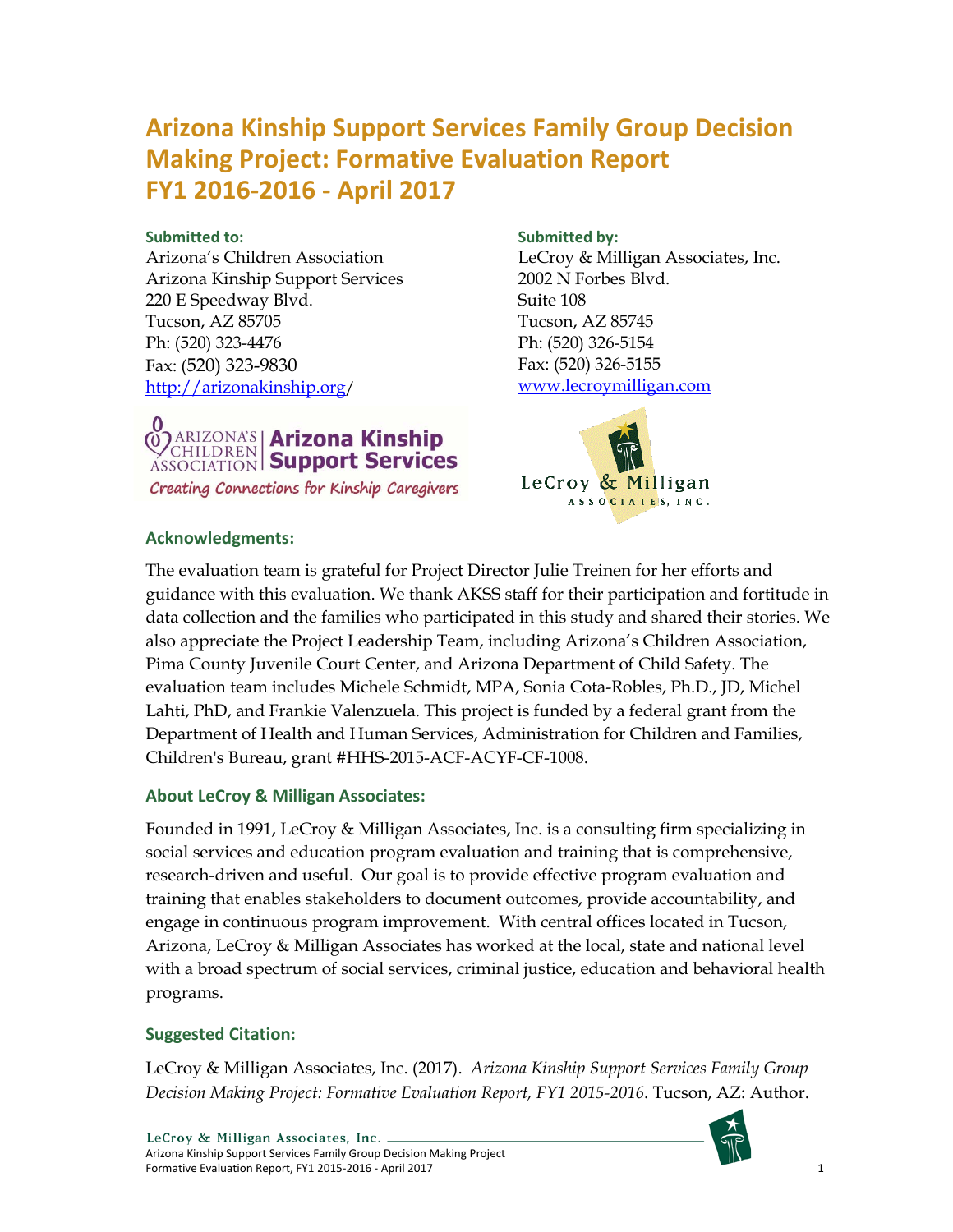# **Table of Contents**

| Family Group Conference Pre/Post Fidelity Survey: Participant Version 22    |  |
|-----------------------------------------------------------------------------|--|
|                                                                             |  |
|                                                                             |  |
|                                                                             |  |
|                                                                             |  |
| Use of Incentives and Development of 90-Day Post Case Closure Checklist  24 |  |
|                                                                             |  |
|                                                                             |  |
|                                                                             |  |
|                                                                             |  |
|                                                                             |  |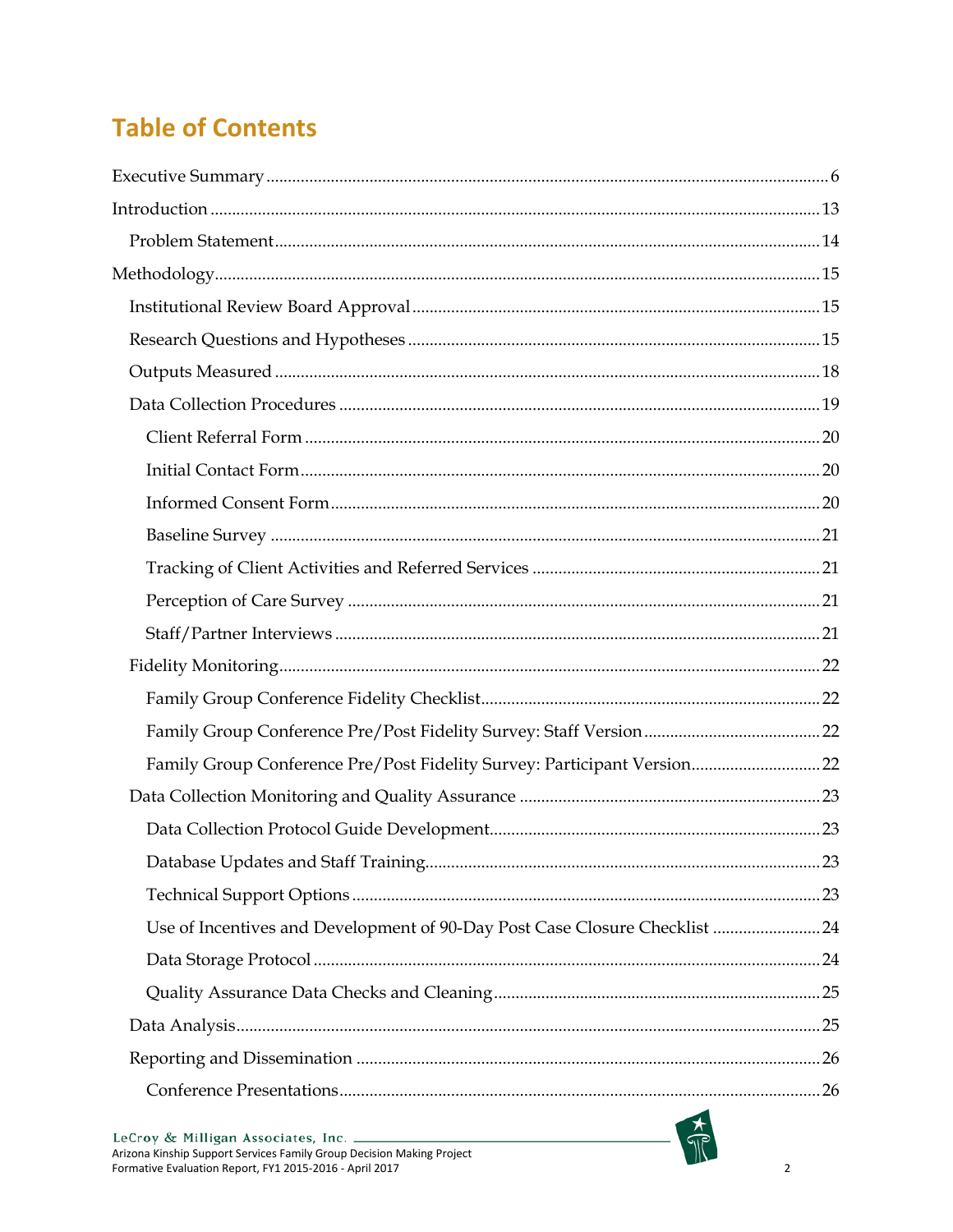| Strengths, Facilitators, Challenges, and Barriers to Project Implementation and Family |  |
|----------------------------------------------------------------------------------------|--|
|                                                                                        |  |
|                                                                                        |  |
|                                                                                        |  |
|                                                                                        |  |
|                                                                                        |  |
|                                                                                        |  |
|                                                                                        |  |
|                                                                                        |  |
|                                                                                        |  |
|                                                                                        |  |
|                                                                                        |  |
|                                                                                        |  |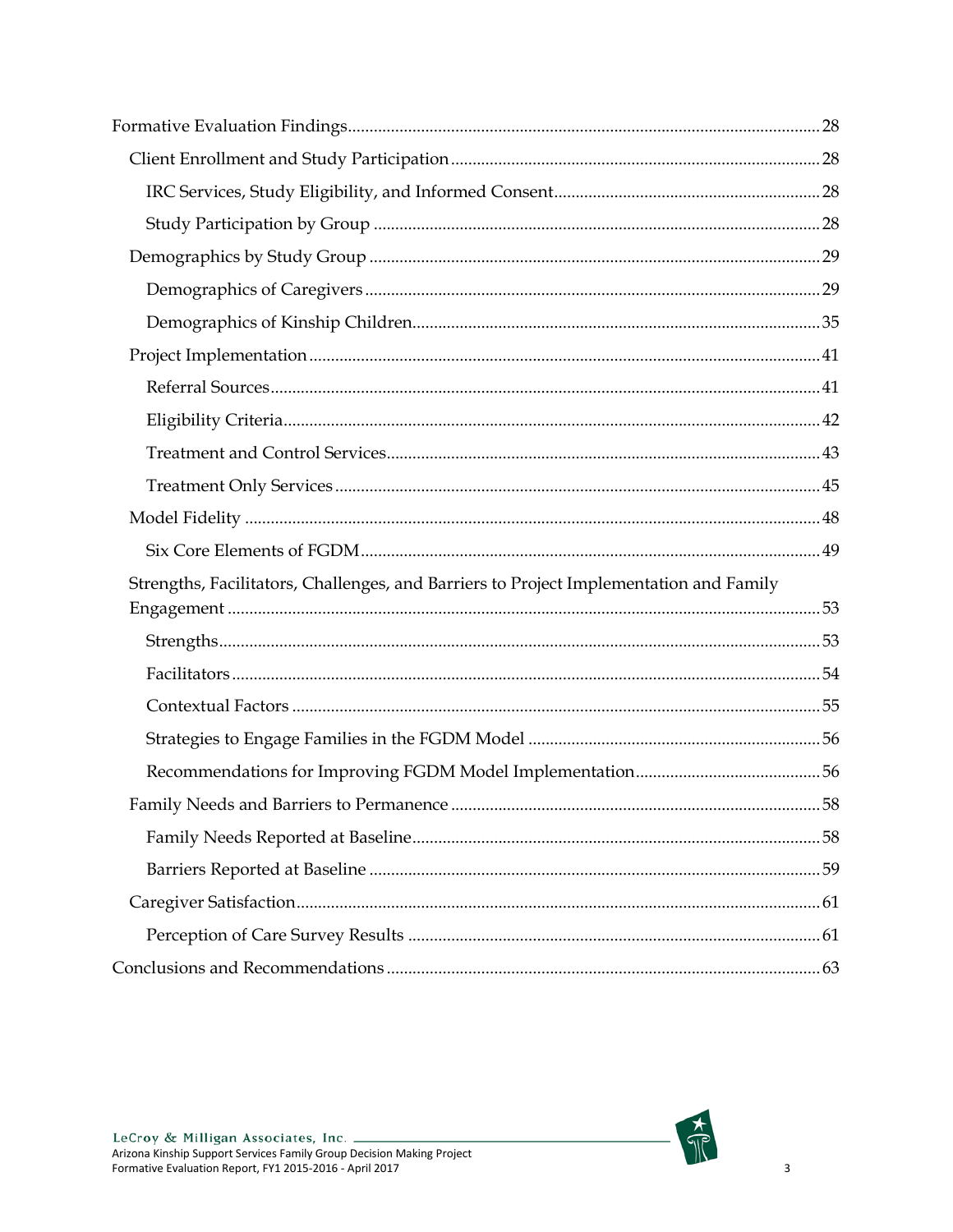# **List of Exhibits**

| Exhibit 2. Formative Evaluation Questions, Data Collection, and Outputs Measured 16         |  |
|---------------------------------------------------------------------------------------------|--|
|                                                                                             |  |
|                                                                                             |  |
| Exhibit 5. Number of Caregivers Receiving IRC-Only Services and Consented to Study  28      |  |
| Exhibit 6. Number of Caregivers Receiving IRC Only Services Only and Consented to Study28   |  |
|                                                                                             |  |
|                                                                                             |  |
|                                                                                             |  |
|                                                                                             |  |
|                                                                                             |  |
|                                                                                             |  |
|                                                                                             |  |
|                                                                                             |  |
|                                                                                             |  |
|                                                                                             |  |
| Exhibit 17. Percentage of Caregivers with Kinship Children in Care by Study Group35         |  |
| Exhibit 18. Relationship of Caregiver to Children in Care by Study Group and Total 35       |  |
| Exhibit 19. Legal Relationship to Child in Care at Intake by Study Group and Total36        |  |
|                                                                                             |  |
|                                                                                             |  |
|                                                                                             |  |
|                                                                                             |  |
| Exhibit 24. Informal and Formal Status of Kinship Children at Intake by Study Group  38     |  |
| Exhibit 25. Reasons Biological Parent is Not Primary Caregiver of Kinship Children by Study |  |
|                                                                                             |  |
|                                                                                             |  |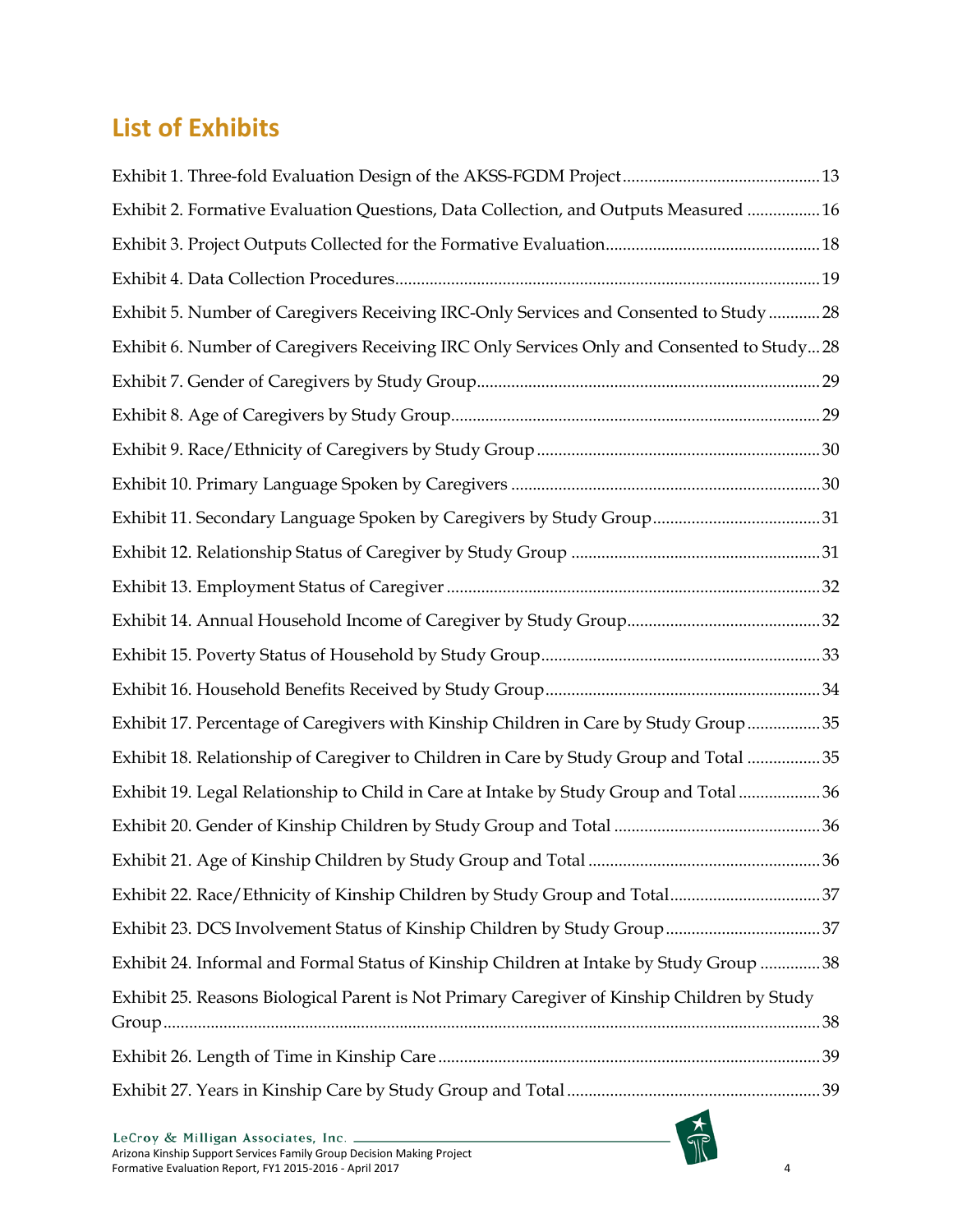| Exhibit 28. Special Education, Chronic Medical Issues, and Access to Health Insurance 40     |
|----------------------------------------------------------------------------------------------|
| Exhibit 29. Special Education, Chronic Medical Issues, and Access to Health Insurance 40     |
|                                                                                              |
|                                                                                              |
|                                                                                              |
| Exhibit 33. Control Group Navigation Services: Number and Duration in Minutes 44             |
| Exhibit 34. Treatment Group Navigation Services: Number and Duration in Minutes 44           |
|                                                                                              |
|                                                                                              |
|                                                                                              |
|                                                                                              |
|                                                                                              |
|                                                                                              |
| Exhibit 41. FGDM Core Element 1: Independent Coordinator Fidelity Metrics 49                 |
| Exhibit 42. FGDM Core Element 2: Family Group as Key Decision-Making Partner Fidelity        |
| Exhibit 43. FGDM Core Element 3: Family Meeting Private Time Fidelity Metrics51              |
| Exhibit 44. FGDM Core Element 4: Family Plan Development and Approval Fidelity Metrics51     |
| Exhibit 45. FGDM Core Element 5: Post Meeting Follow-up Fidelity Metrics 52                  |
| Exhibit 46. FGDM Core Element 6: Referring Agency Support Fidelity Metrics 52                |
|                                                                                              |
|                                                                                              |
|                                                                                              |
| Exhibit 50. Contextual Factors and Local Conditions Influencing Project Implementation  55   |
| Exhibit 51. Needs of Families at Baseline: Means and Standard Deviations58                   |
|                                                                                              |
| Exhibit 53. Barriers in Seeking Custody, Guardianship, Licensure, or Adoption of Kinship     |
|                                                                                              |
| Exhibit 55. Percentage of Caregivers that Agree or Strongly Agree with Satisfaction Areas 62 |
| $I_0$ Croy $\ell_{\mathcal{T}}$ Milligan Associates Inc.                                     |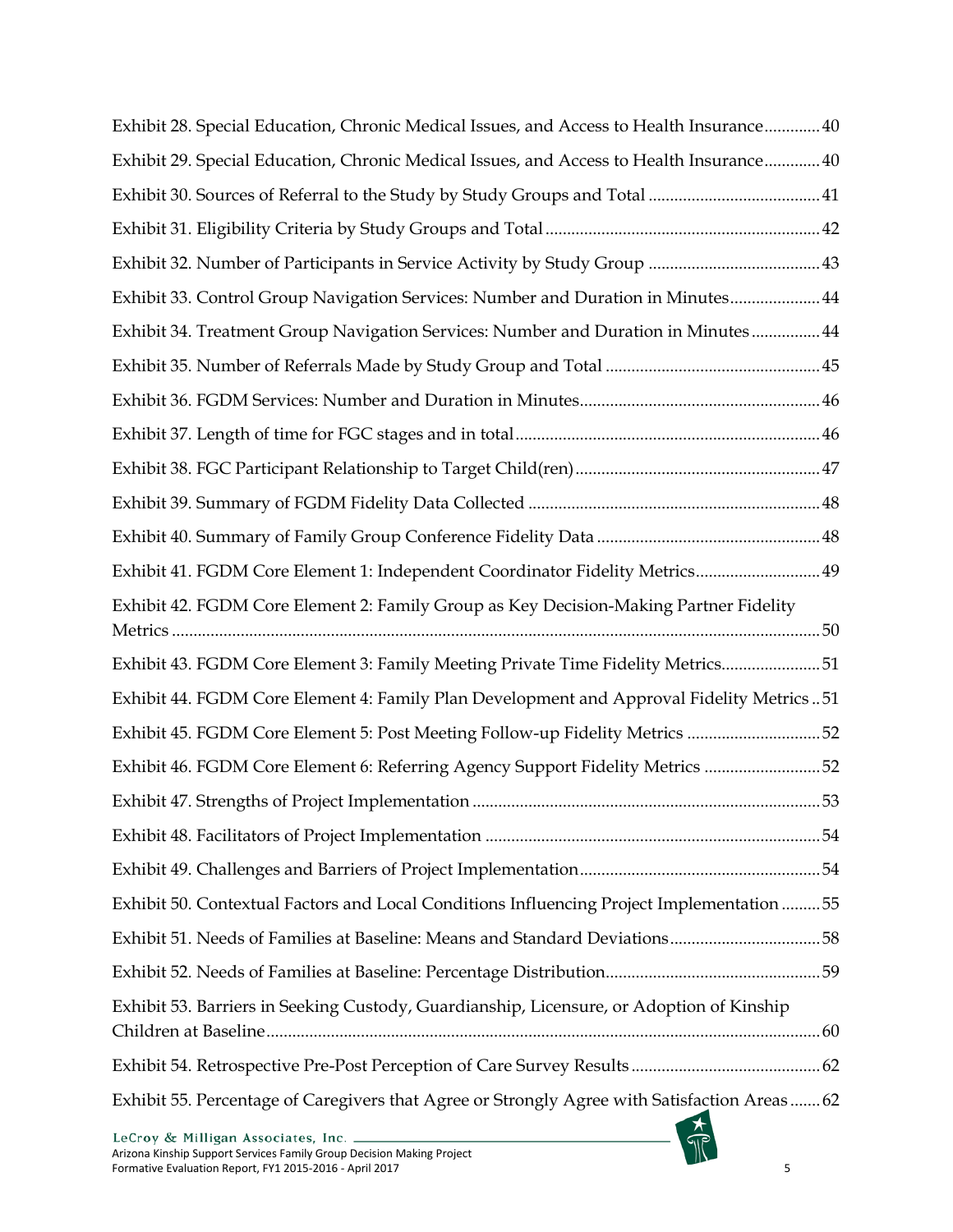# <span id="page-6-0"></span>Executive Summary

This Executive Summary highlights the key findings and recommendations of the Formative Evaluation conducted for the Arizona Kinship Support Services - Family Group Decision-Making Project (AKSS-FGDM). The overall purpose of the AKSS-FGDM project is two-fold: (1) to conduct a FGDM program that effectively supports family connections and engages family members in ways that achieve positive outcomes for the target population of children who are in, or at risk of entering, foster care and their families; and (2) to analyze the implementation, impact, and cost of the FGDM program through a rigorous local evaluation and cross-site evaluation participation and produce high-level evidence of what worked and why in order to contribute to the evidence base for FGDM practice.

The following data was collected in FY1, during the time frame of 9/30/2015- 10/31/2016. This time frame encompassed three activities: (1) pilot testing of the project, including testing and refining project implementation and evaluation data collection protocols; (2) evaluation of project implementation (after the pilot testing phase); and (3) evaluation of the treatment condition's fidelity to the FGDM model (after the pilot testing phase). Key findings and recommendations are presented for the seven Formation Evaluation questions examined during this phase of the project.

# **1. What are the characteristics of the children and families in the control and treatment groups?**

# **Key Findings**

- During the formative evaluation period, the AKSS-FGDM project provided Information, Referral, and Connection (IRC) services to 770 kinship caregivers. A total of 35 eligible clients consented to participate in the study and none refused to consent.
- 35 caregivers caring for 78 kinship children enrolled in the study, of which 40% (14 adults caring for 40 children) were randomly selected into the treatment group and 60% (21 adults caring for 38 children) were randomly selected into the control group.
- Two cases in the treatment group and one case in the control group closed before completing the study condition.

## **Key Recommendations**

- AKSS-FGDM staff will continue to recruit and invite eligible clients to consent to participate in the study. Our target number for the sample size is 300 caregivers. This study will measure outcomes at the caregiver level, as well as at the child level.
- Staff will also more formally track in the study database the clients who are invited to participate in the study but refuse to consent to participation.
- To minimize attrition, the evaluation team will work with AKSS-FGDM staff to develop a re-engagement protocol for clients who still have children in their care but who have

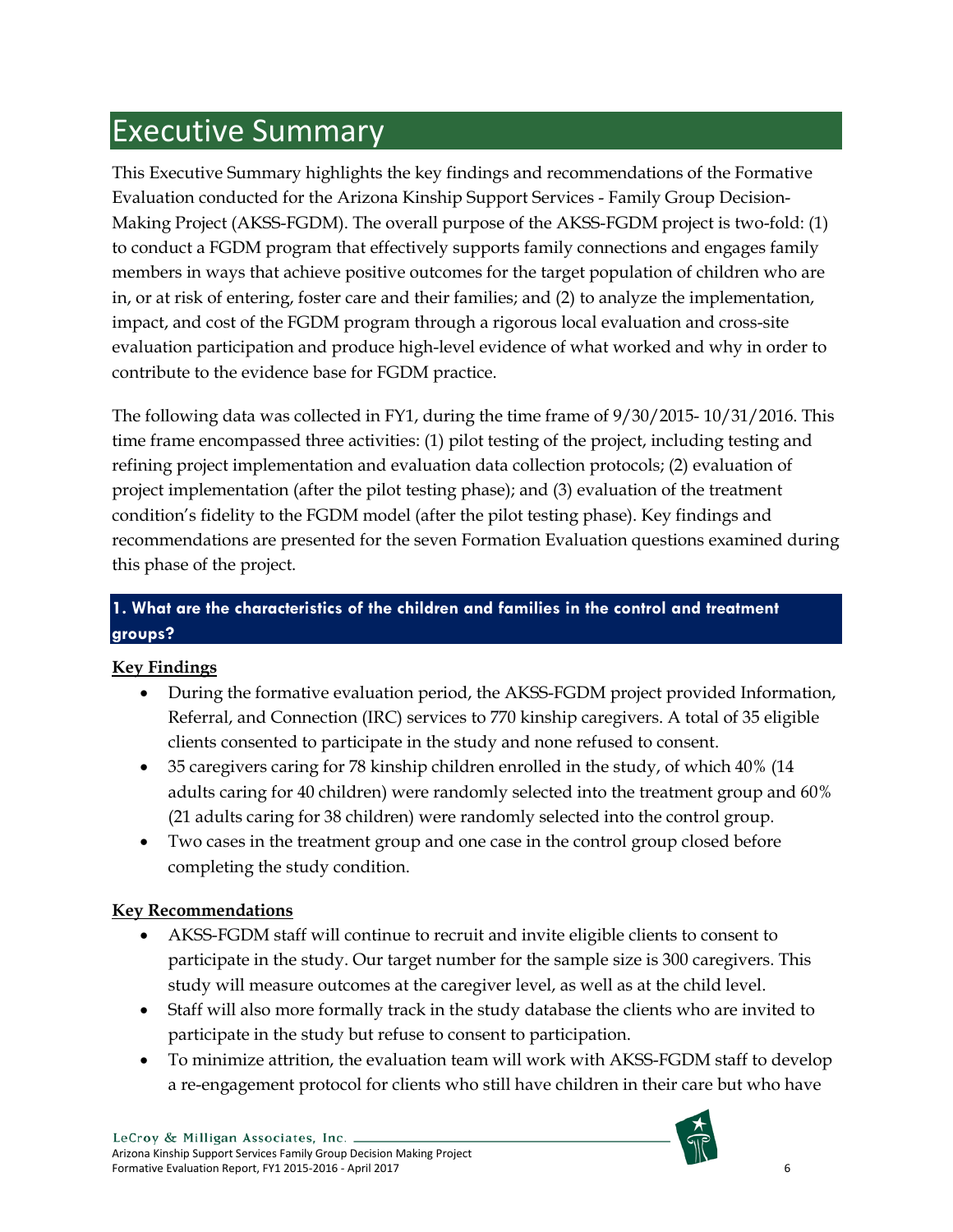discontinued services before study completion, for reasons of not being located by staff or withdrawal from services.

- Regardless of case closure reason, the evaluation team will still attempt to complete the follow-up survey with clients 6 months post closure date.
- The evaluation team will continue to monitor the randomization process performed by staff and monitor the percentage distribution of cases randomly selected to each study group. As the sample size increases, the evaluation team will monitor baseline equivalency for the study groups according to key demographic characteristics (e.g., gender and age if caregiver, etc.). This process will ensure that there is no statistically significant difference between study groups by key characteristics.

## **2. How is the Project Implemented?**

## **How are clients referred to the project? What is the distribution of eligibility criteria?**

## **Key Findings**

- 31% of study referrals came from DAP, 31% from DCS, 16% from the AKSS IRC client pool, and 20% from other sources, such as behavioral health or other community-based services.
- 88% of families met the study eligible criteria of being in poverty and having a higher level of basic needs, however meeting this criteria alone is not enough to warrant a case opening. In 63% of cases, the caregiver is caring for three or more kinship children and/or the caregiver is having difficulty establishing a legal relationship with the child or children in care. In 43% of cases, the family has DCS involvement.

## **Key Recommendations**

- The project will continue to solicit referrals for study eligible cases from our project and community partners. Our target number for the sample size is 300 caregivers. This study will measure outcomes at the caregiver level, as well as at the child level.
- Through use of the Referral Form, staff and the evaluation team will continue tracking eligibility reasons for clients invited to participate in the study.

## **What Navigation Services are Provided?**

## **Key Findings**

• Navigation only clients received a total of 303 navigation services and FGDM + Navigation clients received a total of 231 services. The most commonly provided navigation service for both study groups is an office visit, with 26 instances averaging 51.5 minutes for the control group, and 30 instances averaging 57.2 minutes for the treatment group. No significant differences were observed in comparing the average duration of navigation services by study group.

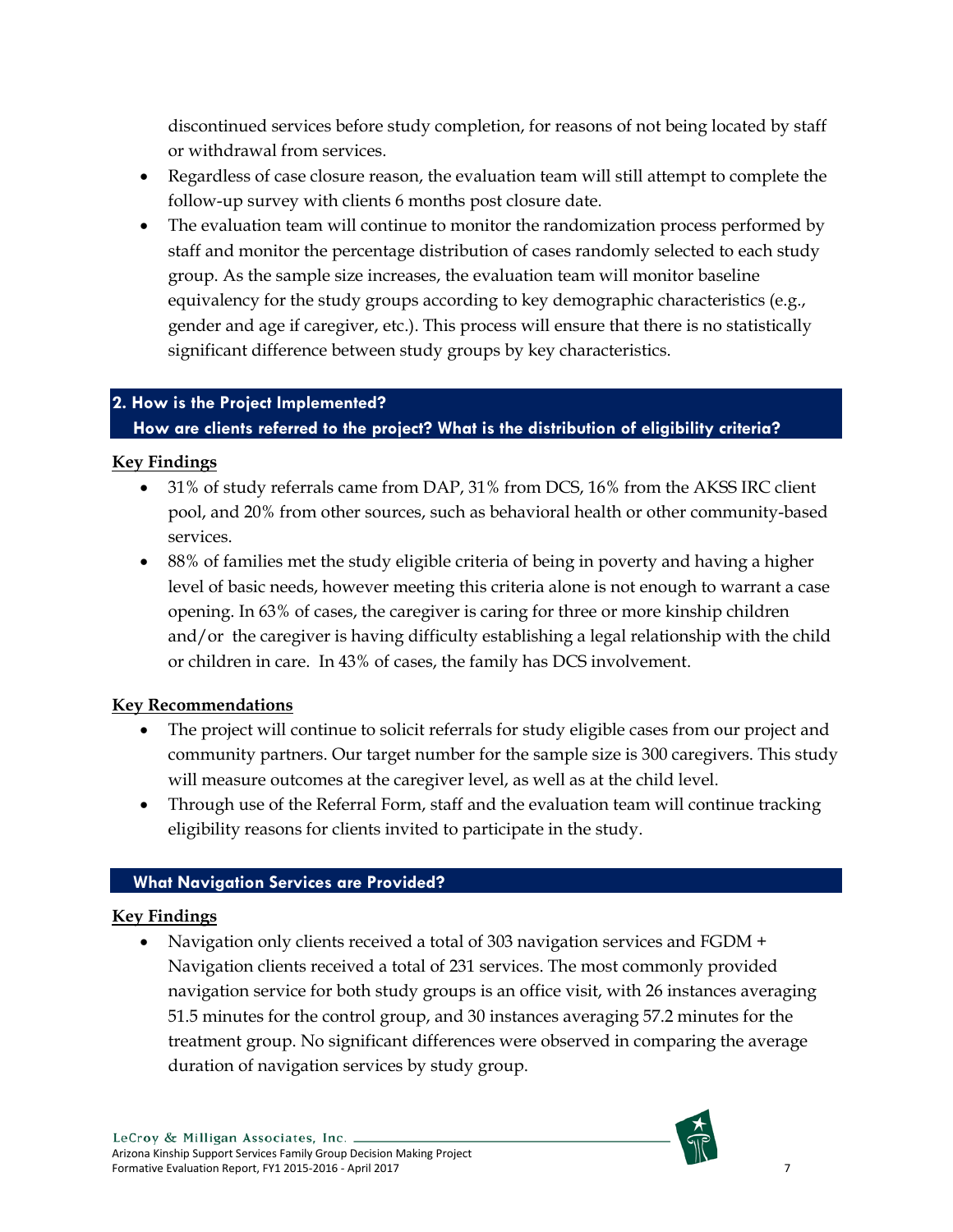• Other services utilized by study participants include attending Guardianship Clinics, topical education, special events, and Children of Incarcerated Parents programming.

### **Key Recommendations**

- The evaluation team will continue to track the "dosage" of navigation and other services provided to clients, including the total number and duration of services, by service type. We will continue to perform statistical tests to ensure that navigation services, which is the base study condition, is equivalent for each study group.
- Navigators will continue to support all clients in meeting the goals of their family plan/navigation plan, as this milestone indicates that a client has fully participated in services.

#### **What FGDM Services are Provided?**

#### **Key Findings**

- During the formative evaluation phase, FG Coordinators engaged family members in 89 instances of preparation activities, averaging 21 minutes and ranging from one minute (such as a phone call or voice message) to 160 minutes.
- A total of three FGCs were held during this time frame, with an average duration of 203 minutes or just over three hours. The shortest FGC was 165 minutes (2.75 hours) and the longest was 240 minutes (4 hours).
- At the end of the formative phase, FG Coordinators had just begun to carry out FGC review and follow-up activities, which includes sending the approved family plan to all parties involved and monitoring the family plan progress by checking in with the family at least every 30 days.

#### **Key Recommendations**

- FG Coordinators will continue to engage clients enrolled in the treatment group, with the goal of them completing at least one FGC and developing a family plan. FG Coordinators will continue to track service provision in the project database, as well as by completing the FGDM Fidelity Checklist. Fidelity checklists will be submitted semiannually to the evaluation team for review and analysis. Navigators will continue to support treatment group clients in meeting the goals of their family plan, as this milestone indicates that a client has fully participated in services.
- The evaluation team will continue to track the "dosage" of FGDM services provided to clients, including the total number and duration of services, by service type.

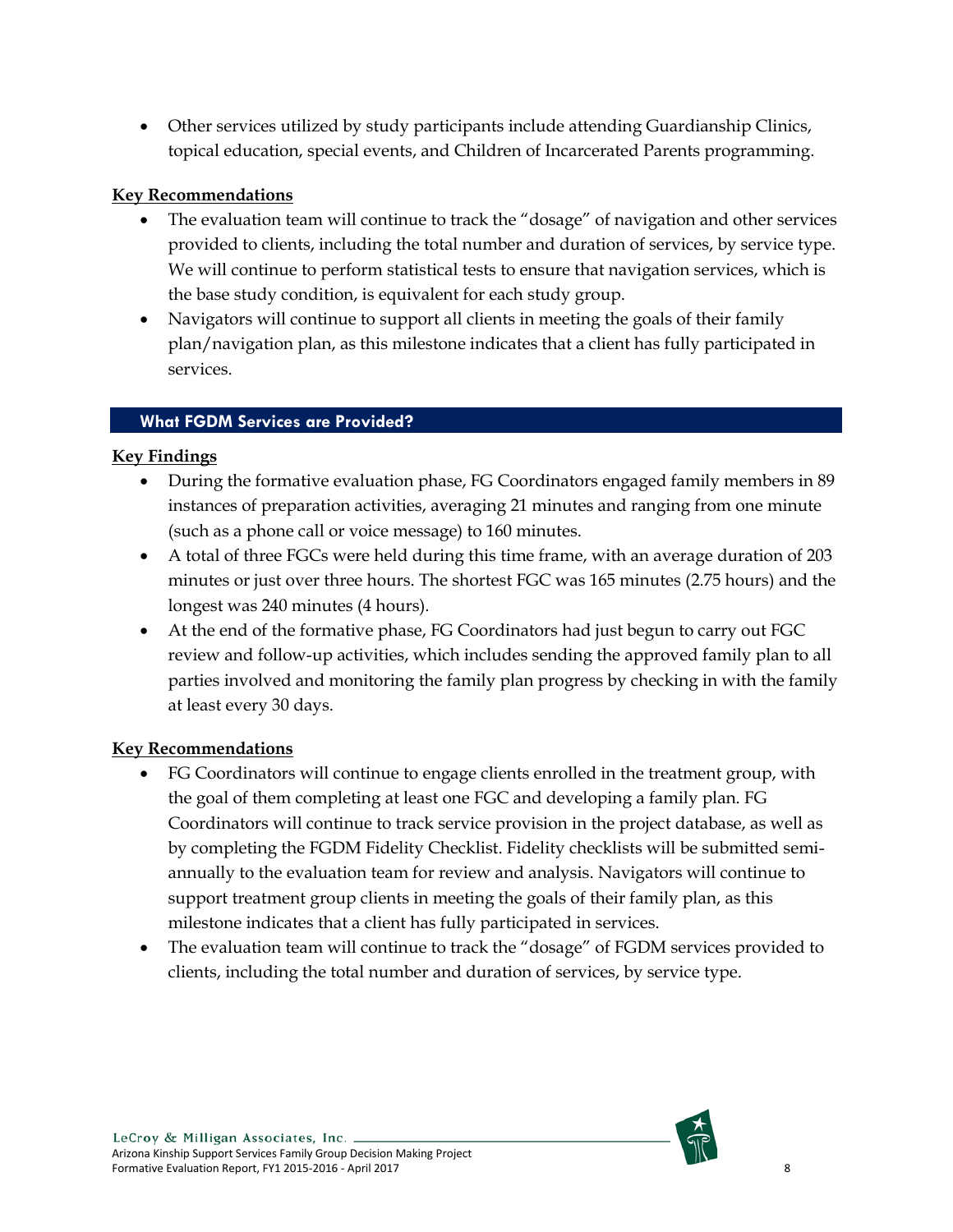## **3. To what extent do staff implement FGDM services with fidelity to the Kempe Model?**

### **Key Findings**

- The results of the fidelity assessment performed during the Formative Evaluation phase demonstrates that the AKSS-FGDM project has maintained fidelity to the FGDM model and core elements 1-4 and 6 (element #5 was not measured as post-meeting follow-up did not occur during the formative phase. This element will be examined in the future).
	- 1. An independent coordinator is responsible for convening the family group meeting with agency personnel.
	- 2. The agency personnel recognize the family group as their key decision-making partner, and time and resources are available to convene this group (i.e. to seek out and prepare family members for their roles in the decision-making process).
	- 3. Family groups have the opportunity to meet on their own, without the statutory authorities and other non-family members present, to work through the information they have been given and to formulate their responses and plans.
	- 4. When agency concerns are adequately addressed, preference is given to a family group's plan over any other possible plan.
	- 6. Referring agencies support family groups by providing the services and resources necessary to implement the agreed upon plans.

## **Key Recommendations**

- Fidelity metrics will be monitored semi-annually to assess trends in data points over time. As needed, corrections will be made to improve fidelity. The project will also continue monitoring model fidelity at the case level through regular supervision of FGDM staff and Navigation staff.
- The evaluation team and program supervisors will collaborate to develop an FGC Record Review tool and protocol in FY2, as part of the expanded evaluation methodology.

## **4. How do staff successfully engage families to use the FGDM model?**

## **Key Findings**

FG Coordinators and Navigators identified the following strategies that they have implemented to successfully engage families to use the FGDM model:

- Listening well during the first interaction;
- Encouraging the caregiver to share their story;
- Asking open-ended questions;
- Culling and naming the family's strengths;
- Describing the FGDM meeting as a benefit for the family even if it initially feels like an imposition;

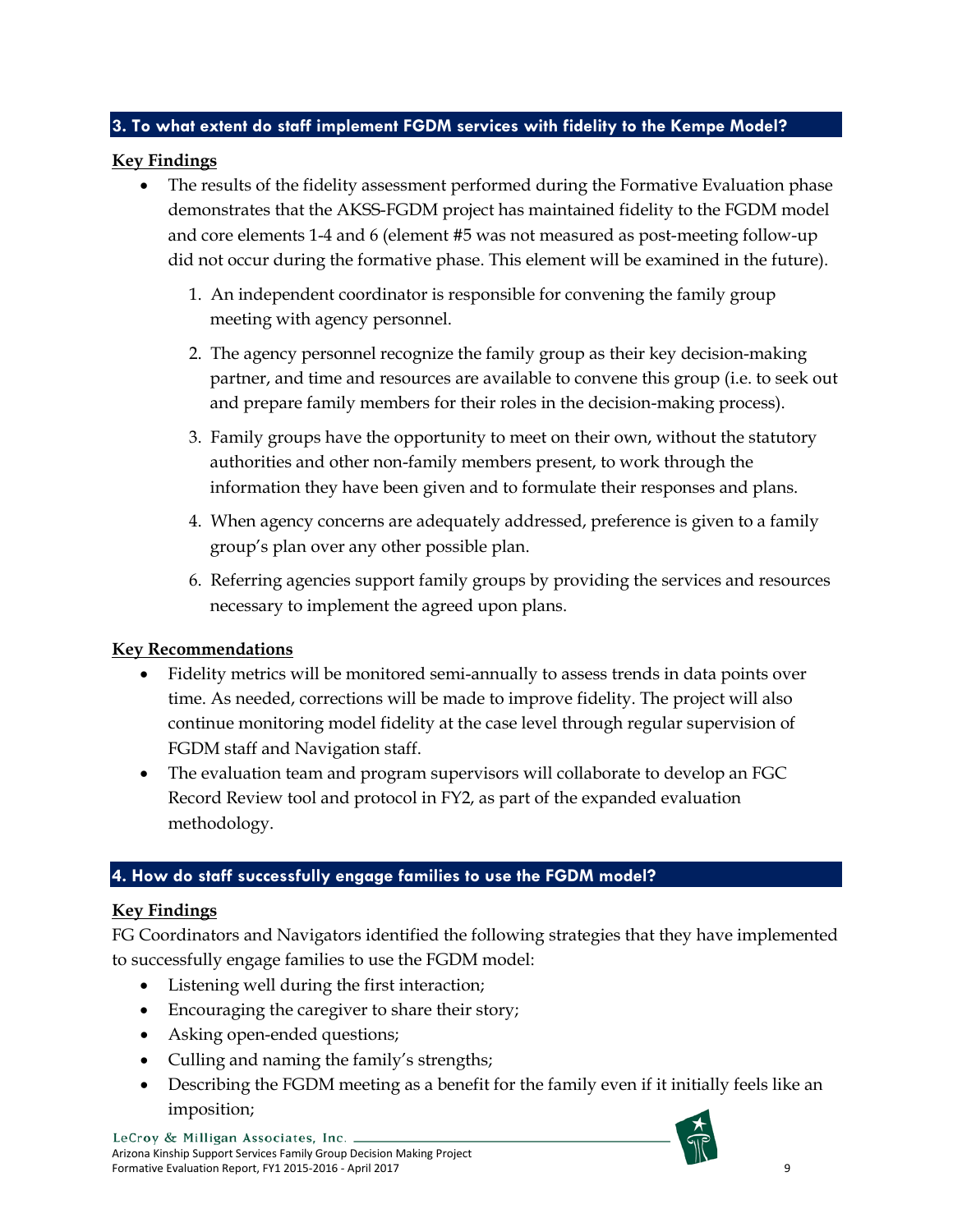- Empowering and honoring the family's right to choose their own plan;
- Following up with families and assisting them in implementation their plan;
- Using motivational interviewing to engage families during times of crisis as well as times of calm.

# **Key Recommendations**

- FG Coordinators and Navigators must receive initial and ongoing training, ensuring they are thoroughly trained in all aspects of the service process, not just their area of expertise.
- FG Coordinators and Navigators must embrace the premise that families can indeed formulate family plans and be well-versed in family engagement methods. Staff should be continually supported in developing their skills to engage families and promote the FGDM model as beneficial for families.

## **5. What are the strengths, facilitators, challenges, and barriers to model implementation?**

# **Key Findings**

- Key **strengths** of the project are the FGDM and Kinship Navigation models, staff capabilities, and use of the project's database as a data tracking tool.
- Key **facilitators** of the project are the need for services in the community, staff teams and collaboration, and staff skills and training.
- Key **challenges and barriers** of the project are family recruitment, engagement, and retention; utilizing an RCT study design; family engagement in the FGDM process; need for bilingual staff; staff collaboration, and managing project expectations.
- Contextual factors that **positively impact project implementation** include: the need for services in the community; support and enthusiasm of staff and project partners for this project and referring appropriate families; collaboration of staff teams (FGDM and Navigation staff) to support families; and staff learning that has occurred throughout the pilot and formative phase, through hands-on work, use of "practice cases," supervision, and training.
- Contextual factors that **negatively impact project implementation** include: staff turnover; adequately trained staff, even in times of turnover; project partners' limited understanding of AKSS-FGDM services; and low number of referrals from community partners.

# **Key Recommendations**

FG Coordinators, Navigators, and Supervisors put forth the following recommendations as best practices that the AKSS-FGDM project should follow when implementing the FGDM model.

• FG Coordinators and Navigators must receive initial and ongoing training, ensuring they are thoroughly trained in all aspects of the service process, not just their area of expertise.

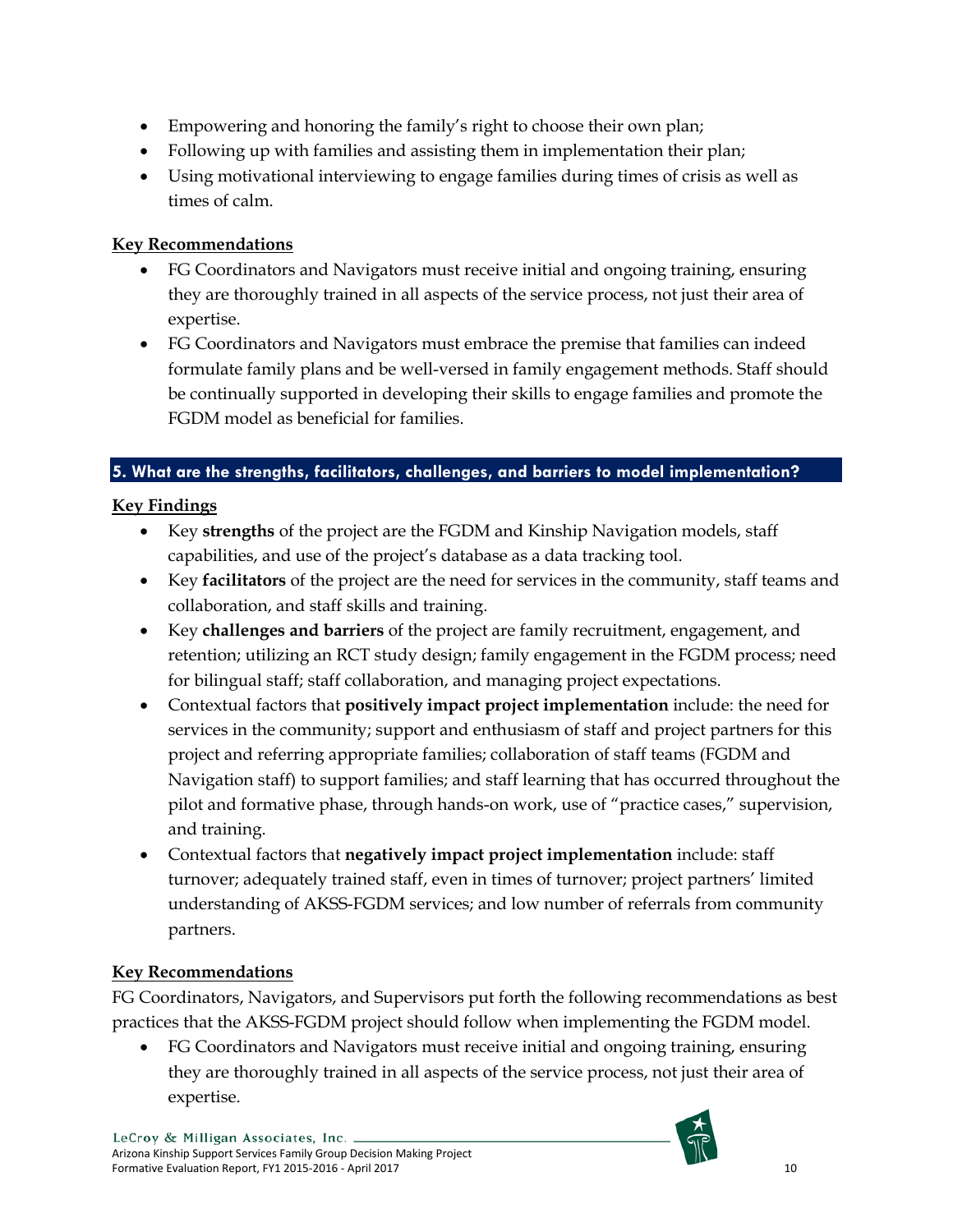- FG Coordinators and Navigators must understand and respect each other's roles in the process; as a "staff team," FG Coordinators and Navigators must have continuous communication and collaboration to best support families throughout the FGDM process.
- FG Coordinators and Navigators must embrace the premise that families can indeed formulate family plans and be well-versed in family engagement methods.

#### **6. What are barriers to permanence that affect families served?**

#### **Key Findings**

- The baseline survey included a modified Family Needs Scale (FNS) to assess family needs specific to this project. A higher average score indicates that the area is a greater need for the caregivers surveyed. Four areas that produced the highest average scores (ranging from 2.7 to 3.0, out of 5.0 – representing always a need) are: financial security to pay for necessities, expenses for their child, and utility bills; and adapting their house to meet the needs of the child in care.
- 53% of caregivers reported on the baseline survey that they faced at least one barrier in the process of seeking custody, guardianship, licensure, or adoption of their kinship child or children. The most prominent barriers include:
	- o Financial concerns over the cost of caregiving;
	- o The biological parent(s) would not consent to this situation or could not be located to obtain consent; and
	- o The process seemed too difficult overall (e.g., the caregiver faced difficulties in completing the necessary paperwork; accessing transportation to/from court; working with the DCS case worker; working with a biological parent).

## **Key Recommendations**

- The evaluation team will continue to track FNS items and barriers reported at baseline, and how these areas have changed by the 6-month post case closure survey.
- Navigation staff will continue to utilize the results from the baseline survey, in addition to other clinical assessments, to identify family needs and work with families to develop a plan for meeting these needs.
- AKSS-FGDM staff should receive additional training and supervision on how to use the baseline survey results in making informed decisions to customize family navigation.

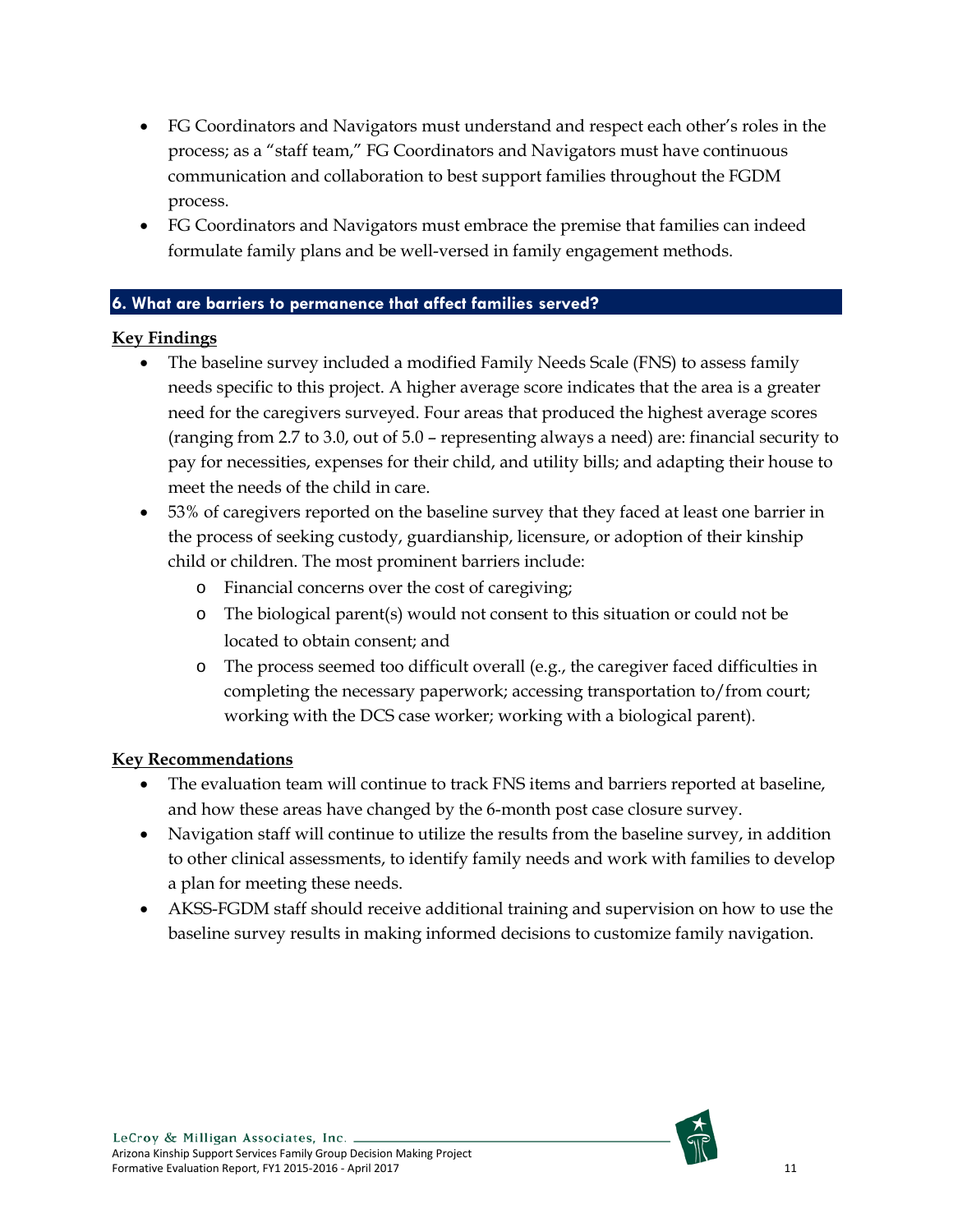#### **7. To what extent are families satisfied with the AKSS services received?**

### **Key Findings**

- A total of 279 AKSS caregivers completed a Perception of Care Survey developed by AzCA's Compliance, Performance, and Quality Improvement Coordinator for Performance Evaluation. This instrument is available in both English and Spanish and may be administered online or on paper to caregivers, two months post receipt of services.
- Areas that received the highest percentage of agreement ratings are that caregivers feel their ideas and opinions are welcomed and included in kinship services, and that services have helped them reduce their stress levels.
- Retrospective pre/post intervention measures assessed caregiver rating of agreement or disagreement across seven areas. Statistically significant improvement was observed in all areas:
	- 1. I have relationships with people who provide me with support when I need it.
	- 2. I know who to contact in the community when I need help.
	- 3. I have confidence in my ability to parent the child(ren) in my care.
	- 4. When I am worried about the child(ren) in my care, I have someone to talk to.
	- 5. I know how to meet my family's needs with the money and resources I have.
	- 6. I can stand up for what my family and children need.
	- 7. I make choices that reduce family stress.

## **Key Recommendations**

Satisfaction areas will continue to be monitored semi-annually to assess trends in data points over time. As needed, corrections will be made to improve programming to better meet clients' needs.

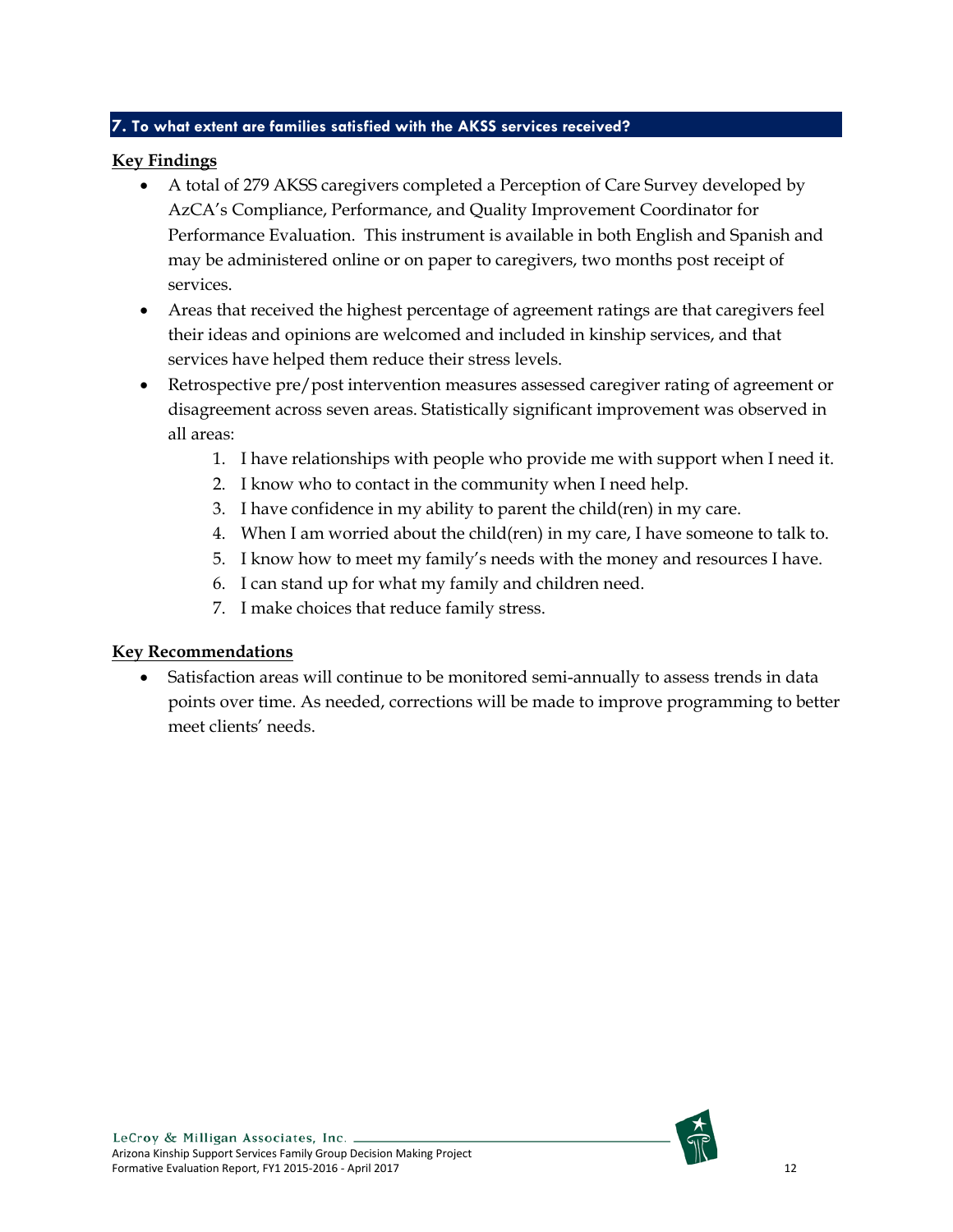# <span id="page-13-0"></span>Introduction

LeCroy & Milligan Associates, Inc., in partnership with Arizona's Children Association (AzCA), presents this Formative Evaluation Report for AzCA's **Arizona Kinship Support Services - Family Group Decision-Making Project (AKSS-FGDM)** to the Children's Bureau (CB), Office of Data, Research and Evaluation (ODARE), and the Office of Planning, Research, and Evaluation (OPRE). The time frame of the Formative Evaluation Reporting period is from **9/30/2015 to 10/31/2016**.

**The purpose of the AKSS-FGDM project is two-fold**: (1) to conduct a FGDM program that effectively supports family connections and engages family members in ways that achieve positive outcomes for the target population of children who are in, or at risk of entering, foster care and their families; and (2) to analyze the implementation, impact, and cost of the FGDM program through a rigorous local evaluation and cross-site evaluation participation and produce high-level evidence of what worked and why in order to contribute to the evidence base for FGDM practice.

LeCroy & Milligan Associates, the evaluation partner of the project, is conducting a rigorous evaluation of the AKSS-FGDM project. This evaluation is three-fold, as illustrated in Exhibit 1, including: (1) a pilot, implementation, and fidelity study (completed in FY1); (2) an outcomes study utilizing a randomized controlled trial (RCT) design in which participants are assigned to a treatment or control group (to be completed in FY2 and 3); and (3) a cost study to determine the cost of providing three levels of services (to be completed in FY2 and 3). This rigorous evaluation design will assess the processes and progress towards the goals and objectives of the project, and whether the project is having the expected effects and impacts on the target population. This proposed evaluation design will yield findings to inform the field about what works and why in FGDM programs, and will help build evidence of effectiveness of FGDM as a child welfare intervention.



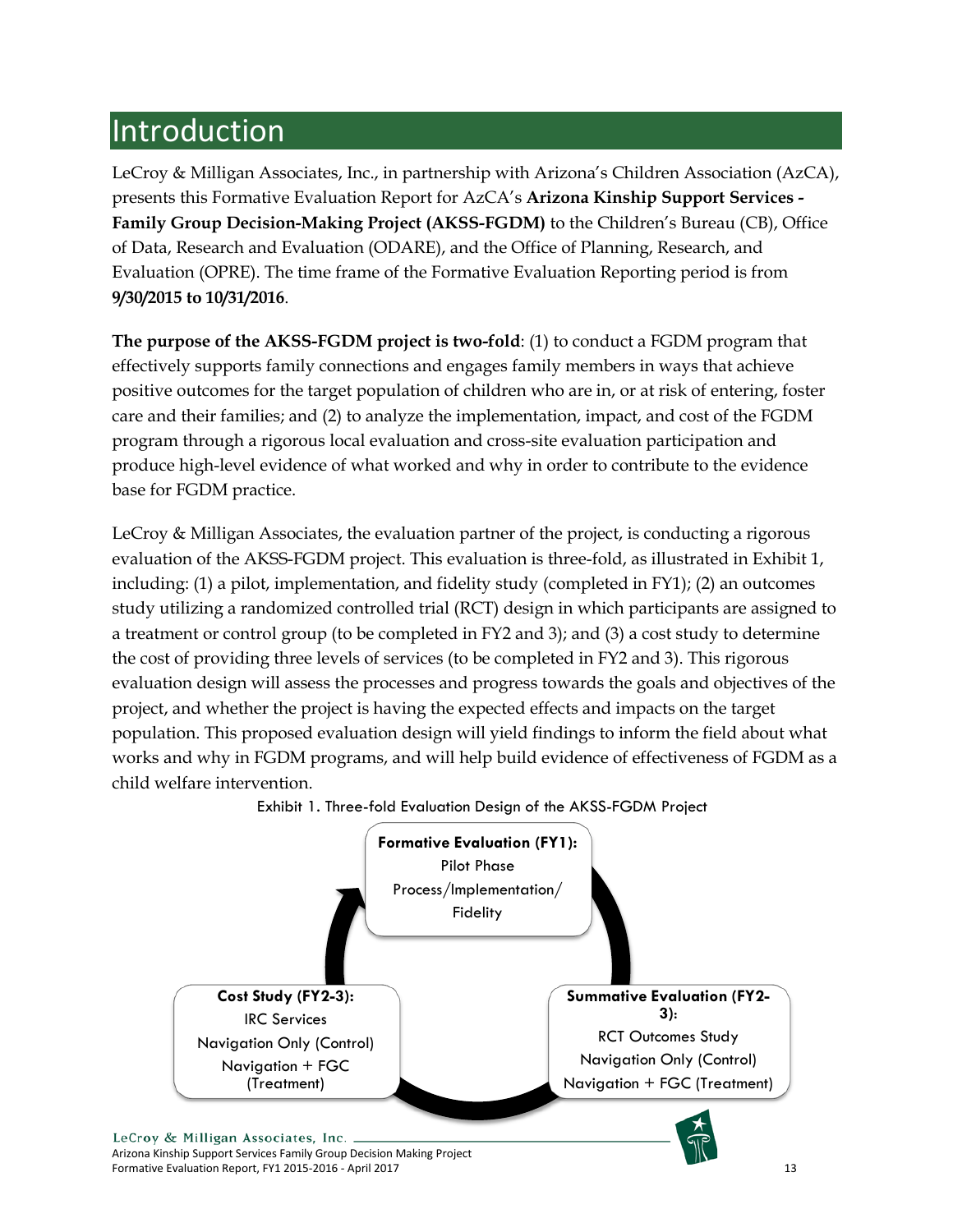**Arizona Kinship Support Services (AKSS)** is a program of AzCA, providing assistance to families who are raising their relative's children (grandparents, great-grandparents, aunts, uncles, cousins, siblings and non-relatives/fictive kin). Many of these children come into the care of their relatives due to many different reasons including abuse, neglect, abandonment, drugs, incarceration, death, chronic illness, etc. The program is designed to provide these core services to help kinship caregivers navigate the various systems that they will encounter when raising their relative's children and effectively utilize available community resources. Please see the AKSS Implementation Manual (10/30/2016) for detailed information on implementation of the FGDM and Kinship Navigator Services.

# <span id="page-14-0"></span>**Problem Statement**

AKSS-FGDM is a program of AzCA, in partnerships with the **Pima County Juvenile Court Center (PCJCC)** and the **Arizona Department of Child Safety (DCS).** There are several systemic issues in Pima County's child welfare system that greatly impact children involved in or at risk of entering this system, as well as their kinship caregivers, that the AKSS-FGDM project seeks to address.

**Arizona's child welfare system continues to operate in crisis.** Arizona DCS has experienced a significant increase in caseloads over the past ten years and the number of children entering foster care continues to outpace those achieving permanency (DCS, 2015). Pima County represented 18% of reports to the statewide Child Abuse Hotline from October 2014 - March 2015 (N=25,508). Of these hotline reports, 13% of investigated reports resulted in the removal of 2,307 children in Pima County into out of home placement. Despite the potential benefits of and preference for kinship placement, less than half or 43% of these youth were placed with a relative caregiver who was not a licensed foster care provider. Although DCS currently utilizes the Team Decision Making (TDM) process as a means to address child safety and well-being, there is not a family finding or private family time component to this work and removal rates of children continue to hit an all-time high in Arizona.

**In Arizona, rates of formal and informal kinship care have been on the rise.** U.S. Census Bureau (2013) data indicates that 160,008 Arizona children under age 18 live in homes where the householders are grandparents or other relatives. Of these children, 64,304 have no parents present in the home, and their grandparent(s) are solely responsible for them, and 26.4% of these children live in poverty. DCS estimates that while 5%-20% of kin families are involved with the child welfare system, the other 80%-95% who live with kin caregivers are not in the child welfare system (AECF 2014). Compared to the general population of children, those in informal kinship care tend to have higher poverty rates, are less likely to be covered by health insurance, and are more likely to have physical and mental disabilities. This group represents a growing number of youth at-risk for involvement with the child welfare system.

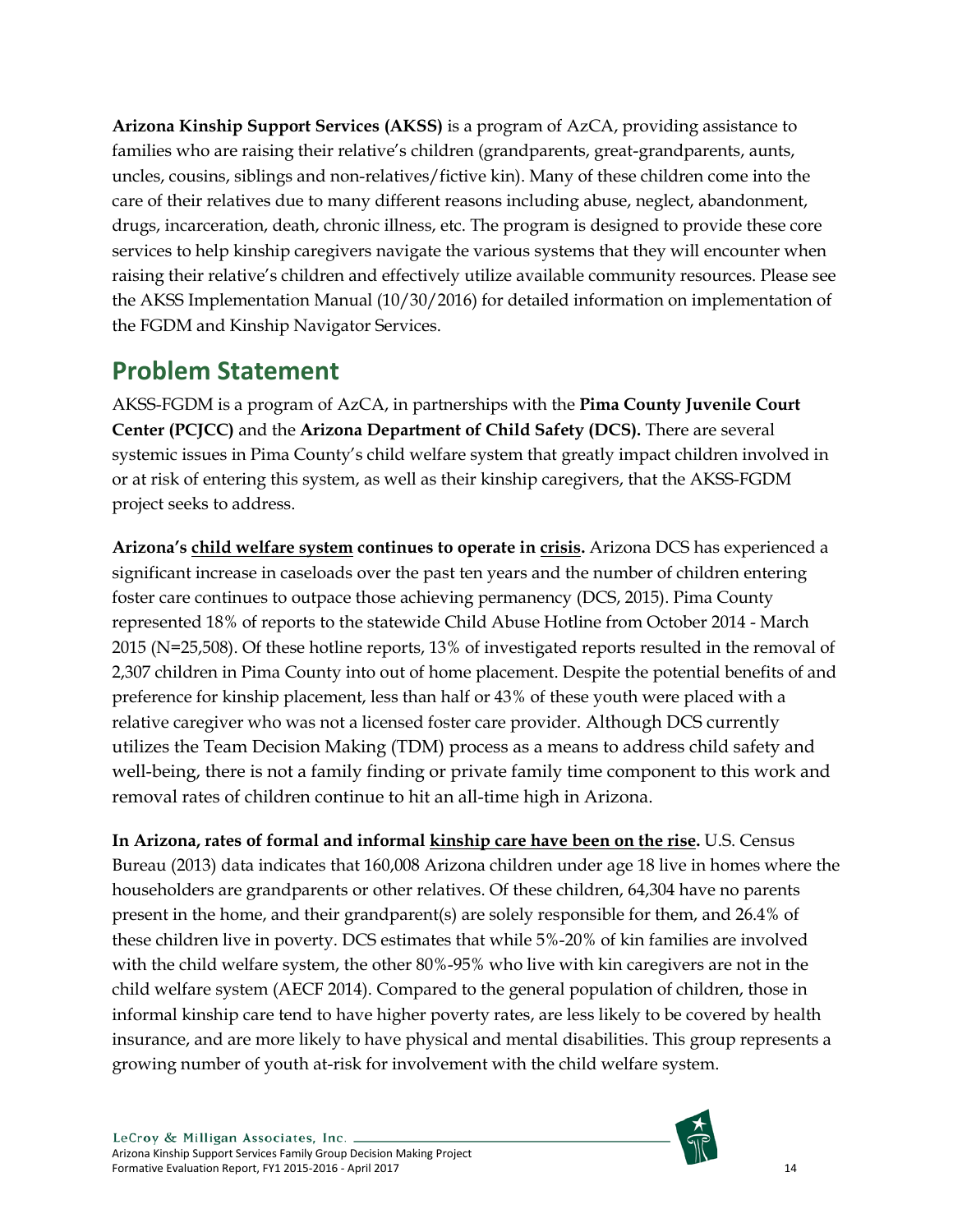The **Dependency Alternative Program (DAP)** is a diversion program for kinship and other families involved in pending dependency cases with DCS. The PCJCC Dependency Diversion Work Group (which includes all partners of this grant) has estimated that approximately 200 kinship families will be identified annually by the court as appropriate for DAP. Families in the DAP program would utilize a significant amount of court time and resources prior to their case being closed upon completion of the diversion program; and yet, when a dependency is dismissed, the family's needs are often not met. The needs of these families' can be more effectively and efficiently met by connecting them through kinship navigation to community services for legal assistance in obtaining a legal status. Additionally, families involved with the KARE Center who become eligible for Open-Case Navigation Services will be targeted for inclusion in this project. These families are informal kinship families who are at risk of child welfare involvement and in need of more intensive services to ensure the safety and permanency of the children in their care. DCS may also refer families who are at risk of entering the child welfare system, but are serviced through DCS's in-home services program to help stabilize families.

Kinship care is a significant piece of the solution to this child welfare crisis. The AKSS-FGDM project is utilizing a RCT to rigorously test outcomes of kinship families that are randomly assigned to the treatment group – Open-Case Navigation Services plus Family Group Conferencing (FGC) – and the control group - Open-Case Navigation Services only. Both options will work to ensure the safety and permanency of the children in kinship care, utilizing a "services as usual" vs. "services enhanced" model. This evaluation design will test whether and to what extent use of FGC leads to better outcomes for the target population of children who are in, or at risk of entering, foster care and their families.

# <span id="page-15-0"></span>Methodology

# <span id="page-15-1"></span>**Institutional Review Board Approval**

ARGUS IRB, Inc., located in Tucson, AZ, was secured by the evaluation team in FY1 to oversee the project, and reviewed and approved the study protocol and related materials (recruitment materials, informed consent form, instruments, etc.) on 4/15/2016.

# <span id="page-15-2"></span>**Research Questions and Hypotheses**

The California Evidence-Based Clearinghouse for Child Welfare (CEBC) currently lists the FGDM model as a level 3 or a "promising practice." Through this rigorous evaluation process, a goal of this project is to produce evidence that moves the FGDM model to a level 2, which is a program that is "supported by research evidence." Exhibit 2 shows the research questions, data sources and collectors, frequency of data collection, and outputs measured as part of the formative evaluation of this project.

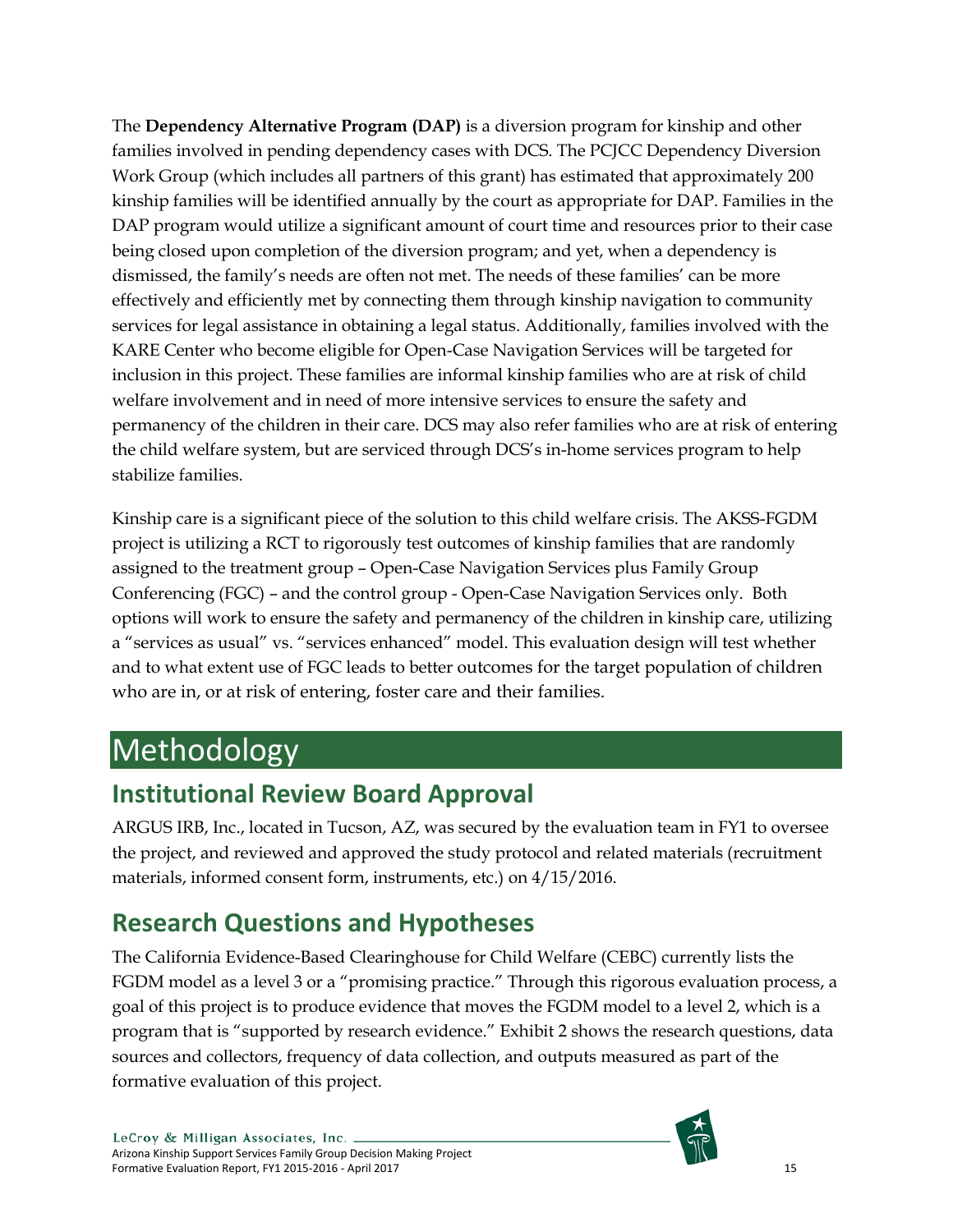<span id="page-16-0"></span>

|                                                                   | <b>Formative Evaluation Questions</b>                                                                   | <b>Instruments/Data Sources</b>                                        | <b>Data Collector</b>                 | <b>Collection Frequency</b>                                                  | <b>Outputs Measured</b>                                                                                                                          |
|-------------------------------------------------------------------|---------------------------------------------------------------------------------------------------------|------------------------------------------------------------------------|---------------------------------------|------------------------------------------------------------------------------|--------------------------------------------------------------------------------------------------------------------------------------------------|
| $\mathbf{D}$                                                      | What are the characteristics of<br>the children and families in the<br>control and treatment groups?    | Initial Contact Form<br><b>Informed Consent Form</b>                   | <b>AzCA Navigators</b>                | At client intake                                                             | • Number of IRC services;<br>• Number eligible for,<br>consented, and randomized<br>into study groups<br>• Client demographics by study<br>group |
| 2)                                                                | How is the project<br>implemented?<br>How are clients referred to                                       | <b>Client Referral Form</b>                                            | Referring partner<br>(DCS, PCJCC)     | At client referral                                                           | • Referral Sources<br>Eligibility criteria met<br>• Navigation services, referral                                                                |
|                                                                   | the project?<br>What is the distribution of<br>eligibility criteria?<br><b>What Navigation services</b> | <b>Staff Interview Guide</b><br><b>Partner Interview Guide</b>         | LMA                                   | Mid-point and end of<br>Pilot Study Phase; Semi-<br>annually thereafter      | log, and activity log<br>• FGC data (Tx only): number<br>held; stakeholders contacted                                                            |
|                                                                   | are provided?<br>What FGC services are<br>provided? (Tx only)                                           | FG Coordinator Fidelity Tool/<br><b>Fidelity Checklist</b>             | <b>FG Coordinator</b>                 | Documentation throughout<br>all stages of FGC process                        | and attended FGC; meeting<br>locations/participation<br>methods; length of meeting                                                               |
| What are the essential<br>$-$<br>elements of the FGC Tx<br>model? | Administrative/Program data                                                                             | <b>AzCA Database</b>                                                   | Ongoing                               | (in minutes).<br>Essential components of FGC;<br>lessons learned             |                                                                                                                                                  |
|                                                                   | To what extent do staff                                                                                 | <b>FGC Fidelity Checklist</b><br>FGC Pre/Post Survey: Staff<br>Version | <b>FG Coordinator</b>                 | Documentation throughout<br>all stages of FGC process                        |                                                                                                                                                  |
|                                                                   | 3)<br>implement the FGC with<br>fidelity to the Kempe model?                                            | FGC Pre/Post Survey: Participant<br>Version                            | <b>FGC Participant</b><br>Self-Report | At completion of FGC or<br>within two week of FGC                            | • Fidelity implementation of<br>FGC Model per the Kempe<br>FGDM Model                                                                            |
|                                                                   |                                                                                                         | <b>FGC Record Review Tool</b>                                          | <b>FGC Supervisor</b><br>and/or LMA   | LMA will review 10% of<br>all FGC records against<br>Kempe Six Core Elements |                                                                                                                                                  |
| 4)                                                                | How do staff successfully                                                                               |                                                                        |                                       | Mid-point and end of                                                         | • Strategies to engage families<br>in FGC                                                                                                        |
|                                                                   | engage families to use the<br><b>FGDM</b> model?                                                        | <b>Staff Interview Guide</b>                                           | LMA                                   | Pilot Study Phase; Semi-<br>annually thereafter                              | • Lessons learned/best<br>practices                                                                                                              |
|                                                                   |                                                                                                         |                                                                        |                                       |                                                                              | • Client case study data                                                                                                                         |

#### Exhibit 2. Formative Evaluation Questions, Data Collection, and Outputs Measured

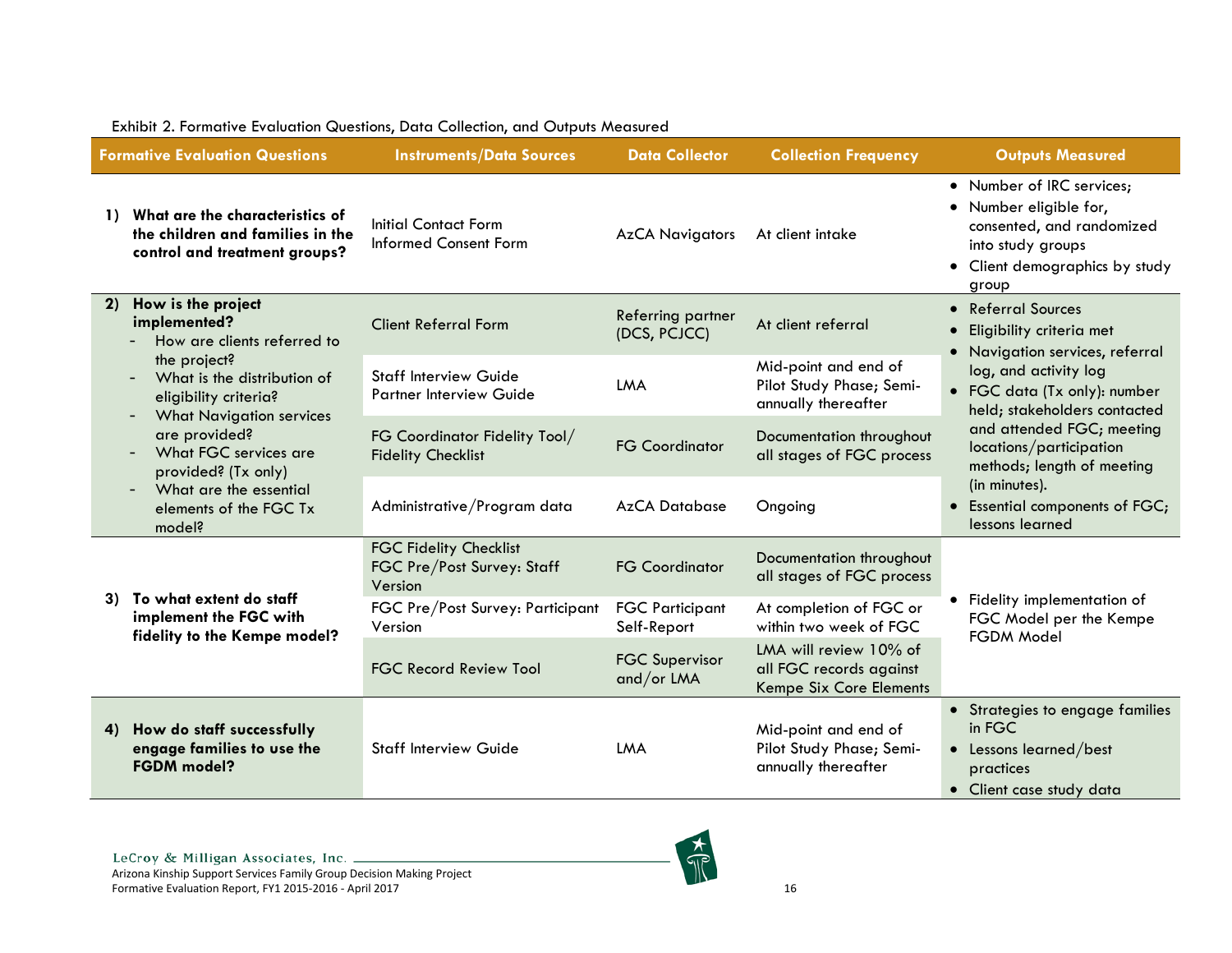|                                               | <b>Formative Evaluation Questions</b>                                                                                                                         | <b>Instruments/Data Sources</b>                                | <b>Data Collector</b>                                       | <b>Collection Frequency</b>                                             | <b>Outputs Measured</b>                                                                                                                  |
|-----------------------------------------------|---------------------------------------------------------------------------------------------------------------------------------------------------------------|----------------------------------------------------------------|-------------------------------------------------------------|-------------------------------------------------------------------------|------------------------------------------------------------------------------------------------------------------------------------------|
| 5)                                            | What are the strengths,<br>facilitators, challenges, and<br>barriers to model<br>implementation? What<br>contextual factors impact<br>project implementation? | <b>Staff Interview Guide</b><br><b>Partner Interview Guide</b> | LMA                                                         | Mid-point and end of<br>Pilot Study Phase; Semi-<br>annually thereafter | • Strengths, facilitators,<br>challenges, and barriers to<br>implementation<br>• Contextual factors<br>Lessons learned/best<br>practices |
| 6)                                            | What are barriers to<br>permanence that affect<br>families served?                                                                                            | Caregiver Survey (Self-Report)                                 | <b>AzCA Navigator</b><br><b>LMA</b>                         | <b>Baseline</b><br>6-Month Follow-up                                    | • Barriers experienced by<br>kinship families                                                                                            |
| 7)                                            | To what extent are families                                                                                                                                   | <b>FGC Participant Survey</b>                                  | <b>FGC Participant</b><br>Self-Report                       | At completion of FGC or<br>within two week of<br>completion             | • Client satisfaction                                                                                                                    |
| satisfied with the AKSS<br>services received? | AzCA Perception of Care Survey                                                                                                                                | <b>KARE Center</b>                                             | Online survey collected<br>60 days post service<br>receipt. | • Client case study data                                                |                                                                                                                                          |

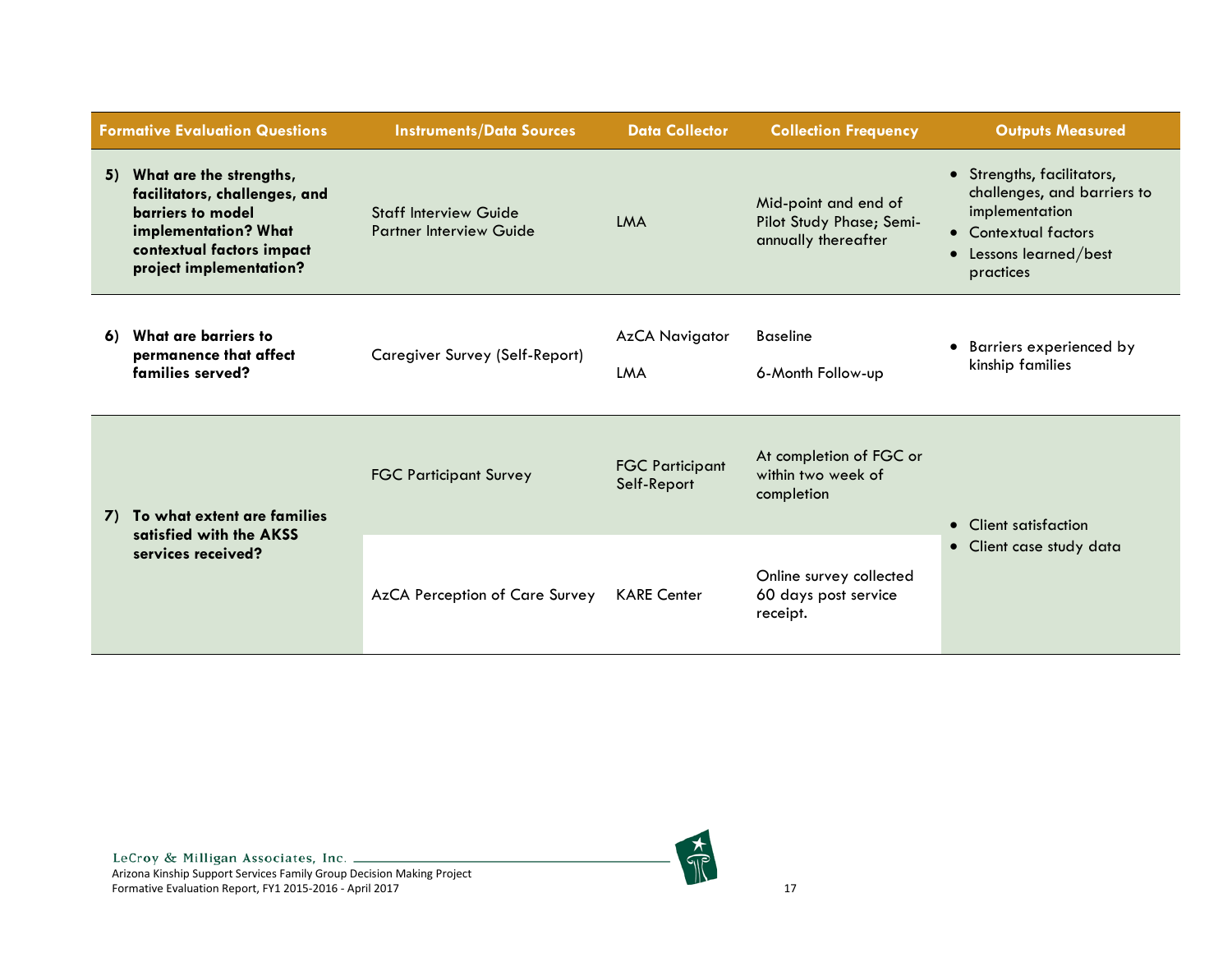# <span id="page-18-0"></span>**Outputs Measured**

Outputs are the activities that are completed in order to address our research questions. Exhibit 3 shows the output data fields that the evaluation team is collecting for AKSS-FGDM.

| <b>Project Implementation Outputs</b>                                                                         | <b>Treatment Group</b><br>(Navigation + FGC) | <b>Control Group</b><br>(Navigation only) |
|---------------------------------------------------------------------------------------------------------------|----------------------------------------------|-------------------------------------------|
| Referral Form completion (by referral source)                                                                 | x                                            | х                                         |
| Initial Contact Form completion                                                                               | x                                            | x                                         |
| Informed consent completion (total completed and consented)                                                   | x                                            | x                                         |
| <b>Baseline Survey completion</b>                                                                             | x                                            | x                                         |
| Types of barriers faced by kinship families                                                                   | х                                            | х                                         |
| Random selection completion                                                                                   | x                                            | x                                         |
| 6-Month Follow-up Survey completion                                                                           | x                                            | x                                         |
| Perception of Care/Satisfaction Survey completion                                                             | x                                            | x                                         |
| <b>Navigation Services</b><br>(other than initial information and referrals)                                  | х                                            | х                                         |
| Navigation - Case Opening                                                                                     | x                                            | x                                         |
| Navigation - Court Attendance                                                                                 | x                                            | x                                         |
| Navigation - Office Visit                                                                                     | x                                            | x                                         |
| Navigation - Home Visit                                                                                       | х                                            | x                                         |
| Navigation - Staffing                                                                                         | x                                            | x                                         |
| Navigation - Communication on behalf of client                                                                | x                                            | x                                         |
| Navigation - Communication with client                                                                        | x                                            | x                                         |
| Caregiver education (KARE College)                                                                            | x                                            | x                                         |
| <b>Caregiver Support Groups</b>                                                                               | x                                            | x                                         |
| Guardianship Clinic (SALA)                                                                                    | x                                            | x                                         |
| <b>CIP Programing</b>                                                                                         | x                                            | x                                         |
| <b>Resources and Referrals</b>                                                                                | х                                            | x                                         |
| Legal Services (e.g., SALA, private attorney, Title 14<br>Guardianship Clinic/packet)                         | x                                            | x                                         |
| Services for Formal Families (e.g., Foster Care<br>Licensing Agencies, PS-MAPP, KIS)                          | х                                            | х                                         |
| Basic Needs (e.g., WIC, food bank, clothing, diapers,<br>housing, utility)                                    | x                                            | x                                         |
| Title 8 Guardianship and Adoption Services                                                                    | х                                            | х                                         |
| DES/FAA/TANF                                                                                                  | X                                            | x                                         |
| Health Care/Health Services for Adult and Child                                                               | х                                            | х                                         |
| AGA Summit/Advocacy                                                                                           | x                                            | x                                         |
| Respite, Child Care, Recreation, and Socialization                                                            | х                                            | x                                         |
| <b>Education System for Child</b>                                                                             | x                                            | x                                         |
| <b>Caregiver Education</b>                                                                                    | х                                            | х                                         |
| <b>Casey Family Services</b>                                                                                  | x                                            | x                                         |
| Caregiver Resource Line/Senior Aging Services                                                                 | x                                            | х                                         |
| LeCroy & Milligan Associates, Inc.<br>Arizona Kinship Support Services - Family Group Decision Making Project |                                              |                                           |

<span id="page-18-1"></span>Exhibit 3. Project Outputs Collected for the Formative Evaluation

Arizona Kinship Support Services – Family Group Decision Making Project Formative Evaluation Report, April 2017 18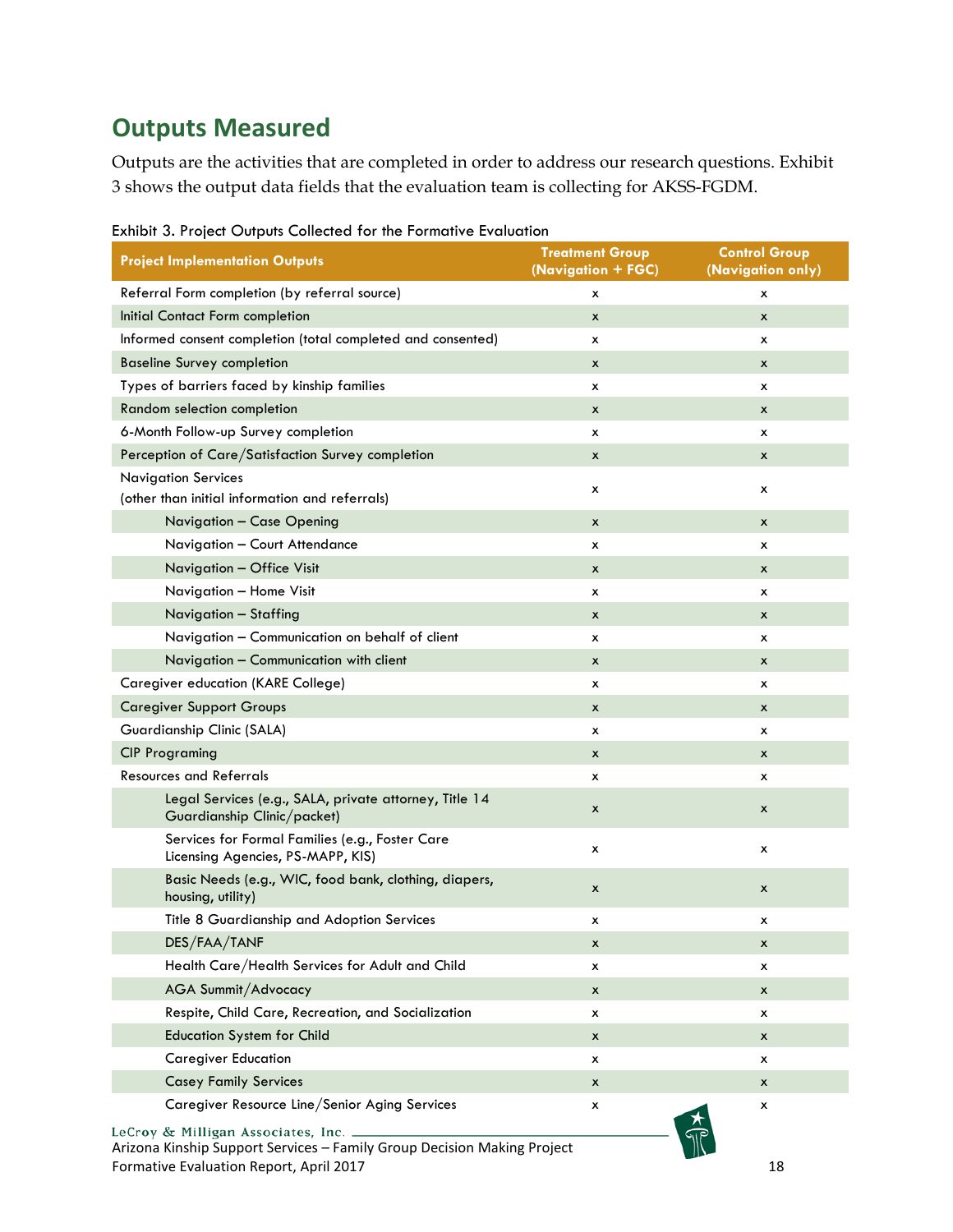| <b>Project Implementation Outputs</b>                                                  | <b>Treatment Group</b><br>(Navigation + FGC) | <b>Control Group</b><br>(Navigation only) |
|----------------------------------------------------------------------------------------|----------------------------------------------|-------------------------------------------|
| <b>Family Group Conference</b>                                                         |                                              | $\mathsf{x}$                              |
| Number of conferences held (total events and total<br>unique families)                 |                                              | x                                         |
| Length of FGC (in minutes)                                                             |                                              | x                                         |
| Types of stakeholders contacted for FGC (relationship<br>to child and family side)     |                                              | x                                         |
| Types of methods to contact FGC stakeholders                                           |                                              | $\boldsymbol{x}$                          |
| Types of stakeholders that attended FGC (relationship<br>to child and family side)     |                                              | x                                         |
| Types of participation methods at FGC                                                  |                                              | $\boldsymbol{x}$                          |
| Types of FGC meeting locations                                                         |                                              | х                                         |
| Number of attendees at FGC (total attendees and<br>total unique individuals)           |                                              | $\mathsf{x}$                              |
| Number of plans accepted at FGC                                                        |                                              | $\mathsf{x}$                              |
| 90-Day post FGC check-in with family                                                   |                                              | $\mathsf{x}$                              |
| <b>Family Group Conference Fidelity</b>                                                |                                              | x                                         |
| <b>FGC Participant Survey completion</b>                                               |                                              | $\mathsf{x}$                              |
| <b>FGC Coordinator Fidelity Checklist completion</b>                                   |                                              | x                                         |
| <b>FGC Coordinator Survey completion</b>                                               |                                              |                                           |
| Supervisor and/or evaluator FGC record reviews of<br>Kempe's Six Core Elements of FGDM |                                              | x                                         |
| Number of FGC records that meet Kempe's Six Core<br><b>Elements of FGDM</b>            |                                              | x                                         |

# <span id="page-19-0"></span>**Data Collection Procedures**

All data collection tools necessary to answer the research questions were developed and piloted during the pilot test phase of this project to ensure that they are clear, reliable, and that the phrasing of all items is appropriate for the study population. Data collection procedures are outlined in Exhibit 4. Key data collection procedures are described in more detail below.

| Instrument                  | <b>Target Audience</b>                                    | <b>Frequency</b>                        | <b>Method</b>                                                          | <b>Collected by</b>     |
|-----------------------------|-----------------------------------------------------------|-----------------------------------------|------------------------------------------------------------------------|-------------------------|
| <b>Client Referral Form</b> | Caregivers                                                | At time of referral                     | Completed at time of<br>referral, on paper                             | Referring parties       |
| Initial Contact Form        | Caregivers                                                | Once at intake,<br>updated as<br>needed | In-person/telephone<br>interview, completed on<br>paper or in database | Kinship Intake<br>Staff |
| Informed Consent Form       | Caregivers with open<br>case files                        | At case opening                         | Paper copy is agreed<br>to and signed by<br>participant and staff      | Kinship Intake<br>Staff |
| <b>Baseline Survey</b>      | Caregivers with open<br>case files, consented<br>to study | At case opening                         | In-person/telephone<br>interview, completed on<br>paper or online      | Kinship Intake<br>Staff |

#### <span id="page-19-1"></span>Exhibit 4. Data Collection Procedures

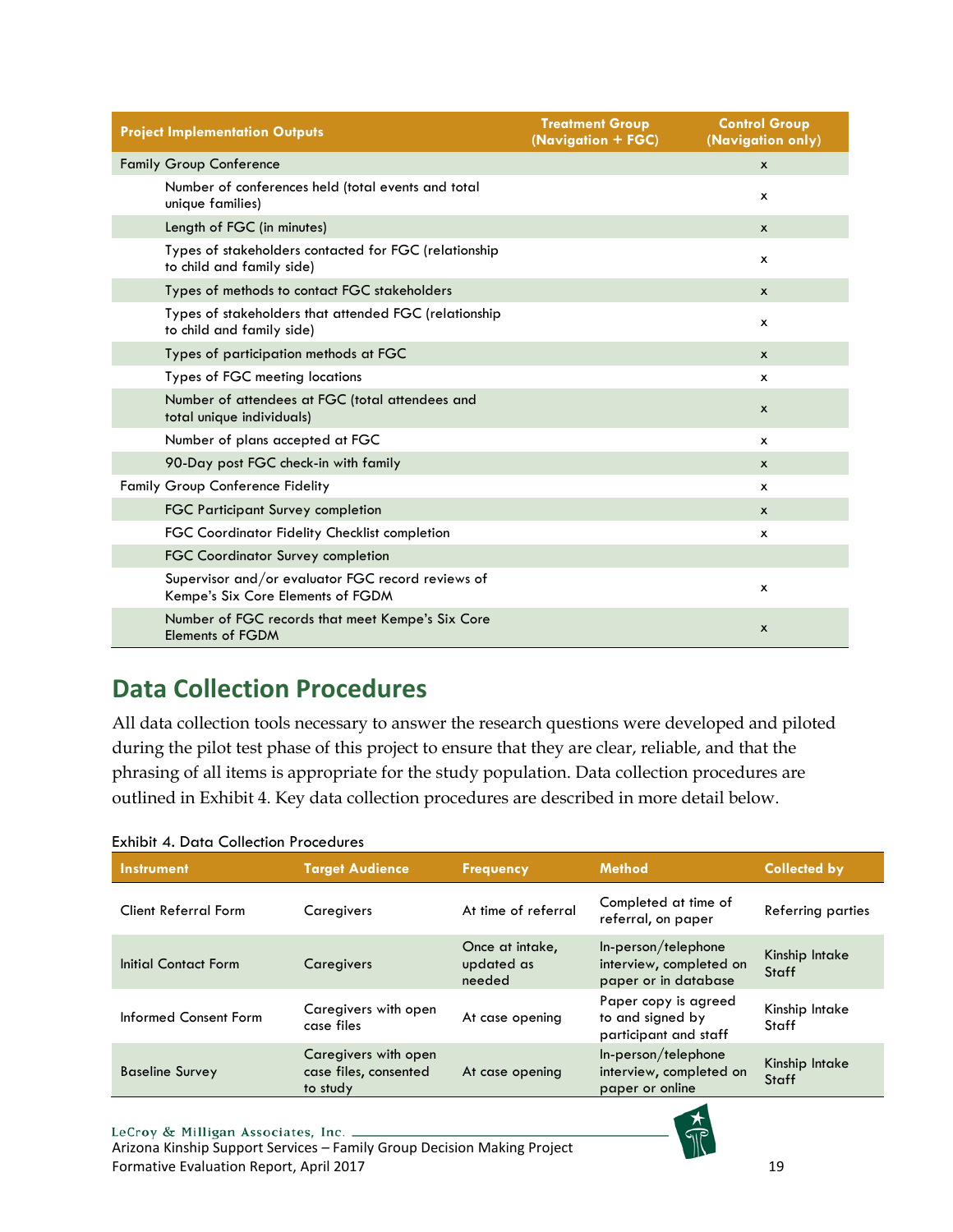| <b>Instrument</b>         | <b>Target Audience</b>               | <b>Frequency</b>                   | <b>Method</b>                                                                   | <b>Collected by</b>        |
|---------------------------|--------------------------------------|------------------------------------|---------------------------------------------------------------------------------|----------------------------|
| Client Activity Log       | <b>Activity participants</b>         | At time of event                   | Paper sign-in<br>sheet/Access database                                          | Navigators/<br>Event staff |
| Referred Services Log     | Caregivers                           | At time of event                   | Documentation of<br>referred services in<br>paper record and<br>Access database | <b>Navigators</b>          |
| Perception of Care Survey | Caregivers                           | Two months post<br>service receipt | Self-administered<br>paper or online survey                                     | Navigators                 |
| Staff/Partner Data        | Project Staff and<br><b>Partners</b> | Annually                           | Paper questions, or in-<br>person/telephone<br>interview                        | LMA                        |

# <span id="page-20-0"></span>**Client Referral Form**

Staff from PCJCC, DCS, or other referral sources complete and submit the **Client Referral Form** to AKSS staff, tracking referrals to the program. This form collects basic information about the client, the referring party, and the client's identified needs that qualify them for Open-Case Navigation Services. This form is completed by the referring staff person using a paper document. The document instructs the referrer to submit the form to AKSS electronically, by mail, or hand delivery. Kinship Intake staff document this referral source on the clients Initial Contact Form and in the project's database.

# <span id="page-20-1"></span>**Initial Contact Form**

Kinship Intake staff complete the **Initial Contact Form** (ICF) at a client's enrollment to AKSS. The ICF collects client demographic data and staff enter this data into the project's database. This form collects data on the primary caregiver's: contact information; gender; age; race/ethnicity (including Tribal affiliation); employment status; annual household income; benefits received (e.g., TANF, WIC, etc.); spouse/partner information; and child information. Data is collected for each child on the caregiver's biological/kinship relationship to the child; current and sought legal relationship; reasons why the child's biological parents are not the primary caregiver; DCS involvement; education status; access to health insurance; special needs status; age, gender, and race/ethnicity (including Tribal affiliation).

# <span id="page-20-2"></span>**Informed Consent Form**

The evaluation team trained Kinship Intake staff in completing the informed consent process with eligible families. This process was pilot tested by staff and revised by the evaluation team prior to enrolling families. Kinship Intake staff initiate and complete the informed consent process with eligible families. The **Informed Consent Form** describes the study's experimental design and explains that evaluation data collection will take place with all qualified participants in the same time frame but that evaluation participants will be randomly chosen for inclusion in either the current program delivery or current program delivery plus the delivery of FGC. Intake staff provided the participant a copy of the signed informed consent form upon request.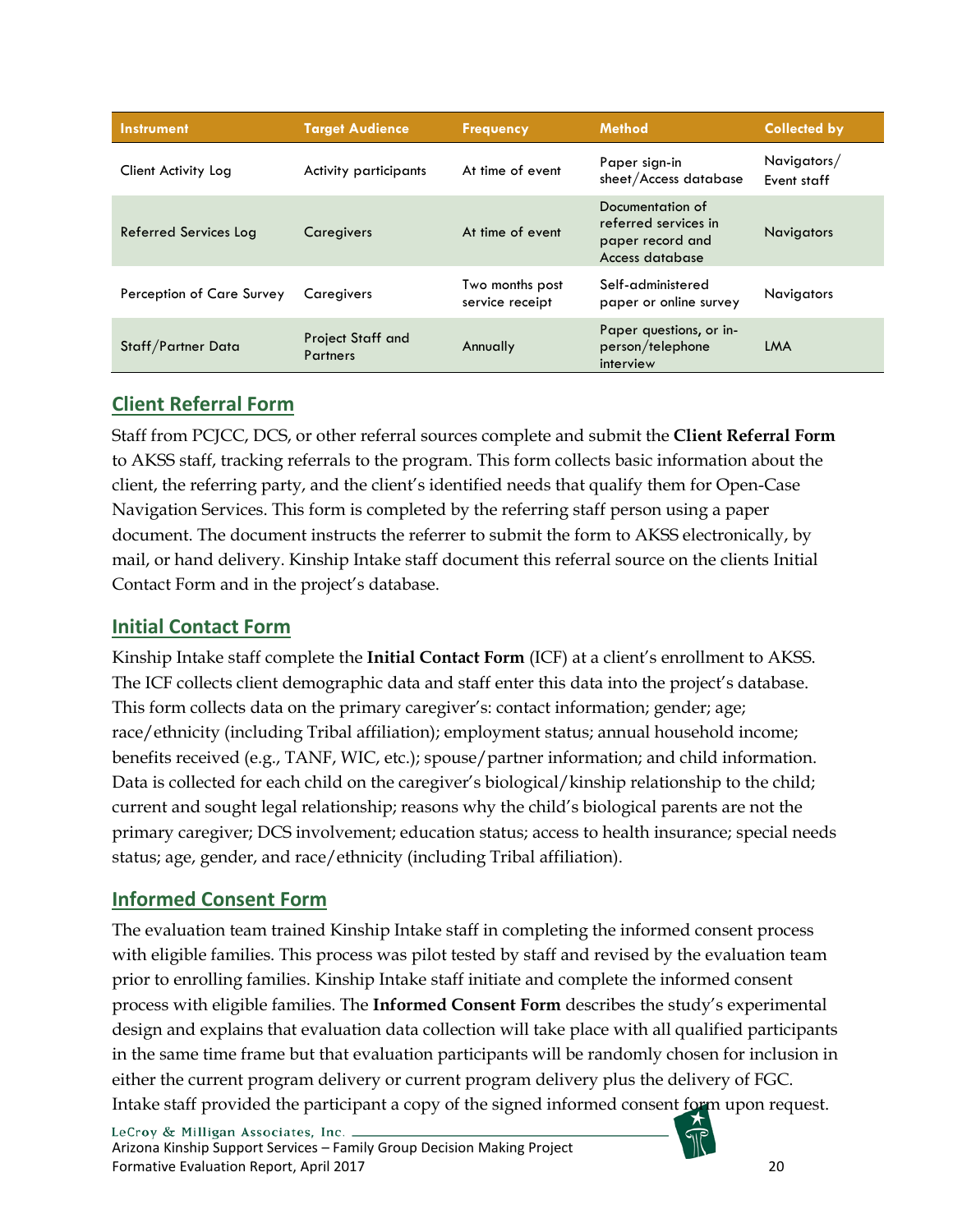# <span id="page-21-0"></span>**Baseline Survey**

After obtaining informed consent, the **baseline survey** is administered by a Kinship Intake staff person at the time of enrollment or within two weeks of enrollment. Baseline survey completion takes place before the participant was randomized into the treatment or control group. Baseline survey data is collected by staff in one of two ways: through an in-person or telephone interview where the staff enters the survey data directly into an online survey collector; or through an in-person or telephone interview where the staff completes the survey using a paper instrument, which is then submitted securely to LMA for data entry into the online data collector. This survey instrument is available in English and Spanish. All subject data is deidentified by using a unique study ID.

# <span id="page-21-1"></span>**Tracking of Client Activities and Referred Services**

AKSS staff document all client interactions, including navigation services, attendance and participation in events, classes, and workshops, and referrals made to community service providers. These data are entered by staff into the project's **Access Database** on a weekly basis.

# <span id="page-21-2"></span>**Perception of Care Survey**

The **Perception of Care Survey** is a satisfaction tool developed by AzCA's Compliance, Performance, and Quality Improvement Coordinator for Performance Evaluation. This instrument is available in both English and Spanish and may be administered online or on paper to caregivers, two months post receipt of services. A summary of results is provided to the evaluation team from AzCA.

# <span id="page-21-3"></span>**Staff/Partner Interviews**

The evaluation team developed **Process Evaluation Questions** to collect data from staff and project partners, with questions aligned with the formative/process/implementation evaluation questions (e.g., their role in project implementation, and strengths, facilitators, challenges, and barriers to project implementation). Information from staff and project partners was collected at the end of the pilot phase and again at the end of the formative evaluation phase. Participants were invited to complete questions electronically, or take part in a 30 minute interview, in person or by telephone.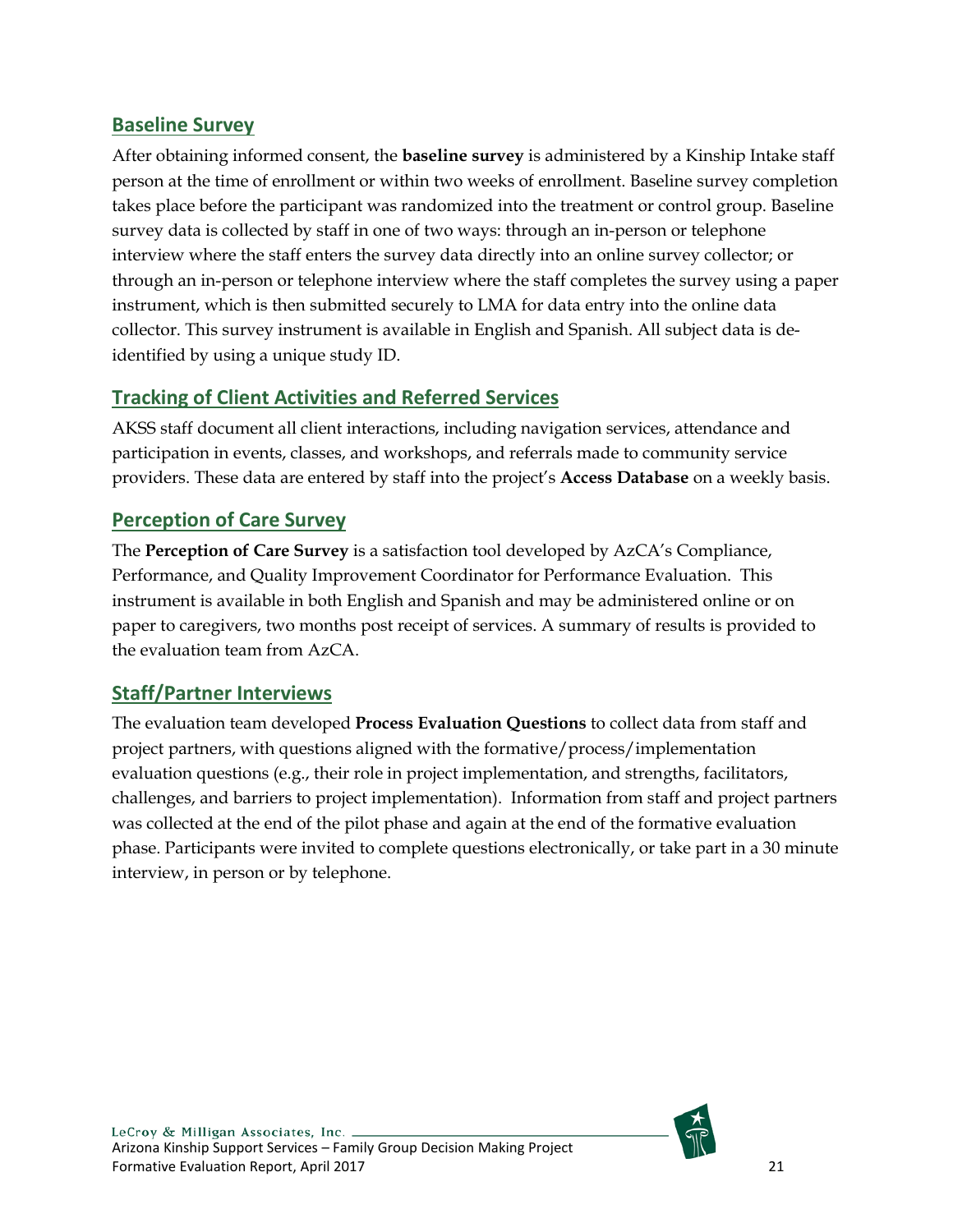# <span id="page-22-0"></span>**Fidelity Monitoring**

The evaluation team developed and tested a fidelity monitoring system during the pilot phase of this project. The fidelity monitoring system is designed to assess whether or not the interventions of this project are delivered with fidelity to the intended model. The fidelity instruments selected for this study are instruments provided by the Kempe Center or developed by the evaluation team using the FGC standards provided by Kempe during the project team's training in January 2016. The fidelity monitoring processes are designed for reporting on performance indicators and to provide feedback to program staff for continuous program improvement. The goal of ongoing quality improvement is to attain an optimal, responsive, and inclusive environment for participants.

# <span id="page-22-1"></span>**Family Group Conference Fidelity Checklist**

The FG Coordinator completes the **FGC Fidelity Checklist** throughout the four stages of the FGC process(referral; preparation; conference; and post-conference) to document outputs completed related to the FGC. This checklist is submitted securely to the evaluation team for reporting at the time of a client's case closure.

# <span id="page-22-2"></span>**Family Group Conference Pre/Post Fidelity Survey: Staff Version**

The FG Coordinator and assigned Kinship Navigator (if they participate in the FGC) completes the **FGC Pre/Post Survey: Staff Version** before and after the FGC. Nine items measure the FG Coordinators level of agreement/disagreement with statements before the meeting and 17 items measure the FG Coordinators level of agreement/disagreement with statements at the meeting. The items are rated on a 7-point scale from strongly disagree to strongly agree, with an option for "don't know" or "not applicable." The pre/post surveys may be completed by staff online or paper surveys submitted to the evaluation team for data entry.

# <span id="page-22-3"></span>**Family Group Conference Pre/Post Fidelity Survey: Participant Version**

Participants of the FGC complete the **FGC Pre/Post Survey: Participant Version** before and after the FGC. The pre-survey can be completed anytime between the end of preparation and the start of the FGC. The post-survey can be completed by participants anytime between at the end of the FGC or up to two weeks post the FGC. The Pre and Post Surveys may be completed by participants on paper or an online survey collector, both available in English and Spanish.

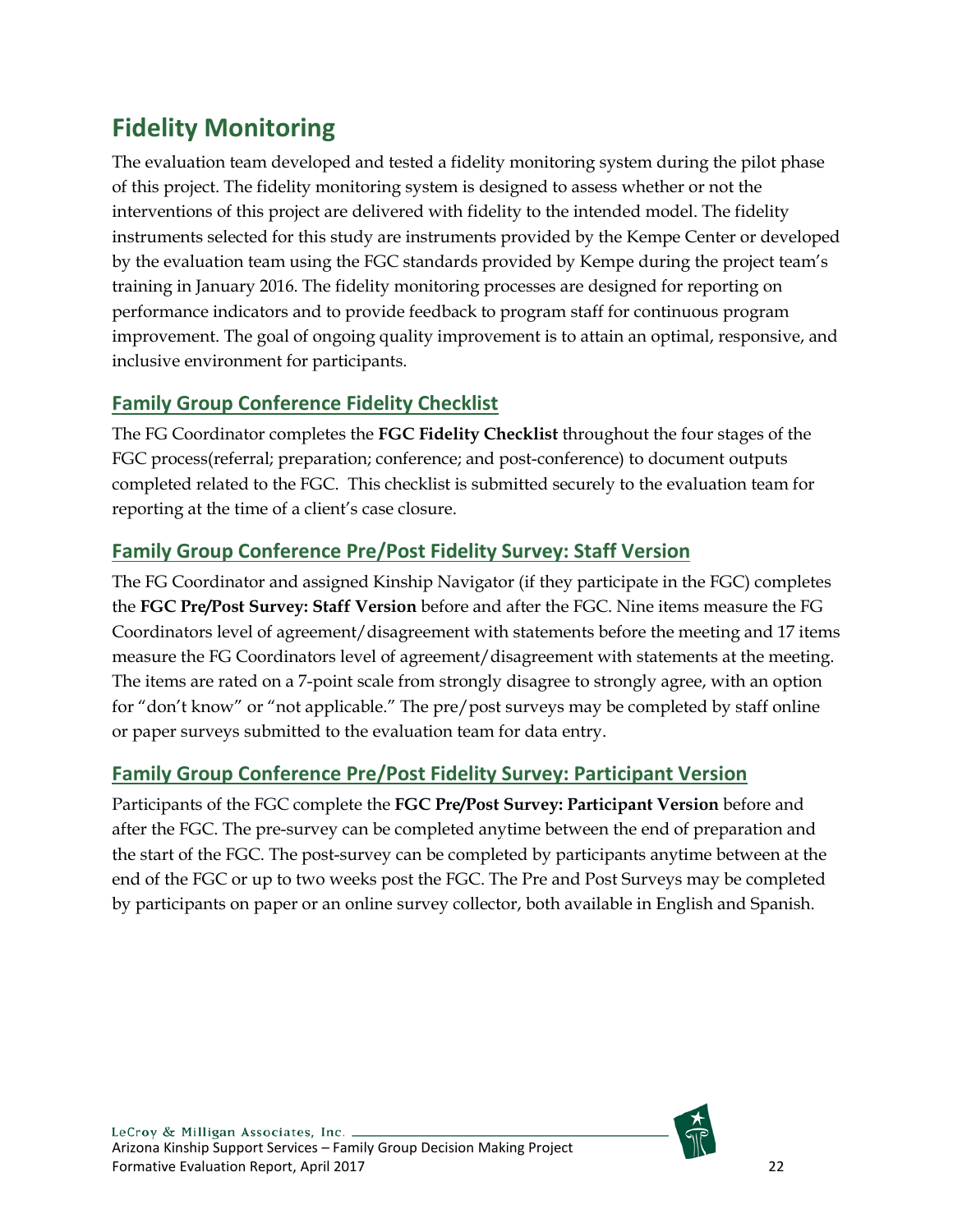# <span id="page-23-0"></span>**Data Collection Monitoring and Quality Assurance**

During FY1, the evaluation team took the following steps to monitor data collection and quality assurance of data integrity.

# <span id="page-23-1"></span>**Data Collection Protocol Guide Development**

The evaluation team, in collaboration with project staff, developed and distributed a Data Collection Protocol Guide to staff in FY1. This guide includes: instrument name (and last revision date), study group, collection timing, collection procedures, and storage/submission procedures for all AKSS-FGDM tools, including forms specific to AzCA's intake process.

# <span id="page-23-2"></span>**Database Updates and Staff Training**

LeCroy & Milligan Associates developed and tested a customized database to collect program data for AzCA, using Access 2010 as the front-end deployed to local computers and SQL Server 2010 to securely store program data on the back-end (this server is password protected on the AzCA server and access is limited to credentialed administrators). This database was modified in FY1 to accommodate data fields for AKSS-FGDM. Staff also received a "Database Dictionary" that describes each data element collected and practice tips for collecting this data from clients, using the appropriate instruments. This tool helps to ensure that staff and project partners have a shared understanding of all data elements and data are collected in a consistent manner, which is another potential pitfall in data collection. The data collection protocol includes instructions and time frames for entering case level data into the AKSS-FGDM Access Database in a timely manner (e.g., within one week of data collection). The evaluation team has provided ongoing training and technical assistance to staff and project partners during FY1, to ensure that they understand and are able to collect and enter data into the AKSS-FGDM Access Database in accordance with the data collection protocol.

# <span id="page-23-3"></span>**Technical Support Options**

As part of training and technical assistance, select staff have been identified and designated as local "data collection" leads, providing onsite support to other staff in using data collection systems and protocols. AzCA's Information Systems Database and Programming Supervisor has also provided support to staff in troubleshooting technology needs. Additionally, the evaluation team provides ongoing support to staff through email and telephone communication, in-person trainings, online webinars, and individual remote access of local computers. Having several types of assistance available minimizes staff wait time in receiving answers to their questions and minimize disruption in daily data collection and entry. By having these systems in place, the evaluation team, staff, and project partners have a strong capacity to collect data in a uniform and systematic manner for this project.

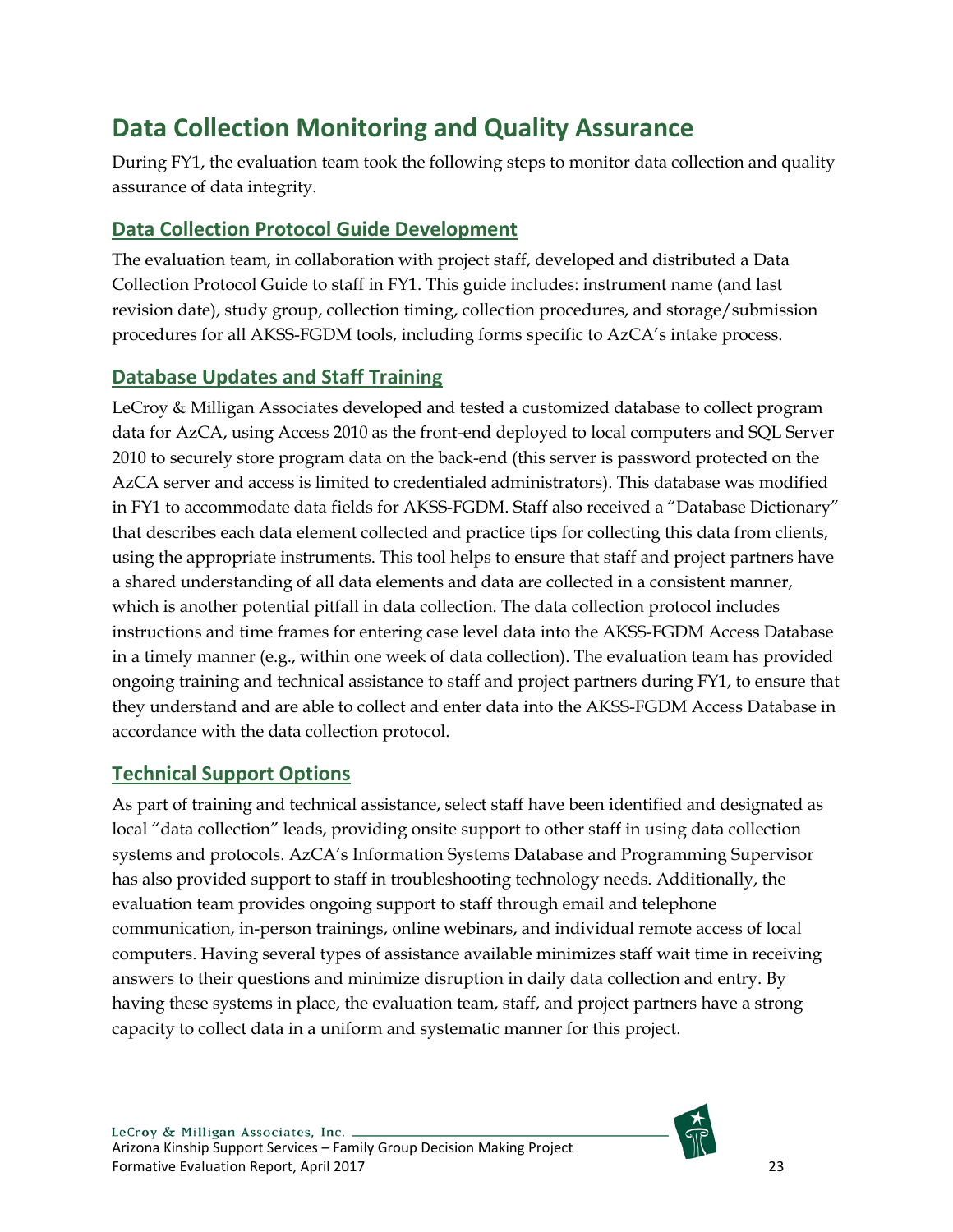# <span id="page-24-0"></span>**Use of Incentives and Development of 90-Day Post Case Closure Checklist**

One obstacle anticipated in the collection of performance measures is attrition in follow-up data collection. Attrition may result from tracking issues. Efforts have been and will continue be made to minimize attrition at follow-up through engagement, incentives, and collecting contact information at both intake and post completion of the FGC. Contact information collected at intake and post completion of the FGC (treatment group) or Open-Navigation Case Closure (control group) includes phone numbers, email addresses, home and mailing address, as well as contact information of an emergency contact person. Regardless of study group, participants are provided a stipend for participation in all data collection periods. The total amount per family is \$50, with increasing amounts received at completion of the baseline survey, the 90-day post case closure engagement contact with staff, and completion of the 6-month post case closure followup survey with the evaluation team. In FY1, AKSS staff and the evaluation team developed the **90-Day Post-Case Closure Checklist** to formalize the steps taken by staff at this time point to contact families. The checklist includes the following items:

- $\Box$ At check-in, remind family of \$10 incentive for answering the update questions.
- $\Box$  The family's contact information was checked and updated in the database.
- $\Box$  The child/children are still living with the caregiver/s.
- $\Box$  The child/children are no longer living with the caregiver/s. Update in database and explain below and in case note.
- $\Box$  The caregiver/s was informed that they would be receiving a call from an evaluator from LeCroy and Milligan Associates, in 3 months, to complete a final evaluation survey of their experience with the FGDM process.
- $\Box$  The caregiver/s was informed that a \$30.00 incentive would be provided for completing the survey when the evaluator calls.
- $\Box$  LeCroy & Milligan Associates was notified that this 90-day protocol was completed for this family, including the unique ID, date of completion (which will determine their follow-up survey date), and updated contact information.
- $\square$  Sent \$10 incentive to the family, noting same in progress note of chart.

A space for comments about this case is provided below this checklist.

# <span id="page-24-1"></span>**Data Storage Protocol**

Another potential obstacle in collecting and storing program data is loss of data integrity, such as accidental deletion of records. Use of a separate "back-end" SQL server with restricted, password protected access ensures data integrity because data is not stored locally on staff computers and therefore may not be easily deleted by a local user (i.e., staff). Additionally, when local users experience problems with their front-end user interface, the evaluation team or AzCA staff can easily remove the compromised file and reinstall the front-end system without impacting the back-end or other users.

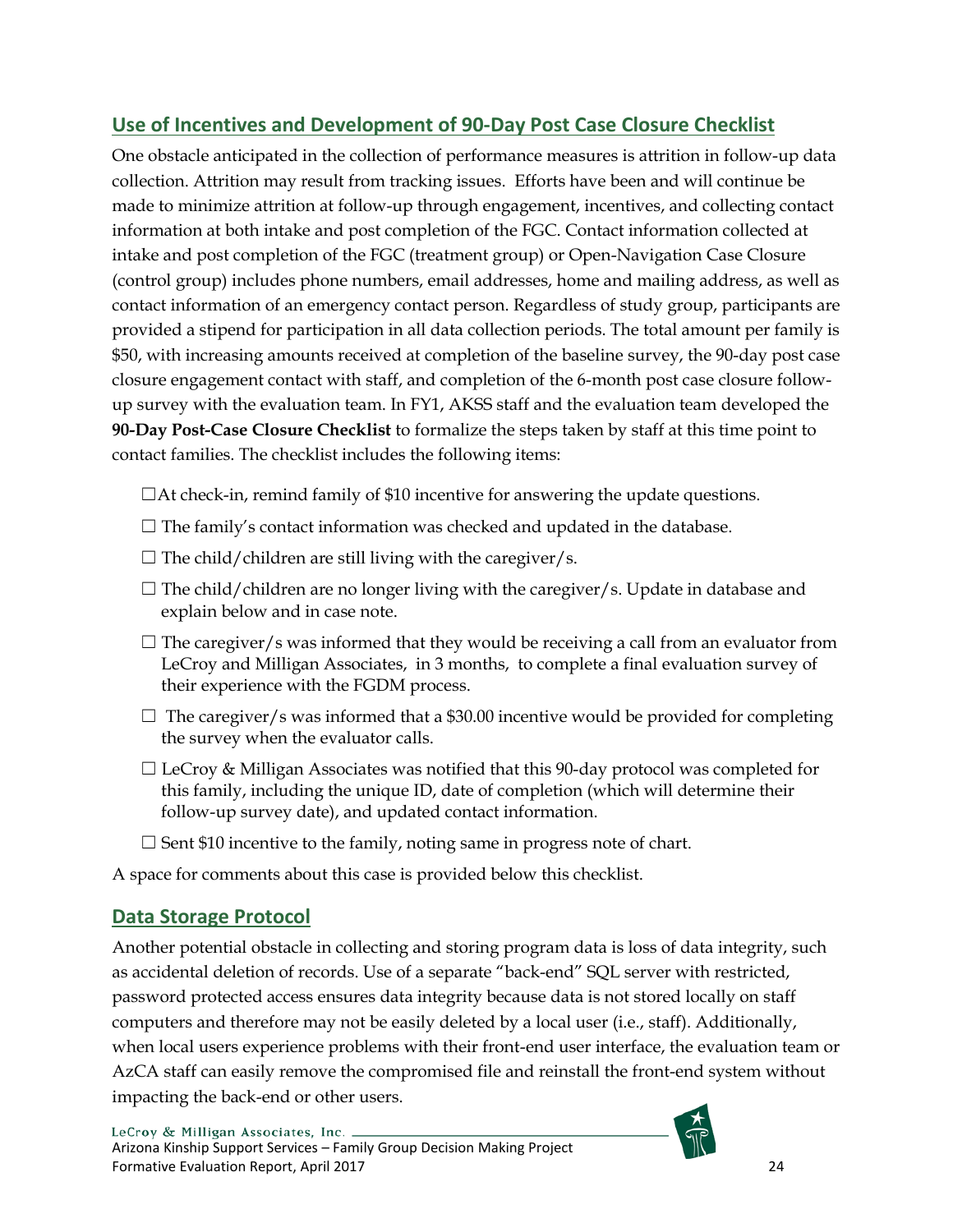# <span id="page-25-0"></span>**Quality Assurance Data Checks and Cleaning**

Another potential obstacle in evaluation is missing data, possibly due to client refusal to respond to a question, clients not understanding a question or not knowing the information being asked, or staff negligence to ask and/or enter in the data field. Client demographic data on the ICF is verified with clients once they are officially consented and randomly selected into a study group. The evaluation team also performs and engages staff in periodic checks of the AKSS-FGDM Access Database to monitor data and data entry, and identify and clean missing or erroneous data fields (based on staff records). Program supervisors, with support from the evaluation team, also conduct periodic case record reviews to ensure that data is accurately collected in a timely manner.

# <span id="page-25-1"></span>**Data Analysis**

Quantitative data presented in this report was analyzed using the Statistical Package of the Social Sciences (SPSS 22). The evaluators performed exploratory and univariate analyses to describe the variables, and clean and recode the data. Analysis of quantitative data includes the following, depending on variable and sample characteristics:

- Descriptive statistics, including percentages of categorical variables and measures of central tendencies for continuous variables.
- Cross tabulation and chi square test
- A means comparison and paired samples t-test
- Analysis of Variance
- Logistic and/or linear regression
- Results are deemed significant if the p value is .05 or less, indicating that the possibility of the relationship occurring by chance is less than 5%.
- N values are always presented.

Qualitative data was analyzed using a content and thematic analysis, using techniques associated with qualitative research (Glesne, 2010; Patton, 2005). Key concepts were coded based on the framework of the interview questions, themes from relevant literature, and patterns that emerged from the data. Depending on the extent of data collected, analysis was performed in Excel or manipulation of a Word document. Verification of codes and common and divergent themes was achieved through investigator triangulation and repeated review of field notes. Two researchers coded qualitative data independently and determined the most important themes based on compiled responses for each question asked and overall consistent or divergent findings. Additional members of the evaluation team then reviewed the findings to verify the validity of the analysis.

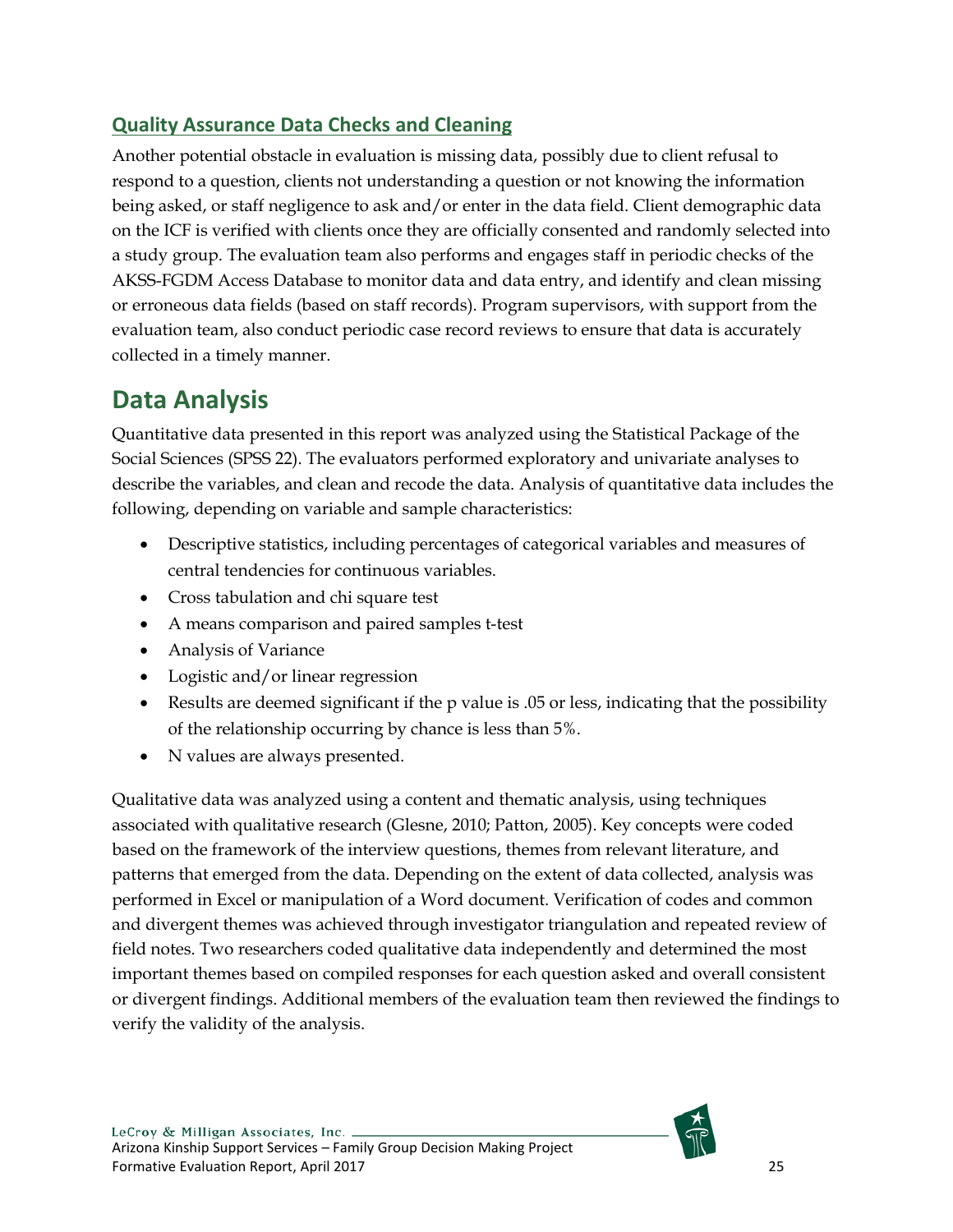# <span id="page-26-0"></span>**Reporting and Dissemination**

In addition to semi-annual reporting and reporting at the December 2016 grantee meeting, we have produced reports for project staff and partners upon request, at monthly, quarterly, and ad hoc intervals. We have also attended staff and stakeholder meetings and provided updates on evaluation activities and results. We have presented on the AKSS model and FGDM evaluation at local, statewide, and/or national conferences or events. We also plan to publish articles in peer-reviewed journals about the implementation and outcomes of this study.

# <span id="page-26-1"></span>**Conference Presentations**

Conference presentations completed in FY1 that disseminated information on this project include the following.

**Citation**: Treinen, J., Brady, S., & Schmidt, M. (2016, July 20). *Kinship Navigation and Family Group Conferencing*. Child Abuse Prevention Conference. Glendale, AZ.

**Presentation Abstract**: Kinship Navigation and Family Group Conferencing is one strategy utilized by Arizona Kinship Support Services (AKSS) to support the safety, permanency, and well-being of kinship children and families. Kinship caregivers are family members who are raising children not born to them. Arizona's Children Association received a Children's Bureau grant (2015-2018) to compare outcomes of families who receive kinship navigation services (services as usual) and those who receive kinship navigation plus family group conferencing (FGC) (services enhanced), using a randomized controlled study design. This workshop will be facilitated by the AKSS Program Director, Program Evaluator, and the Supervisor of the Pima County Juvenile Court Center Mediation Program. The presenters will review the two program models and preliminary findings on how FGC may benefit kinship families involved with child welfare and/or the court system.

**Citation**: Treinen, J., Espino, C., & Schmidt, M. (2016, August 1). *Kinship Navigation Services: Diverting Youth Affected by Substance Abuse from Child Welfare to Kinship Care*. Child Welfare League of American 2016 National Conference: What Works for Families Affected by Substance Abuse. Orange County, CA.

**Presentation Abstract**: This workshop was co-facilitated by the Program Director and Evaluator of the Arizona Kinship Support Services (AKSS). The presenters reviewed how kinship navigation services are utilized by kinship caregivers caring for children affected by family substance abuse. These children are involved with the Arizona Department of Child Safety (DCS) or were placed in kinship care informally. We discussed cost savings to DCS by diverting older youth from foster/congregate care and keeping them in stable kinship care. We also discussed the AKSS Family Group Decision-Making program and provided an overview of this rigorous evaluation design. Attendees learned how they can apply our kinship navigation model and cost savings methodology to their own programs.

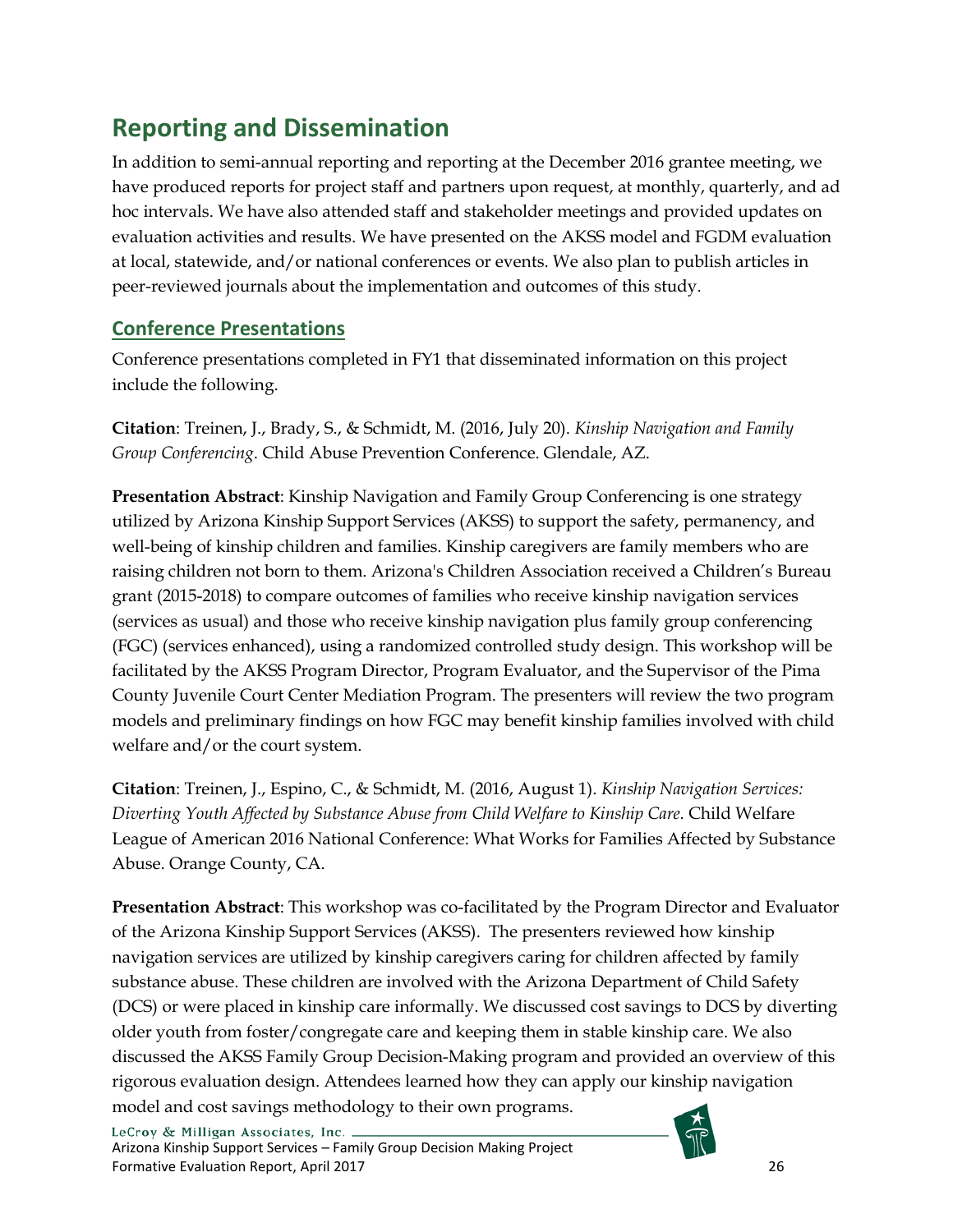**Citation**: Schmidt, M. (2016, October 29). *Case Study of a Kinship Navigation Demonstration Grant in Arizona: Evaluating Family and Systems Level Change*. American Evaluation Association, Evaluation 2016. Atlanta, GA.

**Presentation Abstract**: Arizona Kinship Support Services (AKSS) was awarded a 2012-2015 Family Connections/TANF Kinship Navigation grant and a 2015-2018 Family Group Decision-Making (FGDM) grant, funded by the Children's Bureau. This project was a multi-sector collaboration of a non-profit agency, legal and advocacy services, and state TANF and child welfare agencies. The overall goal was to enhance community and government systems, improving service access and outcomes of children and their kinship caregivers. The evaluators developed a mixed methods evaluation design to assess project implementation and outcomes at both the family and systems level. The presenter provided an overview of the project, evaluation design, and data collection instruments developed: a caregiver pre/post survey; staff/partner interviews; an outreach and systems activity log completed by program staff; and collection of administrative data through data sharing agreements with state TANF and child welfare partners. The presenter reviewed project outcomes from data collected and discussed the current rigorous evaluation design of the AKSS-FGDM grant program.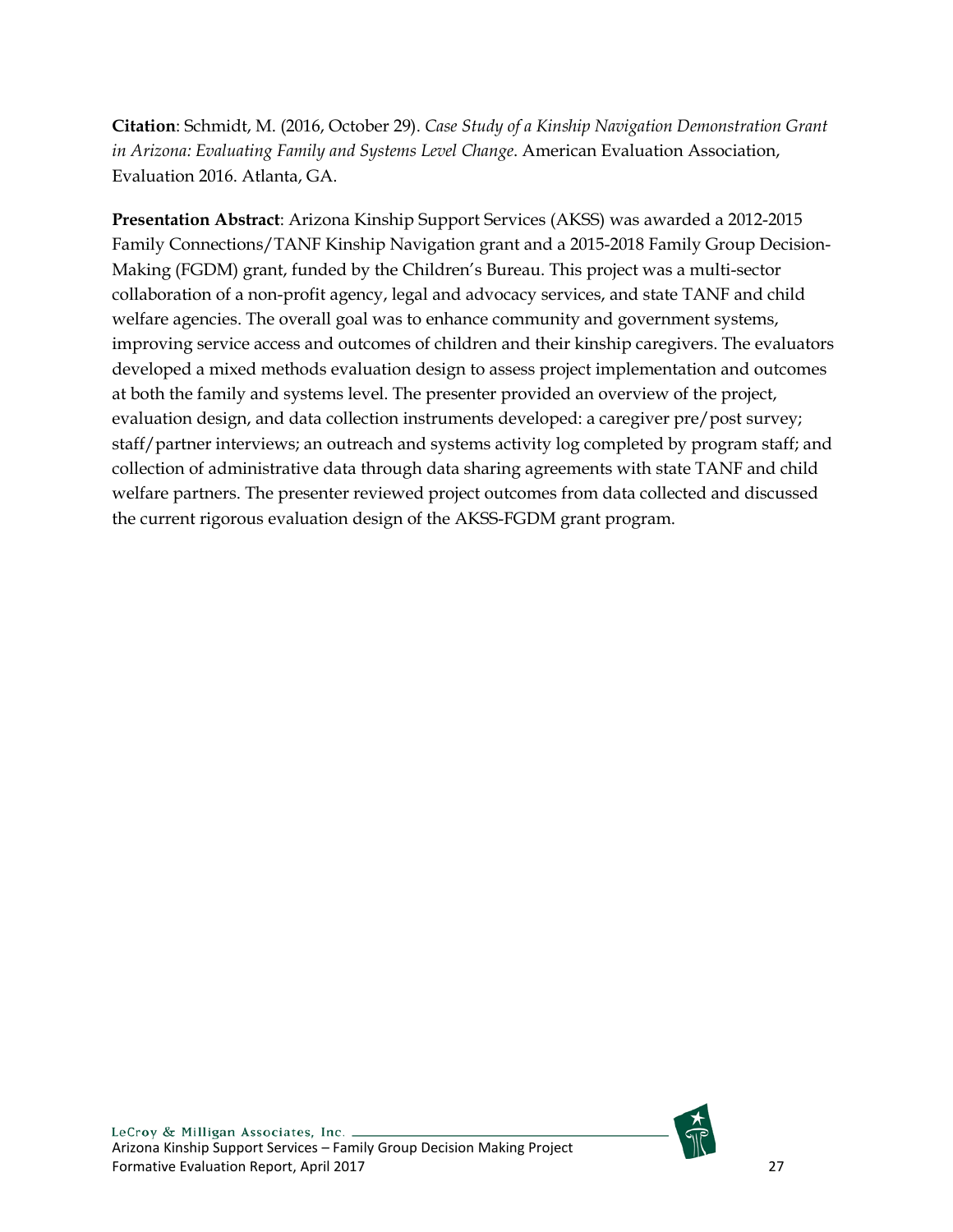# <span id="page-28-0"></span>Formative Evaluation Findings

# <span id="page-28-1"></span>**Client Enrollment and Study Participation**

| <b>Formative</b>                                                                                           | Instruments/                                               | Data             | <b>Collection</b>   | <b>Outputs Measured</b>                                                                                     |
|------------------------------------------------------------------------------------------------------------|------------------------------------------------------------|------------------|---------------------|-------------------------------------------------------------------------------------------------------------|
| <b>Evaluation Question</b>                                                                                 | <b>Data Sources</b>                                        | <b>Collector</b> | <b>Frequency</b>    |                                                                                                             |
| What are the<br>characteristics of the<br>children and families in<br>the control and treatment<br>groups? | Initial Contact<br>Form<br>Informed<br><b>Consent Form</b> | AzCA<br>Staff    | At client<br>intake | • Number of IRC<br>services;<br>• Number eligible for,<br>consented, and<br>randomized into study<br>groups |

# <span id="page-28-2"></span>**IRC Services, Study Eligibility, and Informed Consent**

During the formative evaluation period, from **9/30/2015 to 10/31/2016**, the AKSS-FGDM project provided **Information, Referral, and Connection (IRC)** services to **770 kinship caregivers** (Exhibit 5). These clients completed an ICF, however at the time of intake to the project their case did not present as eligible for study invitation. A total of 35 eligible clients consented to participate in the study and none refused to consent.

## <span id="page-28-4"></span>Exhibit 5. Number of Caregivers Receiving IRC-Only Services and Consented to Study

| l Formative Timeframe : | <b>IRC-Only Services</b> | <b>Caregivers Receiving Caregivers Consented Caregivers Refusing</b><br>to Study | to Consent to Study |
|-------------------------|--------------------------|----------------------------------------------------------------------------------|---------------------|
| 9/30/2015-10/31/2016    | 770                      | 35                                                                               |                     |

# <span id="page-28-3"></span>**Study Participation by Group**

Exhibit 6 shows study participation data by study group. Of the 35 caregivers (caring for 78 children) who consented to be in the AKSS-FGDM study, 40% (14 adults caring for 40 kinship children) were randomly selected into the treatment group and 60% (21 adults caring for 38 children) were randomly selected into the control group. Two cases in the treatment group and one case in the control group closed before completing the study condition (the evaluation team will still attempt to contact them for a follow-up survey). At the end of the Formative Evaluation period, 32 cases remained active in the study, 12 in the treatment group and 20 in the control group.

<span id="page-28-5"></span>Exhibit 6. Number of Caregivers Receiving IRC Only Services Only and Consented to Study **Study Participation Status at end of Formative 10/31/2016 Control Group (Navigation Only) Treatment Group (FGDM + Navigation) Total** Caregivers 21 (60%) 14 (40%) 35 Children 38 (49%) 40 (51%) 78

Case Closures (Caregivers) 1 2 3

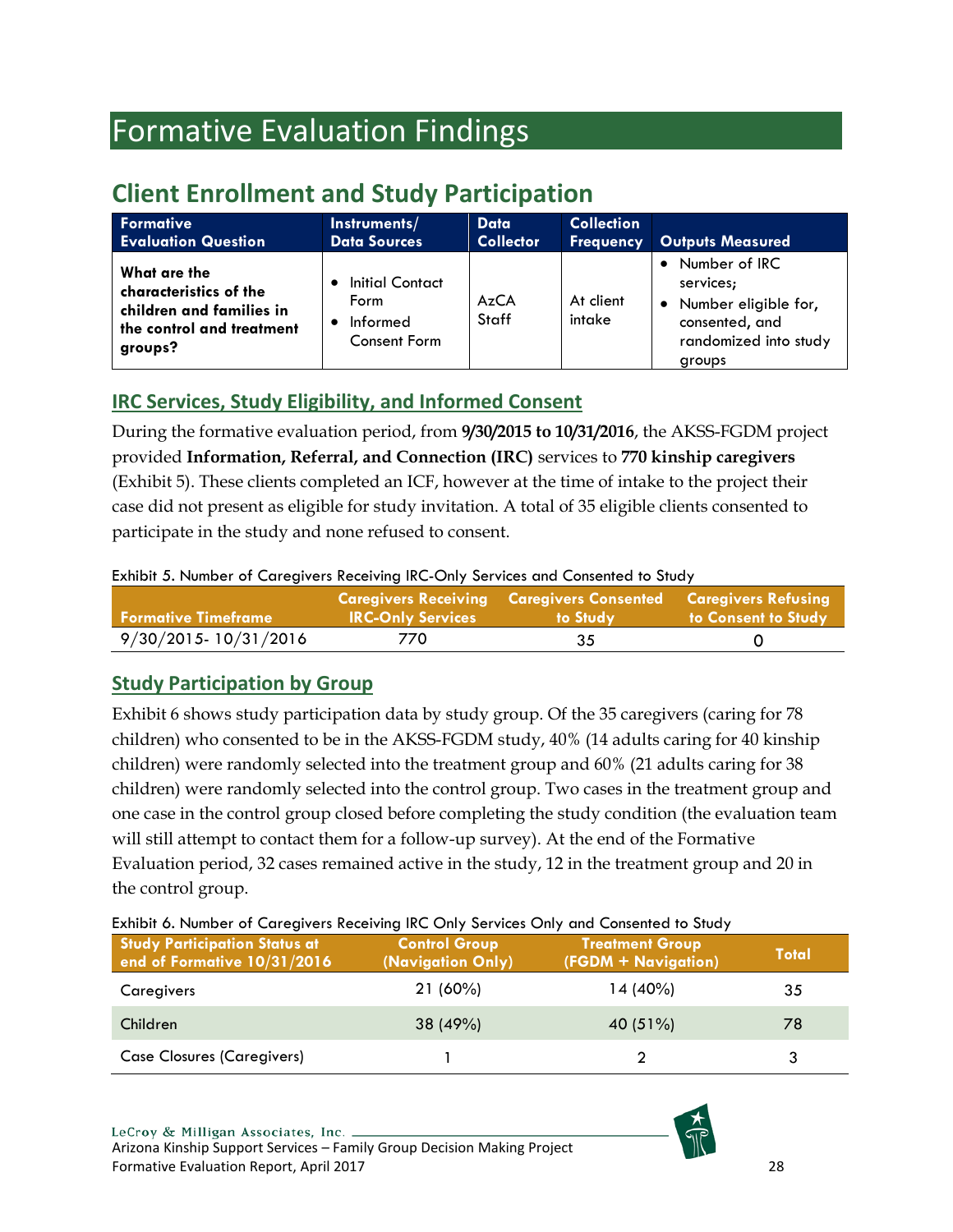# <span id="page-29-0"></span>**Demographics by Study Group**

| <b>Formative</b><br><b>Evaluation Question</b>                                                          | Instruments/<br><b>Data Sources</b> | Data<br><b>Collector</b> | <b>Collection</b>   | <b>Frequency Outputs Measured</b>       |
|---------------------------------------------------------------------------------------------------------|-------------------------------------|--------------------------|---------------------|-----------------------------------------|
| What are the characteristics<br>of the children and families<br>in the control and treatment<br>groups? | Initial Contact<br>Form             | AzCA<br><b>Staff</b>     | At client<br>intake | • Client demographics<br>by study group |

This section presents the demographic breakdown of caregivers and children who are in the two study groups. Data on the IRC-only population is shown for adults only. Due to the small sample within each study group, this reporting is for informational purposes only and should not be used to compare the differences and similarities between the study groups.

# <span id="page-29-1"></span>**Demographics of Caregivers**

Unless otherwise shown, for adult demographics the control group N=21, treatment group N=14, and IRC-only population N=770.

# **Gender, Age, and Race/Ethnicity**

Exhibit 7 shows the gender of caregivers in the two study groups and the IRC-only population. The majority, over 80%, of primary caregivers are female across all study populations.

| <b>Gender</b> | <b>Control Group</b><br>(Navigation Only)<br>% (n) | <b>Treatment Group</b><br>$(FGDM +$<br><b>Navigation</b> )<br>% (n) | <b>IRC Only</b><br>% (n) |
|---------------|----------------------------------------------------|---------------------------------------------------------------------|--------------------------|
| Female        | $81\%$ (17)                                        | 86% (12)                                                            | $86\% (661)$             |
| Male          | 19% (4)                                            | $14\%$ (2)                                                          | 14% (109)                |
| N             | 21                                                 | 14                                                                  | 770                      |

## <span id="page-29-2"></span>Exhibit 7. Gender of Caregivers by Study Group

Exhibit 8 shows the age statistics of caregivers in the two study groups and the IRC-only population. With this current small sample size, compared to the control group, the treatment group has a somewhat higher average and median age of caregivers.

| Age (in years) | <b>Control Group</b><br>(Navigation Only) | <b>Treatment Group</b><br>(FGDM + Navigation) | <b>IRC Only</b> |
|----------------|-------------------------------------------|-----------------------------------------------|-----------------|
| Range          | 25-73 years                               | 20-68 years                                   | 19-100 years    |
| Average        | 45.6                                      | 54.4                                          | 49.8            |
| Standard Dev.  | 13.9 SD                                   | 13.6 SD                                       | 13.7 SD         |
| Median         | 47                                        | 57                                            | 51              |
| N              | 21                                        | 14                                            | 770             |

## <span id="page-29-3"></span>Exhibit 8. Age of Caregivers by Study Group

Arizona Kinship Support Services – Family Group Decision Making Project Formative Evaluation Report, April 2017 29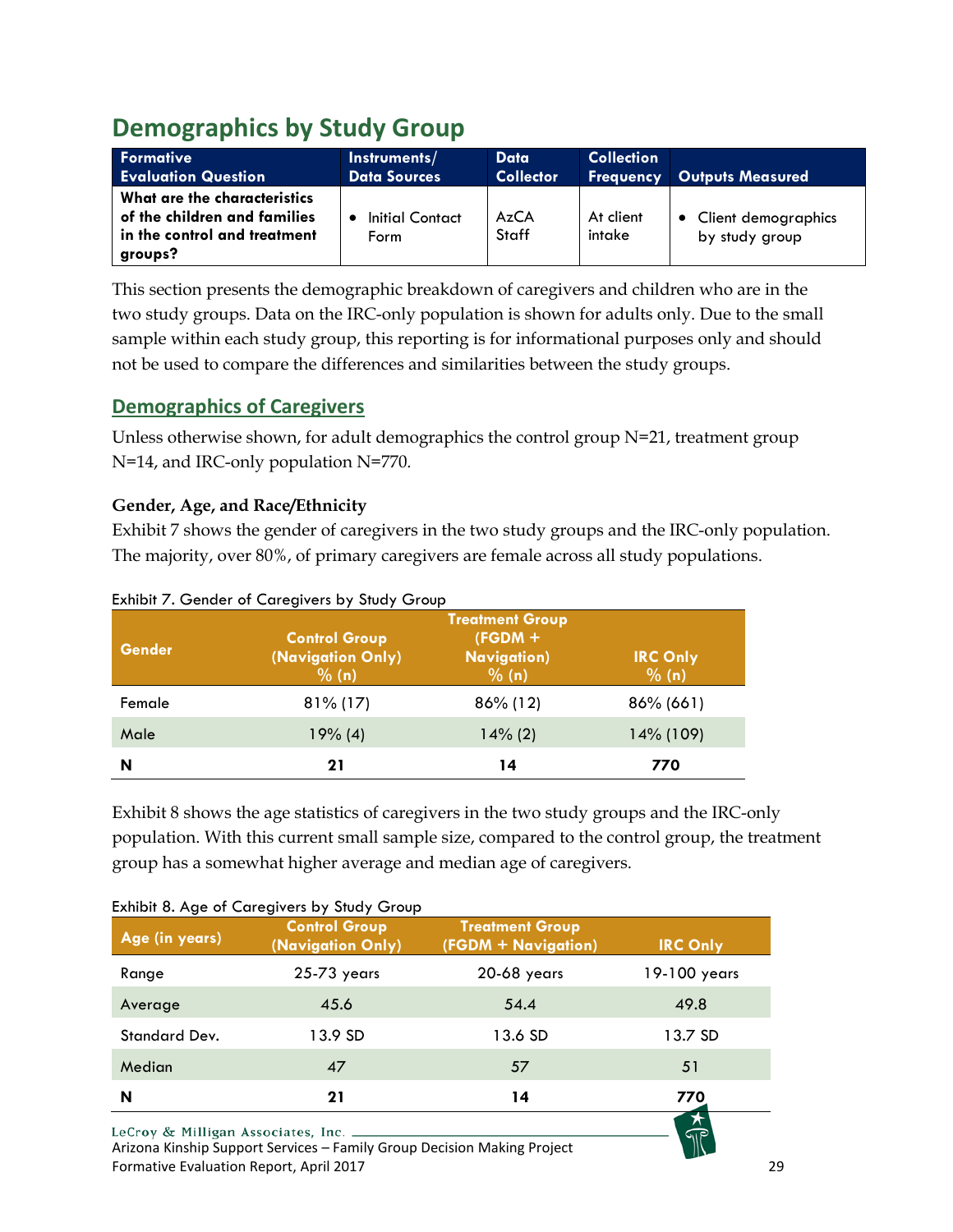Exhibit 9 shows the race/ethnicity self-reported by caregivers in the two study groups and the IRC only population. The percentages for race/ethnicity may total over 100% because people could indicate multiple options. For the IRC only group, over half of caregivers in identify as Hispanic/Latino ethnicity and over a third identify as White/Caucasian. IRC only caregivers served by AKSS represent six Native American Tribes: Tohono O'odham, Pascua Yaqui, Navajo, Cherokee, and Apache. Percent distributions of the treatment and control groups follow a similar pattern to the IRC population. With this current small sample size, however, in comparison to the control group, the treatment group has slightly lower percentages of Hispanics and White/Caucasians and slightly higher proportions of African Americans and Native Americans.

| <b>Race/Ethnicity</b>            | <b>Control Group</b><br>(Navigation<br>Only)<br>% (n) | <b>Treatment Group</b><br>$(FGDM +$<br><b>Navigation</b> )<br>% (n) | <b>IRC Only</b><br>$\frac{9}{6}$ (n) |
|----------------------------------|-------------------------------------------------------|---------------------------------------------------------------------|--------------------------------------|
| Hispanic/Latino                  | $62\%$ (13)                                           | $50\%$ (7)                                                          | 53% (399)                            |
| White/Caucasian                  | $29%$ (6)                                             | $21\%$ (3)                                                          | $34\% (261)$                         |
| African American/Black           | $10\% (2)$                                            | $14\%$ (2)                                                          | $8\%$ (56)                           |
| American Indian/Alaska Native    | $0\%$                                                 | $14\%$ (2)                                                          | $2\%$ (16)                           |
| Asian                            | 0%                                                    | $0\%$                                                               | $1\%$ (8)                            |
| Native Hawaiian/Pacific Islander | 0%                                                    | $0\%$                                                               | $.8\%$ (6)                           |
| Multi-Race                       | $0\%$                                                 | $0\%$                                                               | $.5\%$ (4)                           |
| Refused                          | 0%                                                    | 0%                                                                  | $.5\%$ (4)                           |
| Missing Data/Not Reported        | $0\%$                                                 | $0\%$                                                               | $3\% (26)$                           |
| N                                | 21                                                    | 14                                                                  | 770                                  |

#### <span id="page-30-0"></span>Exhibit 9. Race/Ethnicity of Caregivers by Study Group

#### **Languages Spoken**

Exhibit 10 shows the primary languages spoken by caregivers in the two study groups and the IRC only population. For the IRC only population, the primary language spoken by three out of four caregivers is English, followed by Spanish. With this current small sample size, there is a sizable difference in the primary language spoken compared by treatment and control groups.

| <b>Primary Language Spoken</b>                                                                                | <b>Control Group</b><br>(Navigation<br>Only)<br>% (n) | <b>Treatment Group</b><br>$(FGDM +$<br><b>Navigation</b> )<br>% (n) | <b>IRC Only</b><br>% (n) |
|---------------------------------------------------------------------------------------------------------------|-------------------------------------------------------|---------------------------------------------------------------------|--------------------------|
| English                                                                                                       | $86\%$ (18)                                           | $57\%$ (8)                                                          | 76% (584)                |
| Spanish                                                                                                       | $14\%$ (3)                                            | $43\%$ (8)                                                          | $21\%$ (162)             |
| LeCroy & Milligan Associates, Inc.<br>Arizona Kinship Support Services - Family Group Decision Making Project |                                                       |                                                                     |                          |

#### <span id="page-30-1"></span>Exhibit 10. Primary Language Spoken by Caregivers

Arizona Kinship Support Services – Family Group Decision Making Project Formative Evaluation Report, April 2017 30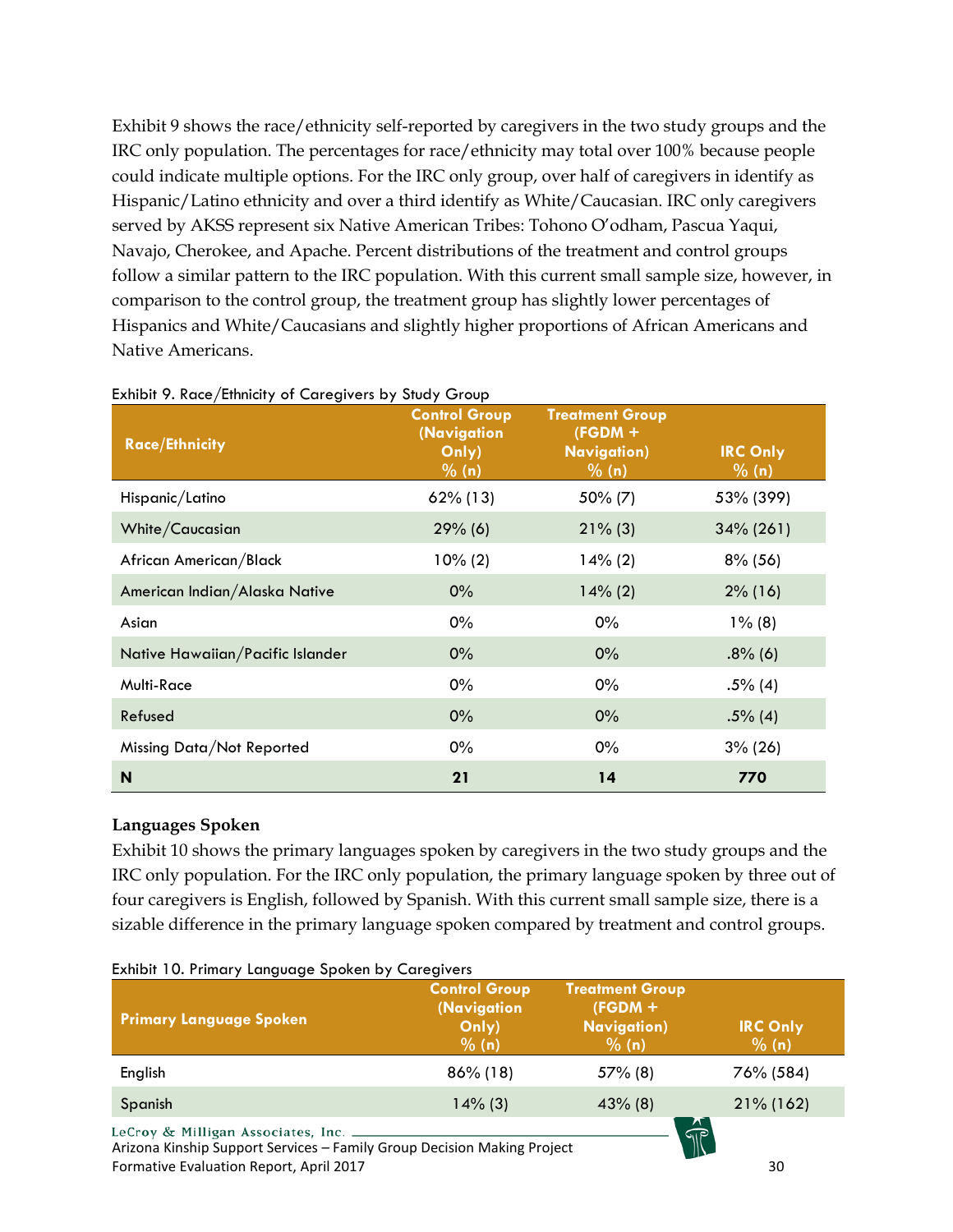| <b>Primary Language Spoken</b>      | <b>Control Group</b><br>(Navigation<br>Only)<br>% (n) | <b>Treatment Group</b><br>$(FGDM +$<br><b>Navigation</b> )<br>% (n) | <b>IRC Only</b><br>% (n) |
|-------------------------------------|-------------------------------------------------------|---------------------------------------------------------------------|--------------------------|
| Other: Chinese, Marshallese, Somali | $0\%$                                                 | 0%                                                                  | $.5\%$ (4)               |
| <b>Missing Data</b>                 | 0%                                                    | $0\%$                                                               | $3\%$ (20)               |
| N                                   | 21                                                    | 14                                                                  | 770                      |

Exhibit 11 shows the secondary language of caregivers in the two study groups and the IRC only population. The majority of all populations do not speak a second language. However, notable is that between 14% to 22% across all groups speak Spanish as a second language and from 5% to 10% speak English as a second language.

<span id="page-31-0"></span>Exhibit 11. Secondary Language Spoken by Caregivers by Study Group

| יון שפייטי<br><b>Secondary Language Spoken</b>                                                         | <b>Control Group</b><br>(Navigation<br>Only)<br>$\frac{9}{6}$ (n) | <b>Treatment Group</b><br>$(FGDM +$<br><b>Navigation</b> )<br>$\frac{9}{6}$ (n) | <b>IRC Only</b><br>% (n) |
|--------------------------------------------------------------------------------------------------------|-------------------------------------------------------------------|---------------------------------------------------------------------------------|--------------------------|
| No secondary language                                                                                  | $71\%$ (15)                                                       | 79% (11)                                                                        | $67\% (512)$             |
| English                                                                                                | $5\%$ (1)                                                         | $7\%$ (1)                                                                       | $10\% (74)$              |
| Spanish                                                                                                | $24\%$ (5)                                                        | $14\%$ (2)                                                                      | 22% (169)                |
| Other: Arabic, Japanese, French,<br>German, Marshallese, Navajo,<br>Philippine, American Sign Language | $0\%$                                                             | 0%                                                                              | $1\%$ (15)               |
| N                                                                                                      | 21                                                                | $12 \$                                                                          | 770                      |

## **Relationship Status**

Exhibit 12 shows the relationship status of caregivers in the two study groups and the IRC only population. For the IRC only population, 53% of caregivers reported having a spouse or partner, while 47% do not. With this current small sample size, the majority of caregivers in both treatment and control groups do not have a spouse or partner, which is contrary to the IRC only population.

<span id="page-31-1"></span>

|  | Exhibit 12. Relationship Status of Caregiver by Study Group |  |  |  |  |
|--|-------------------------------------------------------------|--|--|--|--|

| <b>Status</b>           | <b>Control Group</b><br>(Navigation<br>Only)<br>% (n) | <b>Treatment Group</b><br>$(FGDM +$<br><b>Navigation</b> )<br>% (n) | <b>IRC Only</b><br>$\sqrt{96}$ (n) |
|-------------------------|-------------------------------------------------------|---------------------------------------------------------------------|------------------------------------|
| Has a spouse or partner | $33\%$ (7)                                            | 29% (4)                                                             | 53% (405)                          |
| No spouse or partner    | $67\%$ (14)                                           | $71\%$ (10)                                                         | 47% (365)                          |
| N                       | 21                                                    | 14                                                                  | 770                                |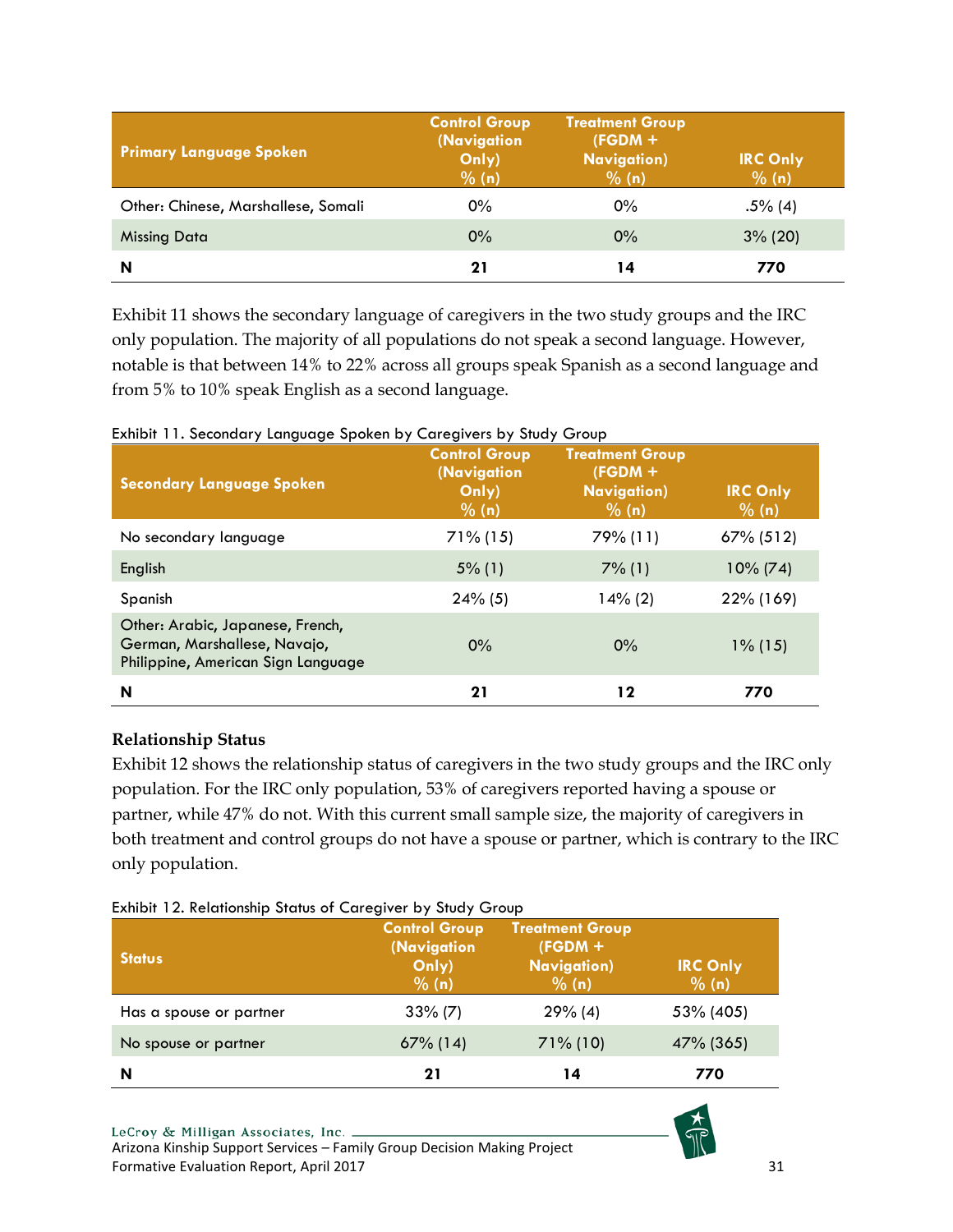## **Employment, Income, Poverty, and Assistance Benefits**

Exhibit 13 shows the employment status of caregivers in the two study groups and the IRC only population. Within the IRC only population, 56% are working full- or part-time, 21% are unemployed for a variety of reasons, and 14% are retired from the work force. With this current small sample size, the control and treatment groups follow similar trends as the IRC only population.

| <b>Employment Status</b>     | <b>Control Group</b><br>(Navigation<br>Only)<br>$\frac{9}{6}$ (n) | <b>Treatment Group</b><br>$(FGDM +$<br><b>Navigation</b> )<br>% (n) | <b>IRC Only</b><br>% (n) |
|------------------------------|-------------------------------------------------------------------|---------------------------------------------------------------------|--------------------------|
| Full-Time 30+ hours/week     | $33\% (7)$                                                        | $57\%$ (8)                                                          | 43% (329)                |
| Part-Time <30 hours/week     | $5\%$ (1)                                                         | $7\%$ (1)                                                           | 13% (329)                |
| Unemployed, looking for work | $10\% (2)$                                                        | $7\%$ (1)                                                           | $6\%$ (47)               |
| Unemployed, disabled         | 19% (4)                                                           | $14\%$ (2)                                                          | $7\%$ (51)               |
| Unemployed, volunteer        | $0\%$                                                             | $0\%$                                                               | $2\%$ (12)               |
| Unemployed by choice         | 19% (4)                                                           | $0\%$                                                               | $6\%$ (45)               |
| Retired                      | $5\%$ (1)                                                         | $7\%$ (1)                                                           | 14% (104)                |
| <b>Full-Time Caregiver</b>   | $10\% (2)$                                                        | $7\%$ (1)                                                           | $8\%$ (58)               |
| Student                      | 0%                                                                | $0\%$                                                               | $1\% (7)$                |
| Other, not specified         | 0%                                                                | 0%                                                                  | $1\% (7)$                |
| Refused/Not Reported         | $0\%$                                                             | $0\%$                                                               | $2\%$ (12)               |
| N                            | 21                                                                | 14                                                                  | 770                      |

#### <span id="page-32-0"></span>Exhibit 13. Employment Status of Caregiver

Exhibit 14 shows the annual household income categories of caregivers in the two study groups and the IRC only population. Across all populations, the majority of caregiver households have an income of \$30,000 or less.

| <b>Annual Household Income</b> | <b>Control Group</b><br>(Navigation Only)<br>% (n) | <b>Treatment Group</b><br>(FGDM + Navigation)<br>% (n) | <b>IRC Only</b><br>% (n) |
|--------------------------------|----------------------------------------------------|--------------------------------------------------------|--------------------------|
| No Income                      | $0\%$                                              | $0\%$                                                  | $5\%$ (38)               |
| $<$ \$10,000                   | 19% (4)                                            | $21\%$ (3)                                             | $8\%$ (60)               |
| \$10,001-\$20,000              | $38\%$ (8)                                         | $50\%$ (7)                                             | 21% (160)                |
| \$20,001-\$30,000              | 19% (4)                                            | $21\%$ (3)                                             | 19% (144)                |
| \$30,001-\$40,000              | $10\%(2)$                                          | $0\%$                                                  | 12% (89)                 |

## <span id="page-32-1"></span>Exhibit 14. Annual Household Income of Caregiver by Study Group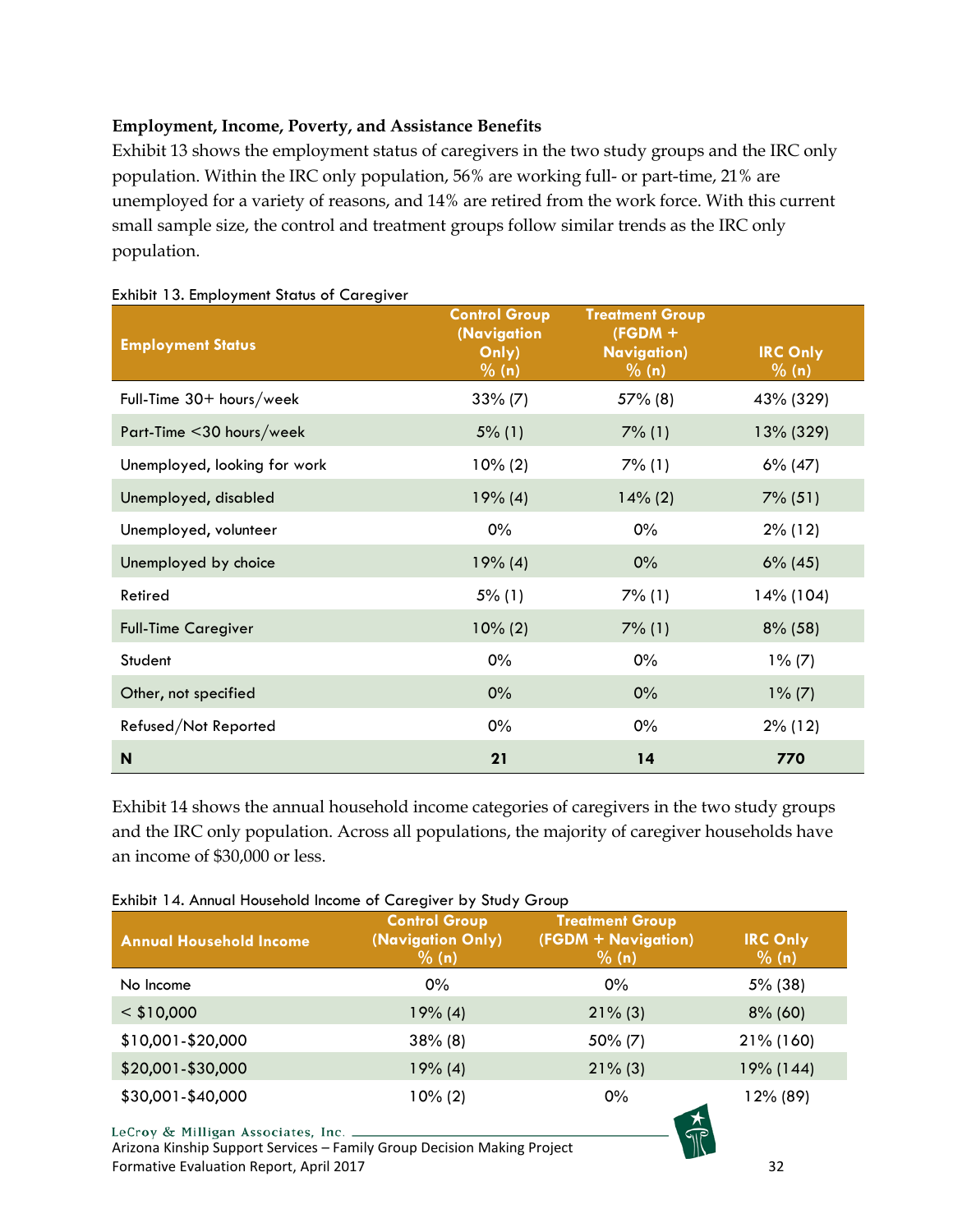| <b>Annual Household Income</b> | <b>Control Group</b><br>(Navigation Only)<br>% (n) | <b>Treatment Group</b><br>(FGDM + Navigation)<br>% (n) | <b>IRC Only</b><br>% (n) |
|--------------------------------|----------------------------------------------------|--------------------------------------------------------|--------------------------|
| \$40,001-\$50,000              | $0\%$                                              | 0%                                                     | $7\%$ (52)               |
| \$50,001-\$60,000              | 0%                                                 | $7\%$ (1)                                              | 5% (40)                  |
| \$60,001-\$70,000              | $0\%$                                              | 0%                                                     | $4\%$ (30)               |
| $$70,001+$                     | $5\%$ (1)                                          | 0%                                                     | $10\% (75)$              |
| Refused/Not Reported           | $10\% (2)$                                         | 0%                                                     | $11\%$ (82)              |
| N                              | 21                                                 | 14                                                     | 770                      |

Annual DHHS Poverty Guidelines for 2016[1](#page-33-1) were utilized to determine the percentage of households served by AKSS that have a household size and annual household income that places them at or below 200% of the Federal Poverty Level (FPL), or above this threshold. Exhibit 15 shows the poverty status of caregivers in the two study groups and the IRC only population. Across all populations, the majority of caregiver households are at or below 200% of the FPL. With this current small sample size, the control and treatment groups both have a higher proportion of lower-income caregiver households compared to the IRC only population.

| <b>Poverty Status</b>   | <b>Control Group</b><br>(Navigation Only)<br>% (n) | <b>Treatment Group</b><br>(FGDM + Navigation)<br>% (n) | <b>IRC Only</b><br>% (n) |
|-------------------------|----------------------------------------------------|--------------------------------------------------------|--------------------------|
| At or below 200% of FPL | $90\%$ (17)                                        | $86\%$ (12)                                            | 73% (500)                |
| Above 200% FPL          | $11\%$ (2)                                         | $14\%$ (2)                                             | 27% (188)                |
| N                       | 19                                                 | 14                                                     | 688                      |

<span id="page-33-0"></span>Exhibit 15. Poverty Status of Household by Study Group

Exhibit 16 shows the percentage of caregivers in the two study groups and the IRC only population that reported having access to health insurance and receiving various household benefits. Looking at the IRC only population, the top benefits that AKSS kinship families reported receiving at intake are related to health insurance, various nutrition/meal programs, social security benefits, unlicensed foster care allowance from DCS, and TANF/Cash Assistance. With this current small sample size, given that a higher percentage of both the control and treatment groups are lower income, study participants are receiving the same types benefits as the IRC only population but at a higher rate.

<span id="page-33-1"></span>1 <http://www.acf.hhs.gov/occ/resource/income-ranges-associated-with-2016-poverty-guidelines>

 $\overline{a}$ 

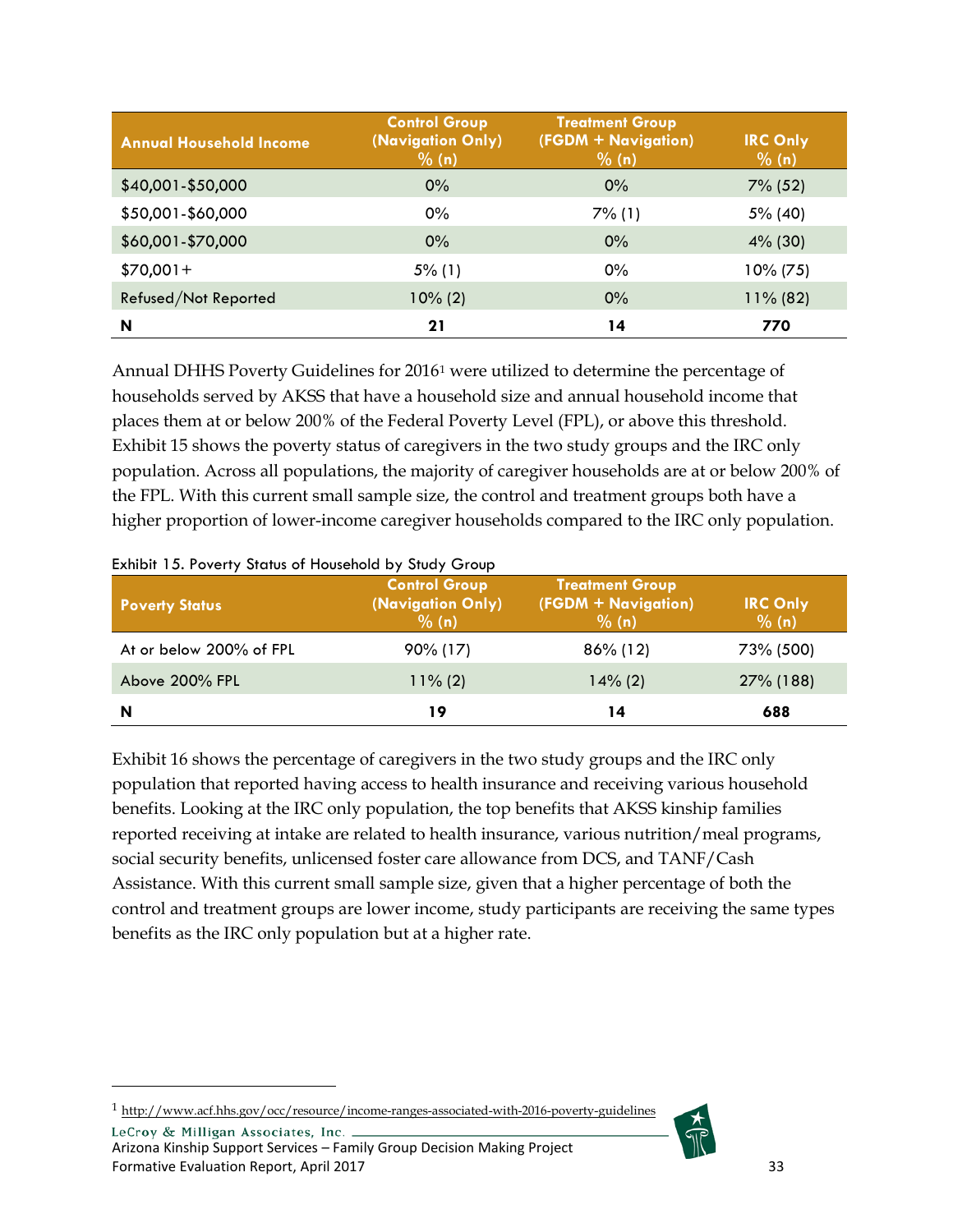| $\sim$<br><b>Benefits Received</b>   | o vop<br><b>Control Group</b><br>(Navigation<br>$\overline{O}$ nly)<br>% (n) | <b>Treatment Group</b><br>$(FGDM +$<br><b>Navigation</b> )<br>% (n) | <b>IRC Only</b><br>% (n) |
|--------------------------------------|------------------------------------------------------------------------------|---------------------------------------------------------------------|--------------------------|
| Health Insurance (public or private) | $91\%$ (19)                                                                  | 93% (13)                                                            | 80% (612)                |
| AHCCCS/Medicaid                      | $71\%$ (15)                                                                  | $71\%$ (10)                                                         | 42% (320)                |
| <b>SNAP Nutrition Assistance</b>     | 52% (11)                                                                     | 71% (10)                                                            | 27% (209)                |
| Free/Reduced Price Lunch             | $38\%$ (8)                                                                   | 50% (7)                                                             | $11\%$ (85)              |
| Social Security/Survivor Benefits    | $14\%$ (3)                                                                   | $21\%$ (3)                                                          | $11\%$ (81)              |
| <b>WIC</b>                           | $14\%$ (3)                                                                   | 0%                                                                  | $6\%$ (49)               |
| Unlicensed Foster Care Allowance     | 5% (1)                                                                       | $0\%$                                                               | $8\%$ (65)               |
| TANF/TANF Child-only                 | 19% (4)                                                                      | 14% (2)                                                             | $8\%$ (65)               |
| <b>SSDI</b>                          | 19% (4)                                                                      | 14% (2)                                                             | $6\%$ (45)               |
| SSI                                  | $0\%$                                                                        | 14% (2)                                                             | 4% (30)                  |
| <b>Foster Care Reimbursement</b>     | 0%                                                                           | $0\%$                                                               | $2\%$ (16)               |
| Section 8/Housing Subsidy            | 5% (1)                                                                       | 0%                                                                  | $1\%$ (9)                |
| Veteran's Benefits                   | 0%                                                                           | $0\%$                                                               | $1\%$ (11)               |
| <b>Child Care Voucher</b>            | 0%                                                                           | $0\%$                                                               | $.3\%$ (2)               |
| <b>Utility Assistance</b>            | $0\%$                                                                        | $0\%$                                                               | $0\%$                    |
| <b>Adoption Subsidy</b>              | $5\%$ (1)                                                                    | 7% (1)                                                              | $2\%$ (16)               |
| <b>DCS Childcare Subsidy</b>         | 0%                                                                           | $0\%$                                                               | $.4\%$ (3)               |
| <b>Head Start</b>                    | 0%                                                                           | 0%                                                                  | $.3\%$ (2)               |
| <b>Rental Assistance</b>             | 0%                                                                           | 7% (1)                                                              | $0\%$                    |
| Unemployment                         | 0%                                                                           | 0%                                                                  | $.4\%$ (3)               |
| Title 8 Subsidy                      | 0%                                                                           | $0\%$                                                               | $.4\%$ (3)               |
| <b>AZ Grandparent's Stipend</b>      | 0%                                                                           | 0%                                                                  | $.5\%$ (5)               |
| N                                    | 21                                                                           | 14                                                                  | 770                      |

<span id="page-34-0"></span>Exhibit 16. Household Benefits Received by Study Group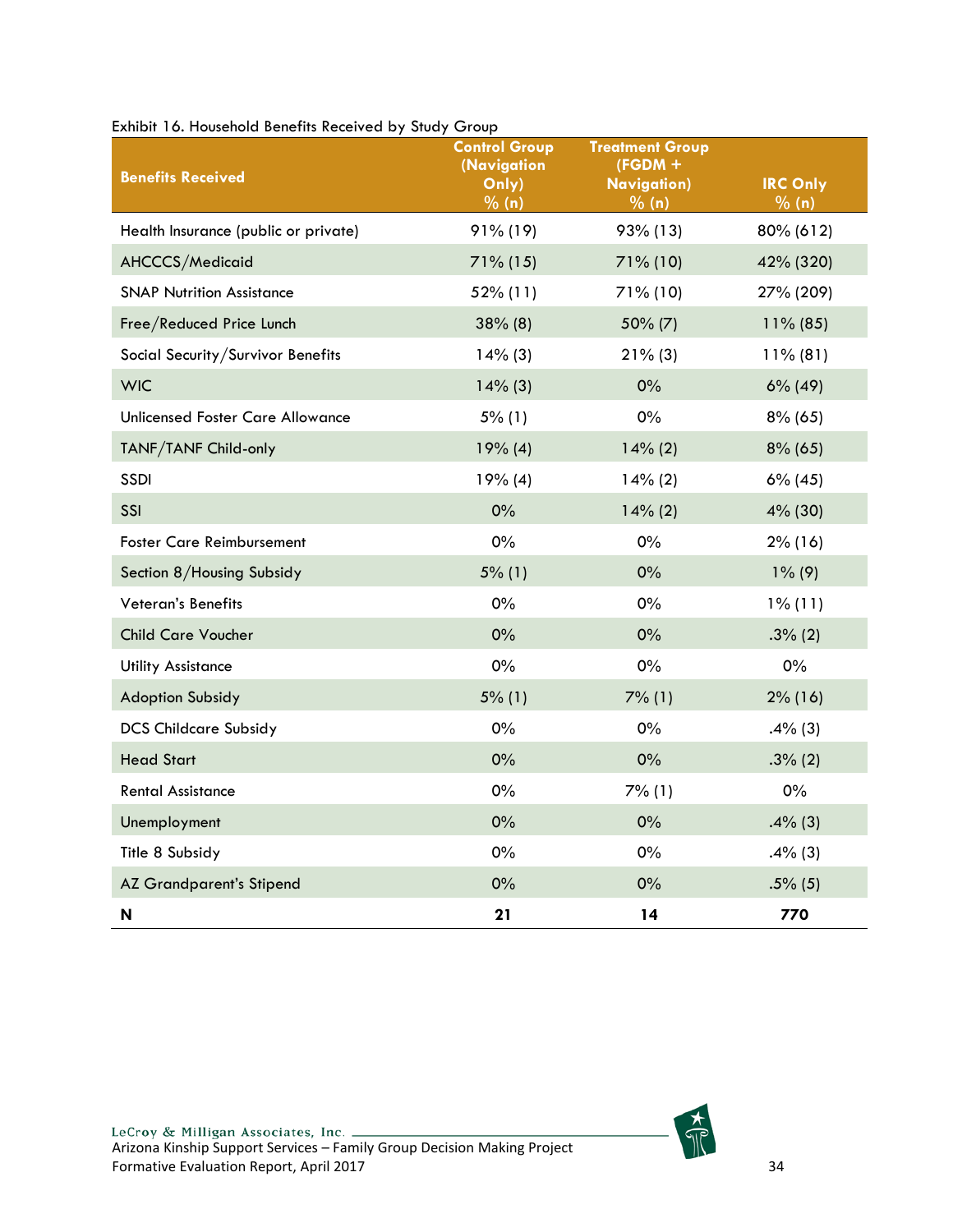## **Kinship Children in Care**

Exhibit 17 shows the percentage of caregivers that currently have kinship children in their care and the percentage that is seeking to care for kinship children, by the two study groups and the IRC only population. The percentages may total over 100% because families may be caring for kinship children currently but also seeking to care for additional children. With this current small sample size, a lower percentage of the treatment group (71%, n=10) currently has kinship children in their care, compared to the control group (95%, n=20) and IRC only (85%, n=653) percentages.

|                                                | <b>Control Group</b><br>(Navigation Only)<br>% (n) | <b>Treatment Group</b><br>(FGDM + Navigation)<br>% (n) | <b>IRC Only</b><br>% (n) |
|------------------------------------------------|----------------------------------------------------|--------------------------------------------------------|--------------------------|
| Has Kinship Children in<br><b>Current Care</b> | 95% (20)                                           | $71\%$ (10)                                            | 85% (653)                |
| Is Seeking to Care for<br>Kinship Children     | $14\%$ (3)                                         | $14\%$ (2)                                             | $15\%$ (116)             |
| <b>Total N</b>                                 | 21                                                 | 14                                                     | 770                      |

#### <span id="page-35-1"></span>Exhibit 17. Percentage of Caregivers with Kinship Children in Care by Study Group

## <span id="page-35-0"></span>**Demographics of Kinship Children**

### **Familial and Legal Relationship of Caregivers to Kinship Children**

Caregivers' relationship to the kinship child or children in their care is reported as a percentage of the children served (N=78) because this project collects data on up to 10 kinship children per family (see Exhibit 18). Of the children enrolled in the study, overall 74% are in the care of their grandparent, 10% are with an aunt or uncle, and 8% are with a non-relative. Two thirds of caregivers (67%,  $n=25$ ) are from the maternal side of the family, 23% ( $n=18$ ) are from the paternal side of the family, and 5% (n=4) each are related to both sides (e.g. a sibling of the kinship child) or neither side (e.g. a non-relative) of the family.

#### <span id="page-35-2"></span>Exhibit 18. Relationship of Caregiver to Children in Care by Study Group and Total

| <b>Caregiver's Relationship to</b><br><b>Kinship Child</b> | <b>Control Group</b><br>(Navigation Only)<br>$\frac{9}{6}$ (n) | <b>Treatment Group</b><br>(FGDM + Navigation)<br>% (n) | <b>Total Study</b><br><b>Participants</b><br>$\frac{1}{2}$ (n) |
|------------------------------------------------------------|----------------------------------------------------------------|--------------------------------------------------------|----------------------------------------------------------------|
| Grandparent                                                | 68% (26)                                                       | 80% (32)                                               | 74% (58)                                                       |
| Aunt/Uncle                                                 | $16\%$ (6)                                                     | $5\%$ (2)                                              | $10\%$ (8)                                                     |
| Non-Relative                                               | $5\%$ (2)                                                      | $10\%$ (4)                                             | $8\%$ (6)                                                      |
| Sibling/Step Sibling                                       | $3\%$ (1)                                                      | $3\%$ (1)                                              | $3\%$ (2)                                                      |
| Cousin                                                     | $3\%$ (1)                                                      | $3\%$ (1)                                              | $3\%$ (2)                                                      |
| <b>Step Parent</b>                                         | $3\%$ (1)                                                      | $3\%$ (1)                                              | $3\%$ (2)                                                      |
| Total                                                      | 38                                                             | 40                                                     | 78                                                             |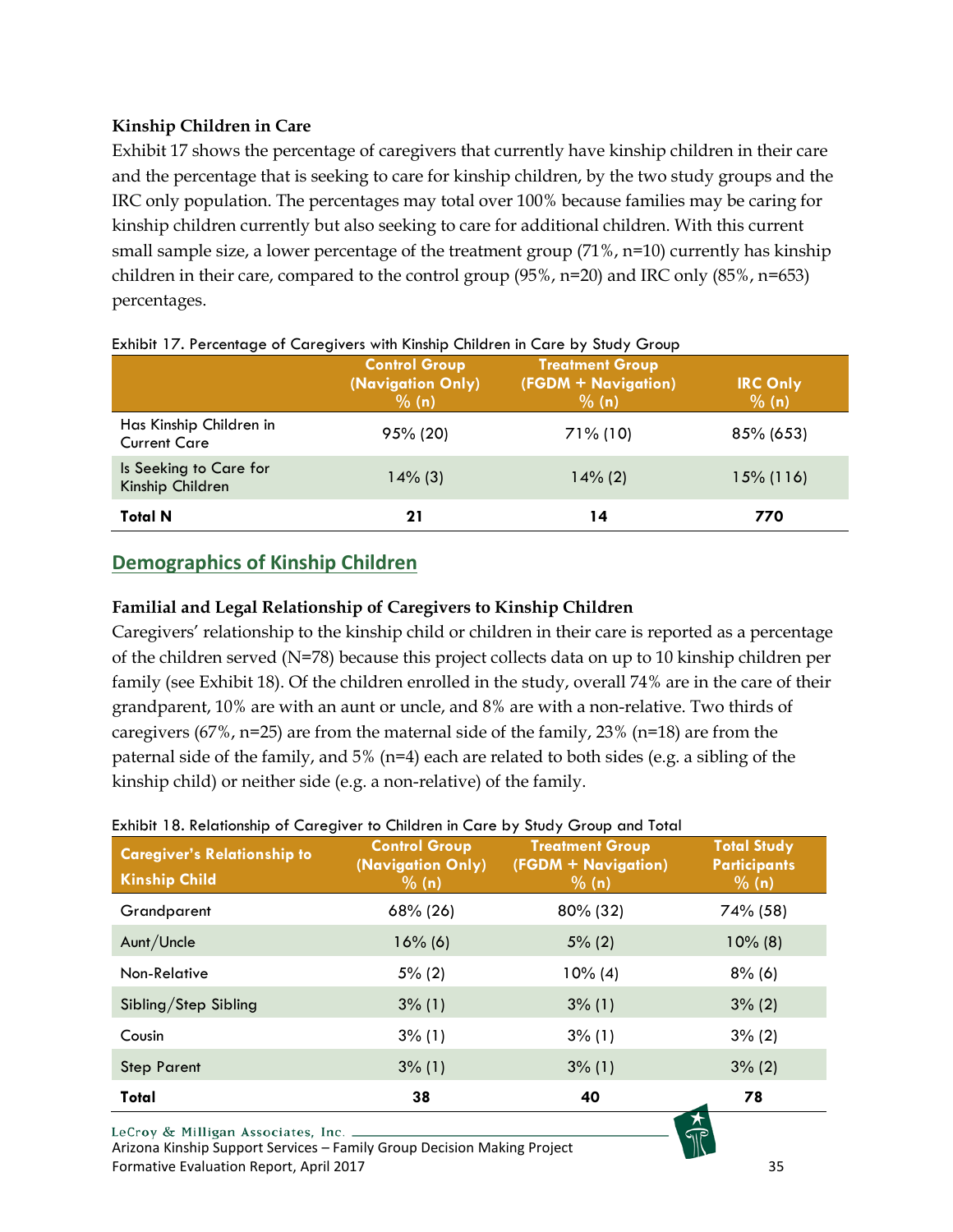Caregivers' legal relationship at intake to the kinship child or children in their care is also reported as a percentage of the children served (N=78) because this project collects data on up to 10 kinship children per family (see Exhibit 19). Almost half of children (45%, n=35) had no legal relationship to the person caring for them at intake, 33% (n=26) were unlicensed DCS placements, and 15% (n=12) had a Title 14 Guardianship.

| <b>Legal Relationship to Kinship</b><br>Child at Intake | <b>Control Group</b><br>(Navigation Only)<br>% (n) | <b>Treatment Group</b><br>(FGDM + Navigation)<br>% (n) | <b>Total Study</b><br><b>Participants</b><br>% (n) |
|---------------------------------------------------------|----------------------------------------------------|--------------------------------------------------------|----------------------------------------------------|
| No legal relationship                                   | 47% (18)                                           | 43% (17)                                               | 45% (35)                                           |
| <b>DCS Placement, unlicensed</b>                        | $29\%$ (11)                                        | $38\%$ (15)                                            | $33\% (26)$                                        |
| Title 14 Guardianship                                   | 18% (7)                                            | $13\%$ (5)                                             | 15% (12)                                           |
| Power of Attorney                                       | $5\%$ (2)                                          | $0\%$                                                  | $3\%$ (2)                                          |
| Title 8 Guardianship                                    | $0\%$                                              | $5\%$ (2)                                              | $3\%$ (2)                                          |
| Adoption                                                | $0\%$                                              | $3\%$ (1)                                              | $1\%$ (1)                                          |
| Total                                                   | 38                                                 | 40                                                     | 78                                                 |

## <span id="page-36-0"></span>Exhibit 19. Legal Relationship to Child in Care at Intake by Study Group and Total

#### **Gender, Age, and Race/Ethnicity of Kinship Children**

Exhibit 20 shows the gender of children in the two study groups and in total. There is a fairly even split of males and females enrolled in the study, with slightly more girls than boys.

| <b>Gender</b>  | <b>Control Group</b><br>(Navigation Only)<br>% (n) | <b>Treatment Group</b><br>(FGDM + Navigation)<br>% (n) | <b>Total Study</b><br><b>Participants</b><br>% (n) |
|----------------|----------------------------------------------------|--------------------------------------------------------|----------------------------------------------------|
| Female         | 55% (21)                                           | 48% (19)                                               | $51\%$ (40)                                        |
| Male           | 45% (17)                                           | $52\%$ (21)                                            | 49% (38)                                           |
| <b>Total N</b> | 38                                                 | 40                                                     | 78                                                 |

#### <span id="page-36-1"></span>Exhibit 20. Gender of Kinship Children by Study Group and Total

Exhibit 21 shows the measures of central tendencies for the age of children, compared by study group and in total. In total, the ages of children served ranges widely from infancy to 18 years, with an average of 9 years and median of 10 years of age.

<span id="page-36-2"></span>

| <b>Descriptive</b><br><b>Statistic</b> | <b>Control Group</b><br>(Navigation Only) | <b>Treatment Group</b><br>(FGDM + Navigation) | <b>Total Study</b><br><b>Participants</b> |
|----------------------------------------|-------------------------------------------|-----------------------------------------------|-------------------------------------------|
| Range                                  | Birth to 18 years                         | 1 to 18 years                                 | Birth to 18 years                         |
| Average                                | 7.8 years                                 | 10.6 years                                    | 9.2 years                                 |
| <b>Standard Dev.</b>                   | 5.0                                       | 4.9                                           | 5.1                                       |
| Median                                 | 8 years                                   | 11 years                                      | 10 years                                  |
| N                                      | 38                                        | 39                                            | $77*$                                     |

\*At the time of this report the date of birth was missing in the client database for one of the children enrolled in the study; staff will attempt to obtain this information and it will be included in the next reporting cycle.

#### LeCroy & Milligan Associates, Inc.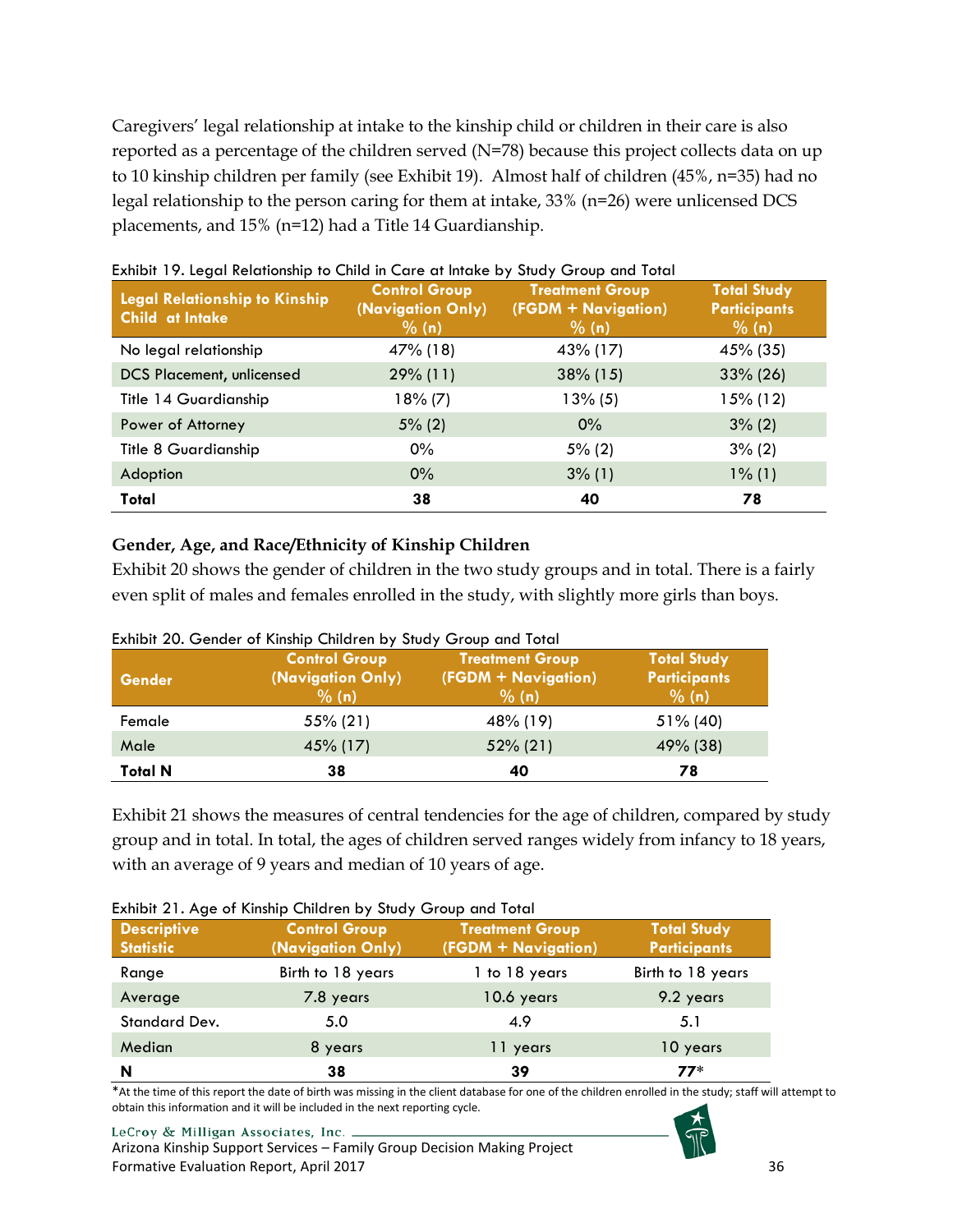Exhibit 22 shows the race/ethnicity of kinship children, self-reported by caregivers, for the two study groups and in total. The percentages for race/ethnicity may total over 100% because people could indicate multiple options. Of all children enrolled in the study, over half identify as Hispanic/Latino (54%, n=42), about a quarter identify as White/Caucasian (23%, n=18), and 10% (n=8) identify as Native American. Tribal affiliation reported for three children include Ottawa and Isleta del Sur Pueblo.

| <b>Race/Ethnicity</b>         | <b>Control Group</b><br>(Navigation Only)<br>% (n) | <b>Treatment Group</b><br>(FGDM + Navigation)<br>% (n) | <b>Total Study</b><br><b>Participants</b><br>% (n) |
|-------------------------------|----------------------------------------------------|--------------------------------------------------------|----------------------------------------------------|
| Hispanic/Latino               | 47% (18)                                           | $60\% (24)$                                            | 54% (42)                                           |
| White/Caucasian               | $34\%$ (13)                                        | $13\% (5)$                                             | $23\%$ (18)                                        |
| American Indian/Alaska Native | $5\%$ (2)                                          | $15%$ (6)                                              | $10\%$ (8)                                         |
| <b>Multi-Race</b>             | $11\%$ (4)                                         | $5\%$ (2)                                              | $8\%$ (6)                                          |
| African American/Black        | $3\%$ (1)                                          | $10\%$ (4)                                             | $6\%$ (5)                                          |
| Asian                         | $3\%$ (1)                                          | $0\%$                                                  | $1\%$ (1)                                          |
| Not Reported                  | $3\%$ (1)                                          | $3\%$ (1)                                              | $3\%$ (2)                                          |
| N                             | 38                                                 | 40                                                     | 78                                                 |

<span id="page-37-0"></span>Exhibit 22. Race/Ethnicity of Kinship Children by Study Group and Total

## **Formal and Informal Status**

Exhibit 23 shows the DCS involvement status of kinship children, as reported by their caregiver at intake. In total, the percentage of kinship children in a formal DCS placement at intake is 41% (n=32) and an informal placement at intake (without DCS involvement) is 59%(n=46).

| <b>DCS Involvement</b>               | <b>Control Group</b><br>(Navigation Only)<br>% (n) | <b>Treatment Group</b><br>(FGDM + Navigation)<br>% (n) | <b>Total Study</b><br><b>Participants</b><br>% (n) |
|--------------------------------------|----------------------------------------------------|--------------------------------------------------------|----------------------------------------------------|
| Current only (formal)                | 40% (15)                                           | $18\%$ (7)                                             | 22% (17)                                           |
| Both previous and current (formal)   | $0\%$                                              | $3\%$ (1)                                              | $1\%$ (1)                                          |
| Previous involvement only (informal) | $26\%$ (10)                                        | $18\%$ (7)                                             | 22% (17)                                           |
| DCS never involved (informal)        | $34\%$ (13)                                        | $40\%$ (16)                                            | 37% (29)                                           |
| N                                    | 30                                                 | 40                                                     | 78                                                 |

<span id="page-37-1"></span>Exhibit 23. DCS Involvement Status of Kinship Children by Study Group

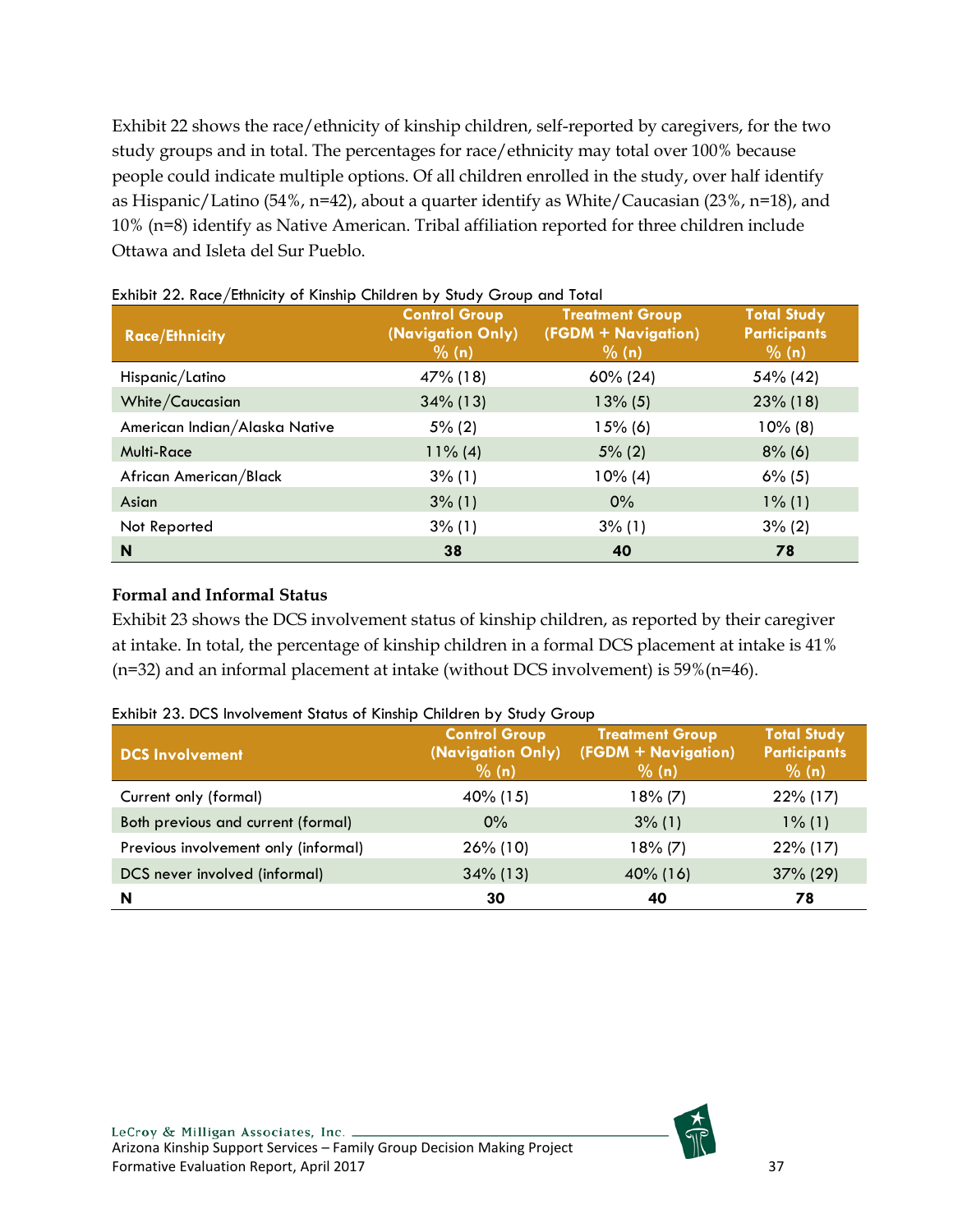Exhibit 24 shows the breakdown of formal and informal children by study group, which is similarly split with a higher percentage of informal cases in both groups.



<span id="page-38-0"></span>Exhibit 24. Informal and Formal Status of Kinship Children at Intake by Study Group

## **Reasons for Kinship Care**

Exhibit 25 shows the reasons why the kinship children in the study are not in the primary care of their biological parents. The most common reasons for kinship care include: DCS removal; parental drug and alcohol abuse; abuse/neglect of the child; and one or both parents are uninvolved, deceased, and/or incarcerated. Percentages do not total to 100% by study group because caregivers could select all of the options that applied to the children in their care.

| <b>Reasons</b>                       | <b>Control Group</b><br>(Navigation Only)<br>% (n) | <b>Treatment Group</b><br>(FGDM + Navigation)<br>% (n) | <b>Total Study</b><br><b>Participants</b><br>% (n) |  |
|--------------------------------------|----------------------------------------------------|--------------------------------------------------------|----------------------------------------------------|--|
| <b>DCS Removal</b>                   | 47% (18)                                           | 53% (21)                                               | 50% (39)                                           |  |
| Parent's Drugs/alcohol abuse         | 58% (22)                                           | 43% (17)                                               | 50% (39)                                           |  |
| Abuse/neglect of child               | 42% (16)                                           | 50% (20)                                               | 46% (36)                                           |  |
| One or both parents are uninvolved   | $32\%$ (12)                                        | $28\%$ (11)                                            | $30\% (23)$                                        |  |
| One or both parents are deceased     | $18\% (7)$                                         | 28% (11)                                               | $23\%$ (18)                                        |  |
| One or both parents are incarcerated | $16\%$ (6)                                         | $25\%$ (10)                                            | $21\%$ (16)                                        |  |
| Domestic violence                    | $21\%$ (8)                                         | $5\%$ (2)                                              | $13\%$ (10)                                        |  |
| Housing/unsafe living environment    | $8\%$ (3)                                          | $15\%$ (6)                                             | $12\%$ (9)                                         |  |
| Immigration/deportation of parents   | $16\%$ (6)                                         | $8\%$ (3)                                              | $12\%$ (9)                                         |  |
| Parent's mental health issues        | $16\%$ (6)                                         | $5\%$ (2)                                              | $10\%$ (8)                                         |  |
| <b>Financial issues</b>              | $3\%$ (1)                                          | $10\%$ (4)                                             | $6\%$ (5)                                          |  |
| Parent's health issues               | $3\%$ (1)                                          | $0\%$                                                  | $1\%$ (1)                                          |  |

<span id="page-38-1"></span>

| Exhibit 25. Reasons Biological Parent is Not Primary Caregiver of Kinship Children by Study Group |  |  |
|---------------------------------------------------------------------------------------------------|--|--|
|                                                                                                   |  |  |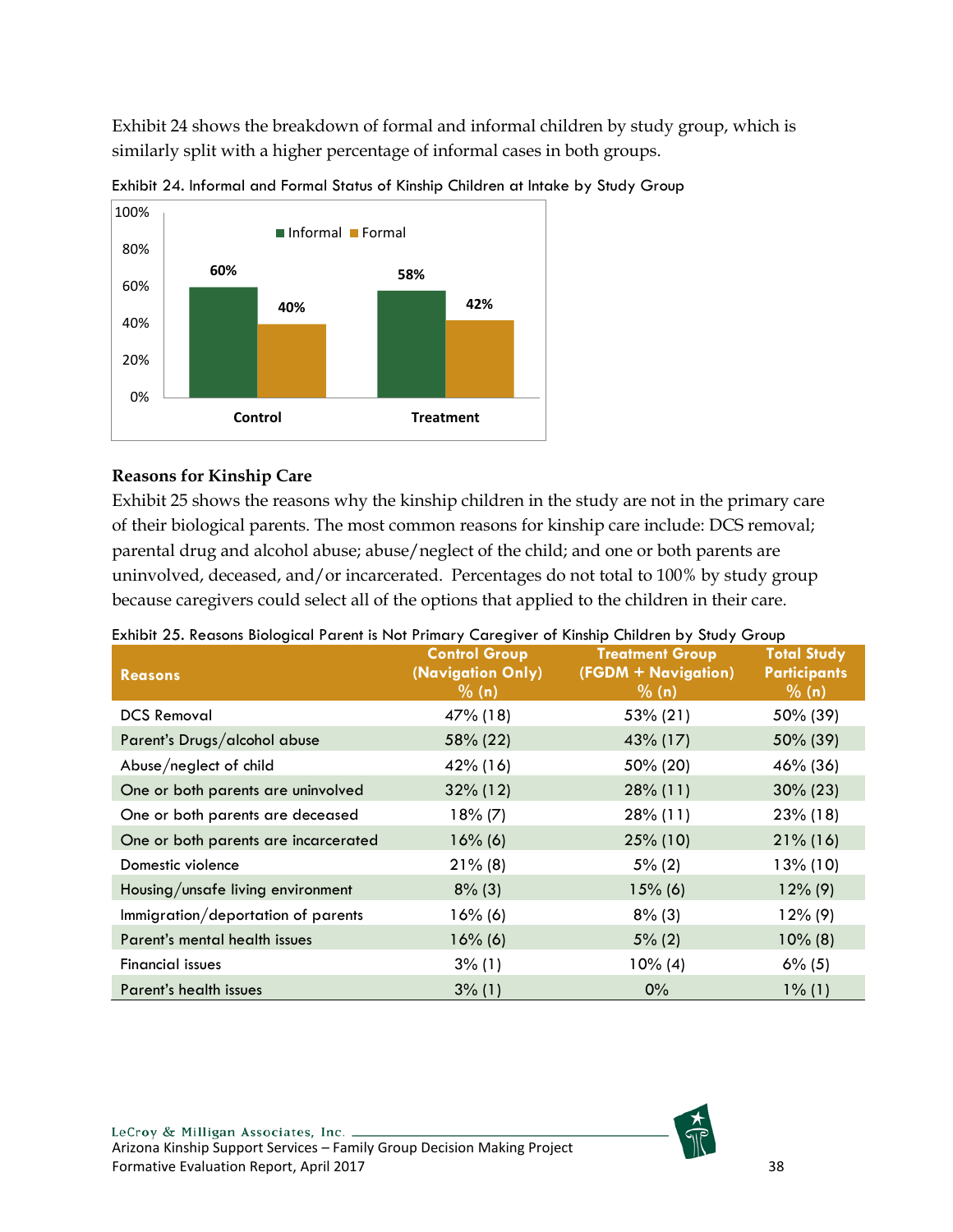# **Length of Time in Kinship Care**

Exhibit 26 shows that 90% of all children in the study have been in the care of their kinship caregiver for at least one month. The two most common time frames for kinship care include one year or longer (1-14 years) (36%, n=28) and 1-6 months (32%, n=25).

| <b>Length of Time</b> | <b>Control Group</b><br>(Navigation Only)<br>% (n) | <b>Treatment Group</b><br>(FGDM + Navigation)<br>% (n) | <b>Total Study</b><br><b>Participants</b><br>$\frac{9}{6}$ (n) |
|-----------------------|----------------------------------------------------|--------------------------------------------------------|----------------------------------------------------------------|
| None                  | $8\%$ (3)                                          | $13\%$ (5)                                             | $10\%$ (8)                                                     |
| $<$ 1 Month           | $18\% (7)$                                         | $13\%$ (5)                                             | $15\%$ (12)                                                    |
| 1-6 Months            | $24\%$ (9)                                         | 40% (16)                                               | $32\% (25)$                                                    |
| 7-12 Months           | $11\%$ (4)                                         | $3\%$ (1)                                              | $6\%$ (5)                                                      |
| More than 12 Months   | 40% (15)                                           | $33\%$ (13)                                            | $36\% (28)$                                                    |
| N                     | 38                                                 | 40                                                     | 78                                                             |

<span id="page-39-0"></span>Exhibit 26. Length of Time in Kinship Care

Of the 28 children who have been in kinship care for one year or more, Exhibit 27 shows the measures of central tendencies for number of years in care by study groups and in total.

| <b>Descriptive</b><br><b>Statistic</b> | <b>Control Group</b><br>(Navigation Only) | <b>Treatment Group</b><br>(FGDM + Navigation) | <b>Total Study</b><br><b>Participants</b> |
|----------------------------------------|-------------------------------------------|-----------------------------------------------|-------------------------------------------|
| Range                                  | 1 to 8 years                              | 1 to 14 years                                 | 1 to 14 years                             |
| Average                                | 4.4 years                                 | 6.6 years                                     | 5.4 years                                 |
| Standard Dev.                          | 2.1 years                                 | 5.2 years                                     | 3.9 years                                 |
| Median                                 | 4 years                                   | 5 years                                       | 4.5 years                                 |
| <b>Total N</b>                         | 15                                        | 13                                            | 28                                        |

<span id="page-39-1"></span>Exhibit 27. Years in Kinship Care by Study Group and Total

## **Educational Challenges**

Exhibit 28 shows that a third of children enrolled in the study (and roughly a third in each study group) have experienced challenges in school. The most common challenge is receiving special education services or an Individualized Education Plan (IEP). This data is self-reported by the caregiver and only affirmative responses are shown for each study group.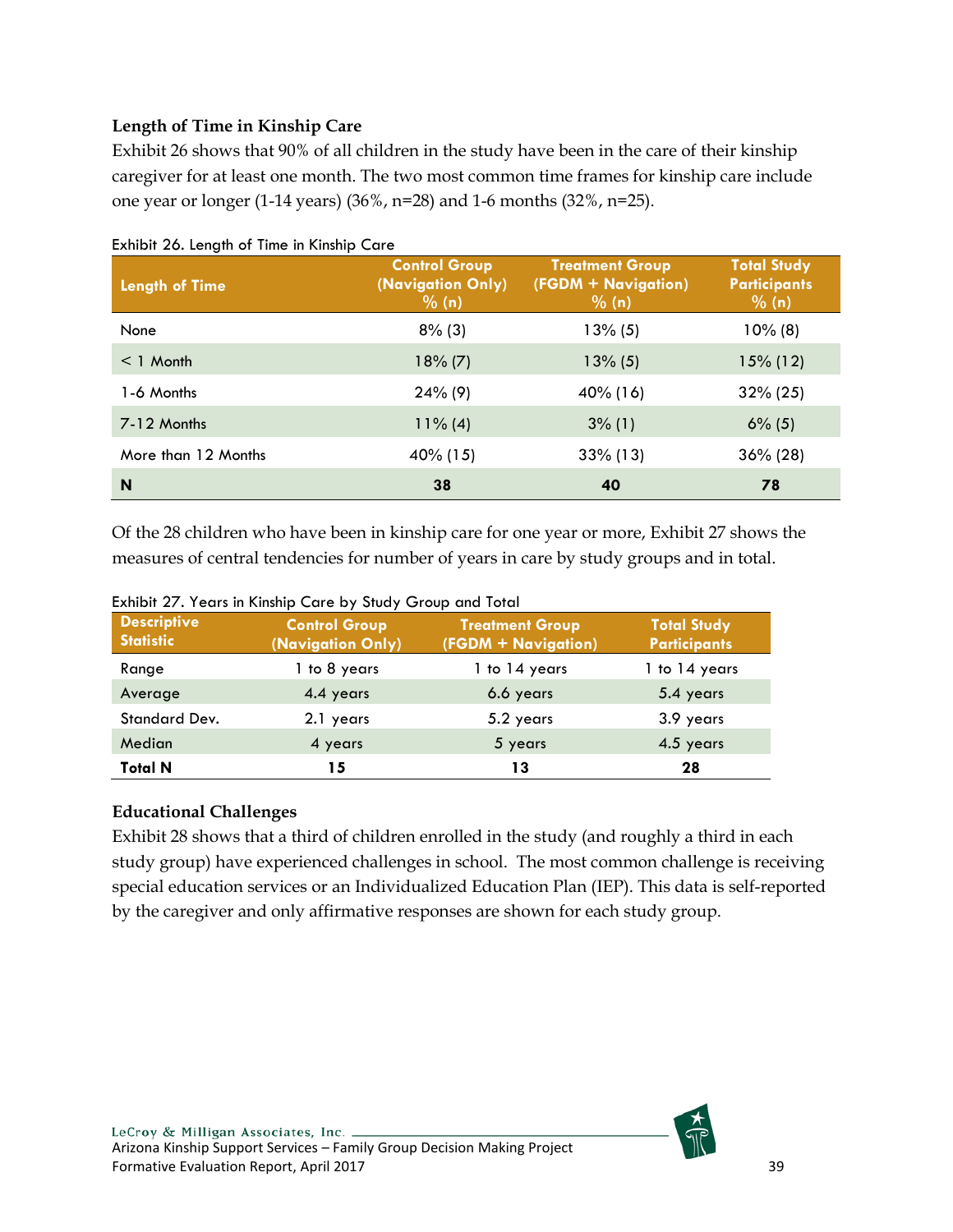| <b>Areas</b>                   | <b>Control Group</b><br>(Navigation Only)<br>% (n) | <b>Treatment Group</b><br>(FGDM + Navigation)<br>% (n) | <b>Total Study</b><br><b>Participants</b><br>% (n) |
|--------------------------------|----------------------------------------------------|--------------------------------------------------------|----------------------------------------------------|
| Child has challenges in school | $34\%$ (13)                                        | $33\%$ (13)                                            | $33\% (26)$                                        |
| Special education/IEP          | $21\%$ (8)                                         | $15%$ (6)                                              | $18\%$ (14)                                        |
| <b>Behavioral issues</b>       | $13\%$ (5)                                         | $5\%$ (2)                                              | 9% (7)                                             |
| Academic issues                | $8\%$ (3)                                          | $10\%$ (4)                                             | $9\%$ (7)                                          |
| Gifted and talented            | $3\%$ (1)                                          | $0\%$                                                  | $1\%$ (1)                                          |

#### <span id="page-40-0"></span>Exhibit 28. Special Education, Chronic Medical Issues, and Access to Health Insurance

## **Child Health**

Exhibit 29 shows caregiver self-reported data about their kinship children's health. It should be noted that only affirmative responses are shown for each study group, which may not accurately reflect actual use of services, as many caregivers also indicated that they did not know if their kinship children received such services. For instance, 73% of the treatment group reported that their child has health insurance, however 20% (8) indicated that they did not know.

| <b>Areas</b>                        | <b>Control Group</b><br>(Navigation Only)<br>% (n) | <b>Treatment Group</b><br>(FGDM + Navigation)<br>% (n) | <b>Total Study</b><br><b>Participants</b><br>% (n) |
|-------------------------------------|----------------------------------------------------|--------------------------------------------------------|----------------------------------------------------|
| Child has health insurance          | 84% (32)                                           | 73% (29)                                               | 78% (61)                                           |
| Receives behavioral health services | $5\%$ (2)                                          | $13\%$ (5)                                             | $9\%$ (7)                                          |
| Has a chronic medical condition     | 16% (6)                                            | 35(1)                                                  | 9% (7)                                             |

#### <span id="page-40-1"></span>Exhibit 29. Special Education, Chronic Medical Issues, and Access to Health Insurance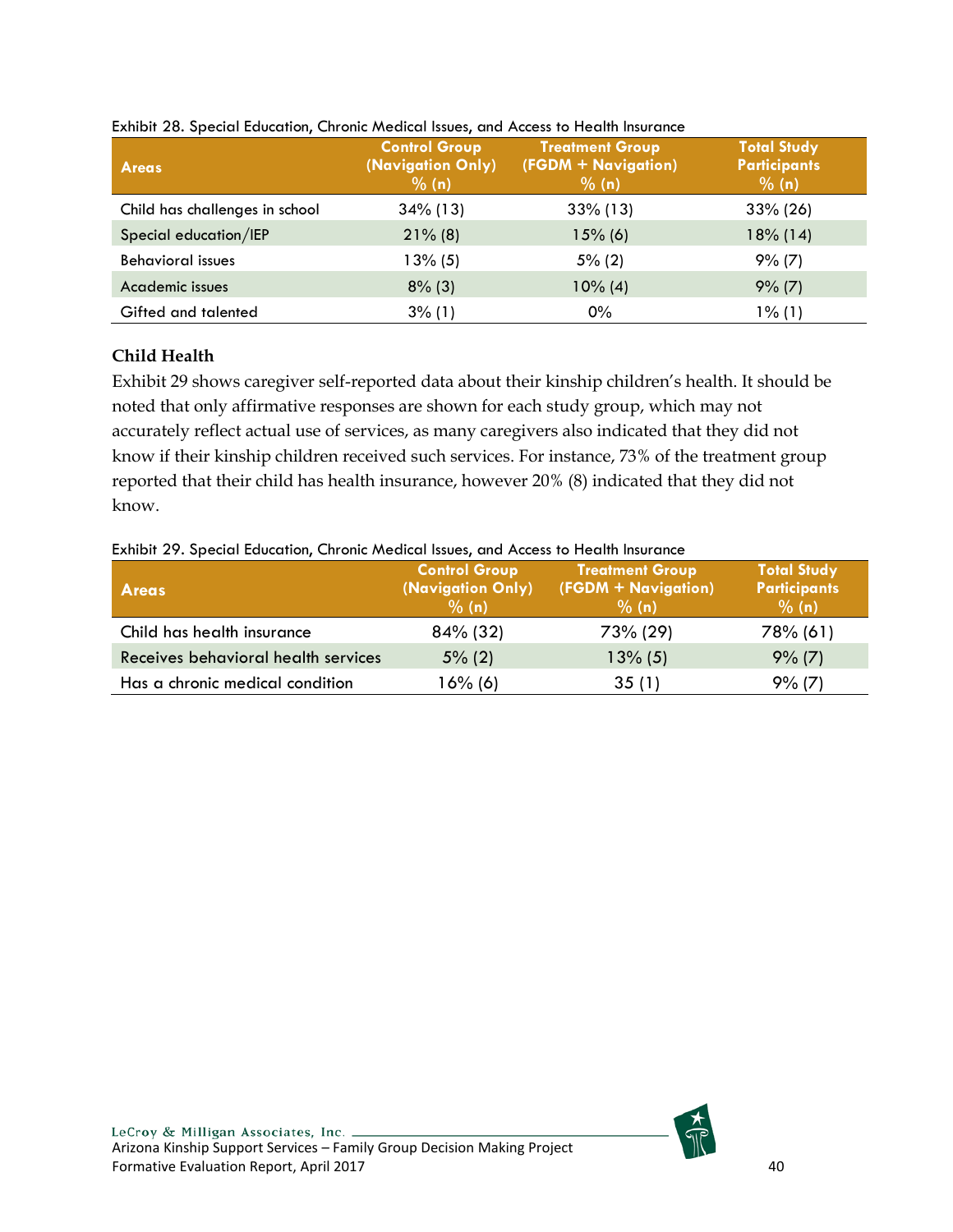# <span id="page-41-0"></span>**Project Implementation**

| Formative                                                                                                                                                                                                                                                                                                                                             | Instruments/                                                                                                                                                                                                                 | Data                                                                                                       | <b>Collection</b>                                                                              | <b>Outputs Measured</b>                                                                                                                                                                                                                                                                                                                                      |
|-------------------------------------------------------------------------------------------------------------------------------------------------------------------------------------------------------------------------------------------------------------------------------------------------------------------------------------------------------|------------------------------------------------------------------------------------------------------------------------------------------------------------------------------------------------------------------------------|------------------------------------------------------------------------------------------------------------|------------------------------------------------------------------------------------------------|--------------------------------------------------------------------------------------------------------------------------------------------------------------------------------------------------------------------------------------------------------------------------------------------------------------------------------------------------------------|
| <b>Evaluation Question</b>                                                                                                                                                                                                                                                                                                                            | <b>Data Sources</b>                                                                                                                                                                                                          | <b>Collector</b>                                                                                           | <b>Frequency</b>                                                                               |                                                                                                                                                                                                                                                                                                                                                              |
| How is the project<br>implemented?<br>How are clients<br>$\bullet$<br>referred to the<br>project?<br>$\bullet$ What is the<br>distribution of<br>eligibility criteria?<br>• What Navigation<br>services are<br>provided?<br>• What FGC services<br>are provided? (Tx<br>only)<br>$\bullet$ What are the<br>essential elements of<br>the FGC Tx model? | <b>Client Referral</b><br>$\bullet$<br>Form<br><b>Staff Interview</b><br>$\bullet$<br>Guide<br><b>FG Coordinator</b><br>$\bullet$<br>Fidelity Tool/<br>Fidelity<br>Checklist<br>Administrative/<br>$\bullet$<br>Program data | Referring<br>$\bullet$<br>partner<br>(DCS,<br>PCJCC)<br>$\bullet$ AzCA<br><b>Staff</b><br>LMA<br>$\bullet$ | • At client<br>referral<br>Semi-annually<br>$\bullet$<br>Ongoing<br>$\bullet$<br>documentation | <b>Referral Sources</b><br>Eligibility criteria met<br>Navigation services,<br>referral log, and<br>activity log<br>FGC data (Tx only):<br>$\bullet$<br>number held;<br>stakeholders contacted<br>and attended FGC;<br>meeting locations/<br>participation methods;<br>length of meeting (in<br>minutes).<br>Essential components of<br>FGC; lessons learned |

# <span id="page-41-1"></span>**Referral Sources**

The formative evaluation seeks to understand how clients are referred to the project. Exhibit 30 shows the percentage of referrals from each referral source, compared by the two study groups and in total. The majority of referrals are from DAP and DCS, both at 31% for the total study population.

## <span id="page-41-2"></span>Exhibit 30. Sources of Referral to the Study by Study Groups and Total

| <b>Source</b>          | <b>Control Group</b><br>(Navigation Only)<br>% (n) | <b>Treatment Group</b><br>(FGDM + Navigation)<br>% (n) | <b>Total Study Participants</b><br>% (n) |
|------------------------|----------------------------------------------------|--------------------------------------------------------|------------------------------------------|
| <b>DAP</b>             | $38\%$ (8)                                         | $21\%$ (3)                                             | $31\%$ (11)                              |
| <b>DCS</b>             | $29%$ (6)                                          | $36\%$ (5)                                             | $31\%$ (11)                              |
| <b>AKSS IRC Client</b> | $14\%$ (3)                                         | $21\%$ (3)                                             | $16\%$ (6)                               |
| <b>Other Source</b>    | $19\% (4)$                                         | $21\%$ (3)                                             | $20\%$ (7)                               |
| N                      | 21                                                 | 14                                                     | 35                                       |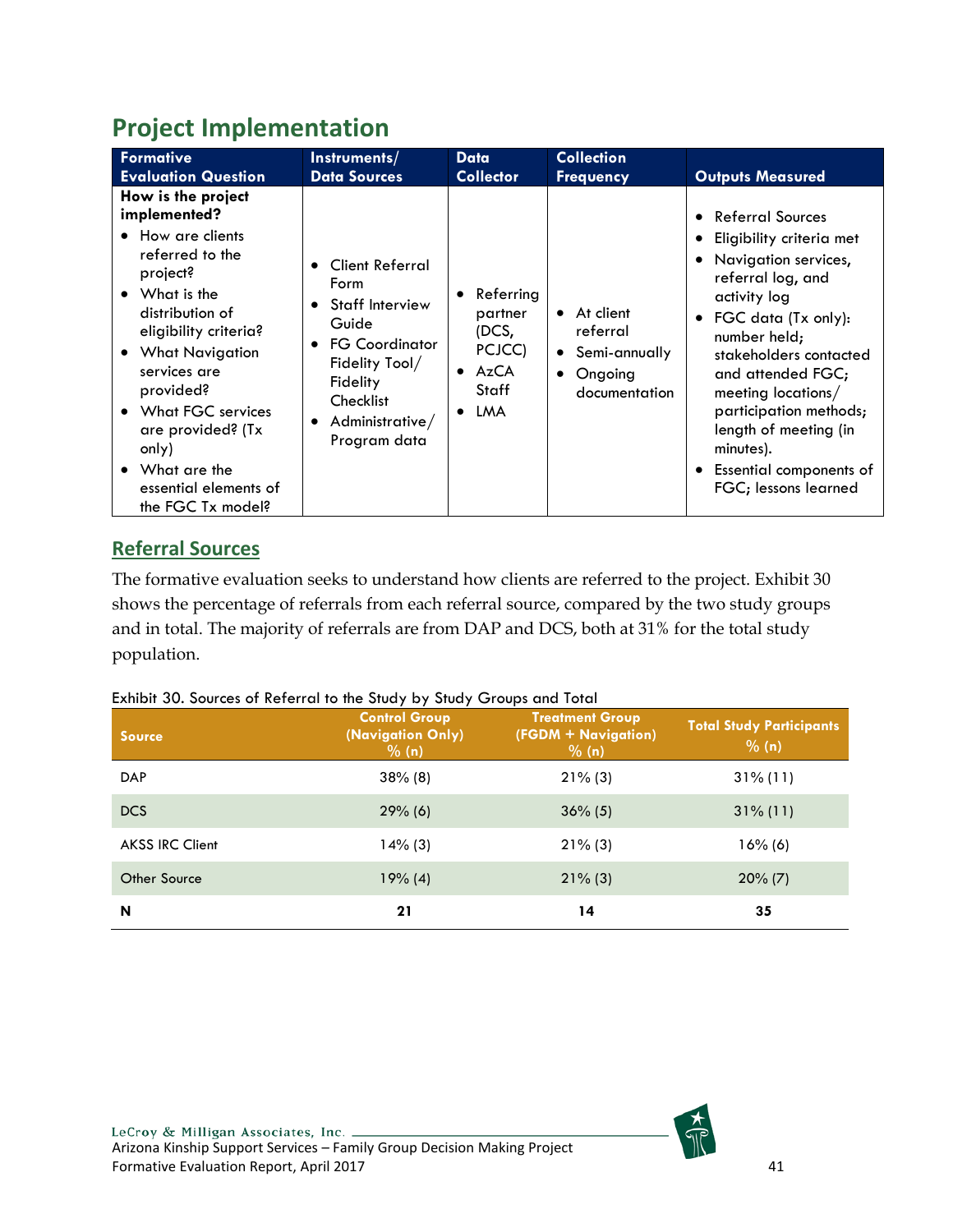# <span id="page-42-0"></span>**Eligibility Criteria**

Exhibit 31 show the percentage of cases that met the various eligibility criteria for having an open navigation case and, therefore, were invited to consent to participate in the study. Cases could have met more than one eligibility criteria, so the percentages do not total to 100%. Looking at the total study population, the majority met the criteria of being in poverty and having a higher level of basic needs (however meeting this criteria alone is not enough to warrant a case opening). In nearly two thirds of cases, the caregiver is caring for three or more kinship children (sibling groups or otherwise) and/or the caregiver is having difficulty establishing a legal relationship with the child or children in care (in these cases, the caregiver reported having no legal relationship at intake but was seeking to establish a legal relationship.) Additionally, in 43% of cases, the family has DCS involvement.

| <b>Criteria</b>                                                                           | <b>Control Group</b><br>(Navigation Only)<br>$\frac{9}{6}$ (n) | <b>Treatment Group</b><br>$(FGDM +$<br><b>Navigation</b> )<br>% (n) | <b>Total Study</b><br><b>Participants</b><br>% (n) |
|-------------------------------------------------------------------------------------------|----------------------------------------------------------------|---------------------------------------------------------------------|----------------------------------------------------|
| Family is at or below 200% of FPL                                                         | 90% (17)                                                       | 86% (12)                                                            | 88% (29)                                           |
| Caring for 3+ Kinship Children                                                            | 48% (10)                                                       | $86\%$ (12)                                                         | $63\% (22)$                                        |
| Caregiver is having difficulty<br>establishing a legal relationship                       | $62\%$ (13)                                                    | $64\%$ (9)                                                          | $63\%$ (22)                                        |
| Family has DCS involvement                                                                | $38\%$ (8)                                                     | 50% (7)                                                             | 43% (15)                                           |
| Caregiver is between the age of<br>18-25 years or is a sibling of the<br>children         | $10\%$ (2)                                                     | $7\%$ (1)                                                           | 9% (3)                                             |
| Child has current involvement or is in<br>need of behavioral health services              | $5\%$ (1)                                                      | $14\%$ (2)                                                          | 9% (3)                                             |
| Caregiver is having difficulty<br>obtaining medical care or enrolling<br>child in school* | Unknown                                                        | Unknown                                                             | Unknown                                            |
| N                                                                                         | 21                                                             | 14                                                                  | 35                                                 |

#### <span id="page-42-1"></span>Exhibit 31. Eligibility Criteria by Study Groups and Total

\*Cases experiencing difficulty obtaining medical care or enrolling the child in school are documented by staff in the client's case file, but this data was not reported to the evaluation team at the time of this report.

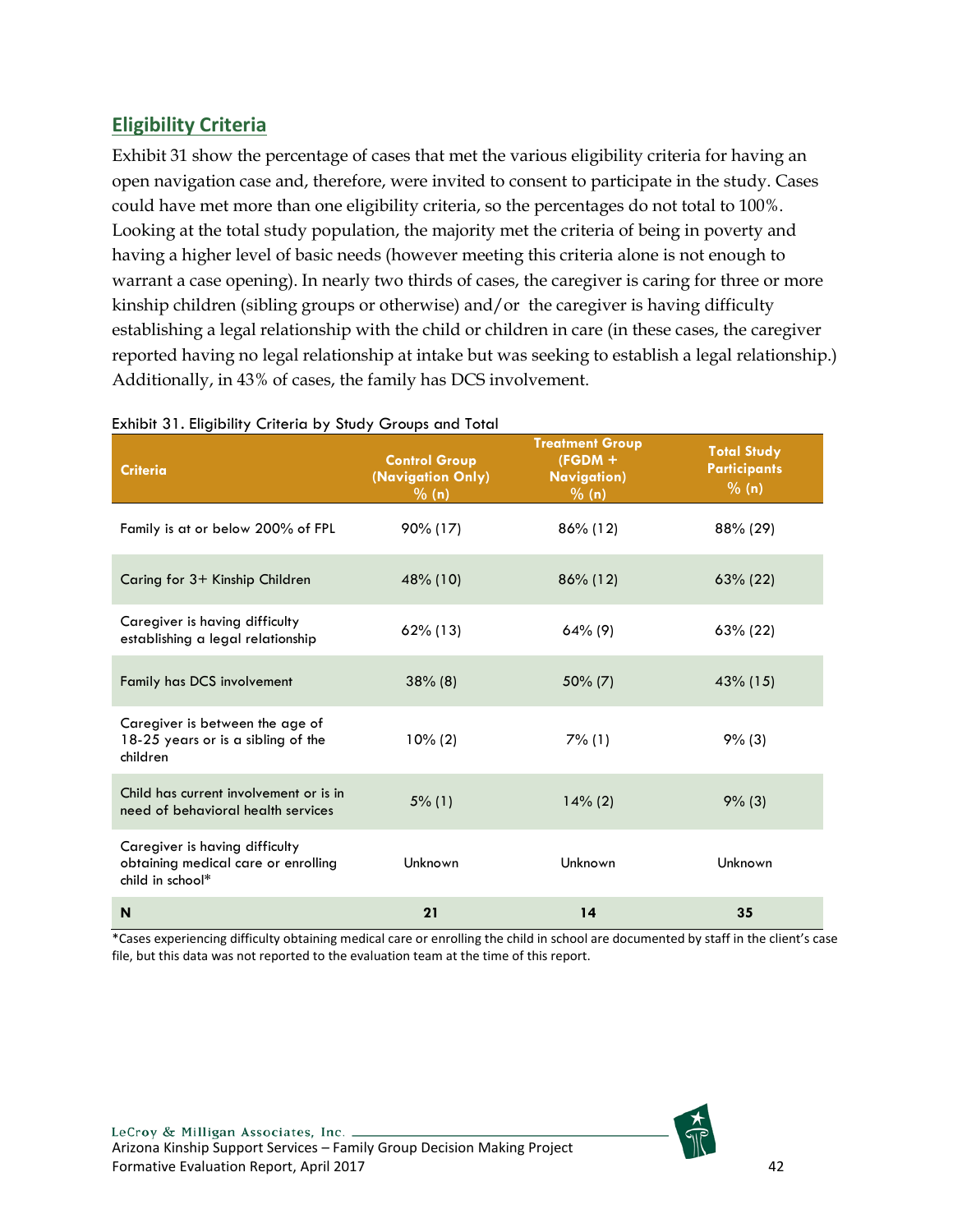# <span id="page-43-0"></span>**Treatment and Control Services**

## **AKSS Services and Activities**

Exhibit 32 shows the service utilization of cases by study groups. The number of unduplicated individuals who received each service is reported as well as the total number of times (events) the service type was utilized by study participants. The number of individuals refers to the total number of adults who were documented in attendance records as having participated in an activity, unless otherwise indicated. This number includes the primary caregiver as well as other adults, such as spouses or partners, who participated in activities. Navigation services and FGDM services are broken down further in the following sections.

|                                          | Formative Period: 9/30/2012 - 10/31/2015       |                                           |                                                |                                                      |  |  |  |
|------------------------------------------|------------------------------------------------|-------------------------------------------|------------------------------------------------|------------------------------------------------------|--|--|--|
|                                          |                                                | <b>Control Group</b><br>(Navigation Only) |                                                | <b>Treatment Group</b><br>(FGDM + Navigation)        |  |  |  |
| <b>Service Type</b>                      | $#$ of<br><b>Individuals</b><br>(unduplicated) | # of Events in<br><b>Total</b>            | $#$ of<br><b>Individuals</b><br>(unduplicated) | # of Events in<br><b>Total</b>                       |  |  |  |
| <b>Navigation Services</b>               | 52                                             | 303                                       | 29                                             | 233                                                  |  |  |  |
| <b>FGDM Services</b>                     | $\mathbf 0$                                    | $\mathbf 0$                               | 33                                             | 95                                                   |  |  |  |
| Guardianship Clinic                      | 5                                              | 3                                         | $\boldsymbol{4}$                               | $\overline{\mathcal{A}}$                             |  |  |  |
| <b>KARE College/Topical Education</b>    | $\mathbf 0$                                    | $\mathbf 0$                               | $\overline{2}$                                 | $\overline{2}$                                       |  |  |  |
| <b>Special Events</b>                    | 9 Adults/<br>24 Children                       | 1                                         | 11 Adults/<br>28 Children                      | $\mathbf{2}$                                         |  |  |  |
| Guardianship and Adoption Training       | $\mathbf{1}$                                   | $\mathbf{1}$                              | $\mathbf 0$                                    | $\Omega$                                             |  |  |  |
| <b>Advocacy Events</b>                   | $\Omega$                                       | $\Omega$                                  | $\mathbf{1}$                                   | 1                                                    |  |  |  |
| Kinship Information Session              | $\Omega$                                       | $\Omega$                                  | $\Omega$                                       | $\Omega$                                             |  |  |  |
| Support Groups                           | $\mathbf 0$                                    | $\mathbf 0$                               | $\Omega$                                       | $\Omega$                                             |  |  |  |
| <b>PS-MAPP</b>                           | $\Omega$                                       | $\mathbf 0$                               | $\mathbf 0$                                    | $\mathbf 0$                                          |  |  |  |
| Children of Incarcerated Parents Program | $\mathbf 0$                                    | $\Omega$                                  | 1 Adult/<br>3 Children                         | 13 Adult Groups/<br>13 Youth Groups/<br>1 Teen Group |  |  |  |

<span id="page-43-1"></span>

|  |  | Exhibit 32. Number of Participants in Service Activity by Study Group |  |  |  |
|--|--|-----------------------------------------------------------------------|--|--|--|
|  |  |                                                                       |  |  |  |

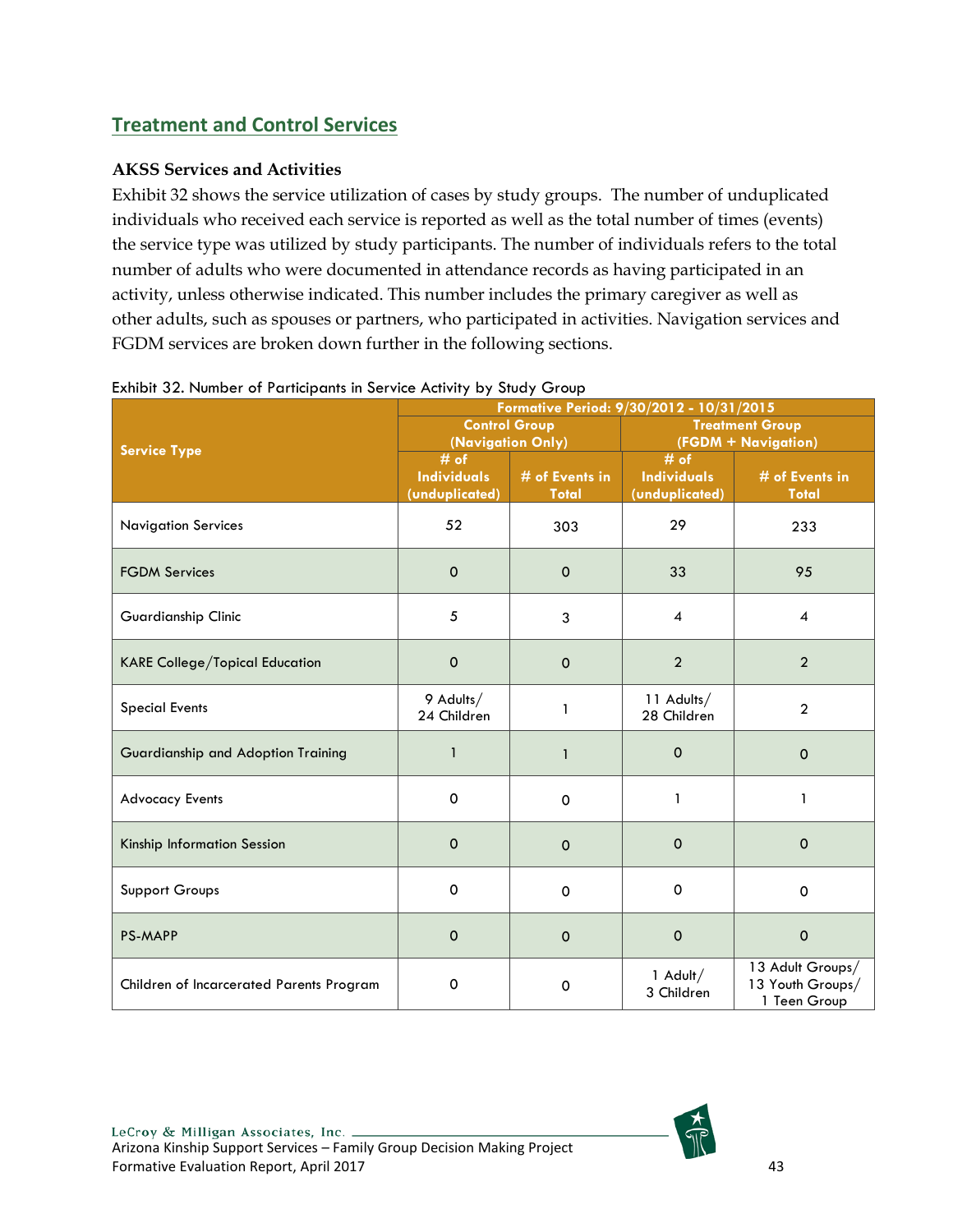## **Navigation Services**

Exhibits 33 and 34 show the breakdown of navigation services in terms of number of services provided and duration of services in minutes, for the control group and treatment group respectively. This aggregate data was determined by kinship navigator's self-reported activity logs for navigation services. Overall, control group clients received a higher number of total navigation services, however the average, median, and minimum/maximum durations are fairly consistent between the groups. No significant difference was observed in comparing the average duration of navigation services by study group.

| - P 2 2 2 3<br><b>Service</b>                                     | Number of<br><b>Navigation</b><br><b>Services</b> | Average<br><b>Duration</b><br>(Minutes) | <b>S.D.</b> | <b>Median</b><br><b>Duration</b><br>(Minutes) | <b>Minimum</b><br><b>Duration</b><br>(Minutes) | <b>Maximum</b><br><b>Duration</b><br>(Minutes) |
|-------------------------------------------------------------------|---------------------------------------------------|-----------------------------------------|-------------|-----------------------------------------------|------------------------------------------------|------------------------------------------------|
| Navigation - Case Opening                                         | 22                                                | 134.9                                   | 77.7        | 135                                           | 20                                             | 290                                            |
| Navigation - Court Attendance                                     | $\overline{7}$                                    | 135.0                                   | 86.6        | 135                                           | 15                                             | 285                                            |
| Navigation - Home Visit                                           | 20                                                | 70.9                                    | 40.4        | 65                                            | 5                                              | 160                                            |
| Navigation - Office Visit                                         | 26                                                | 51.5                                    | 42.8        | 38                                            | 5                                              | 180                                            |
| Navigation - Other                                                | $\overline{2}$                                    | 180.0                                   | 0.0         | 180                                           | 180                                            | 180                                            |
| Navigation - Staffing                                             | 10                                                | 37.5                                    | 37.3        | 23                                            | 5                                              | 120                                            |
| Navigation - TC/VM/Email/Text<br>about client/on behalf of client | 52                                                | 6.0                                     | 6.9         | 3                                             |                                                | 30                                             |
| Navigation - TCT/TCF/VM<br>/Email/Text with client                | 164                                               | 6.3                                     | 8.0         | $\overline{3}$                                |                                                | 60                                             |
| Total                                                             | 303                                               | 28.1                                    | 50.7        | 6                                             |                                                | 290                                            |

#### <span id="page-44-0"></span>Exhibit 33. Control Group Navigation Services: Number and Duration in Minutes

#### <span id="page-44-1"></span>Exhibit 34. Treatment Group Navigation Services: Number and Duration in Minutes

| <b>Service</b>                                                    | <b>Number of</b><br><b>Navigation</b><br><b>Services</b> | Average<br><b>Duration</b><br>(Minutes) | <b>S.D.</b> | <b>Median</b><br><b>Duration</b><br>(Minutes) | <b>Minimum</b><br><b>Duration</b><br>(Minutes) | <b>Maximum</b><br><b>Duration</b><br>(Minutes) |
|-------------------------------------------------------------------|----------------------------------------------------------|-----------------------------------------|-------------|-----------------------------------------------|------------------------------------------------|------------------------------------------------|
| Navigation - Case Opening                                         | 13                                                       | 115.8                                   | 76.8        | 90                                            | 20                                             | 285                                            |
| <b>Navigation - Court Attendance</b>                              | 3                                                        | 146.7                                   | 185.8       | 60                                            | 20                                             | 360                                            |
| Navigation - Home Visit                                           | 18                                                       | 56.9                                    | 34.9        | 53                                            | 5                                              | 120                                            |
| Navigation - Office Visit                                         | 30                                                       | 57.2                                    | 46.8        | 45                                            | $\overline{2}$                                 | 180                                            |
| Navigation - Other                                                | 3                                                        | 58.3                                    | 24.7        | 70                                            | 30                                             | 75                                             |
| Navigation - Staffing                                             | 15                                                       | 45.5                                    | 32.1        | 60                                            | $\overline{7}$                                 | 90                                             |
| Navigation - TC/VM/Email/Text<br>about client/on behalf of client | 20                                                       | 5.3                                     | 5.1         | 3                                             |                                                | 20                                             |
| Navigation - TCT/TCF/VM<br>/Email/Text with client                | 129                                                      | 6.3                                     | 7.3         | 3                                             |                                                | 40                                             |
| Total                                                             | 231                                                      | 28.0                                    | 47.0        | 10                                            |                                                | 360                                            |

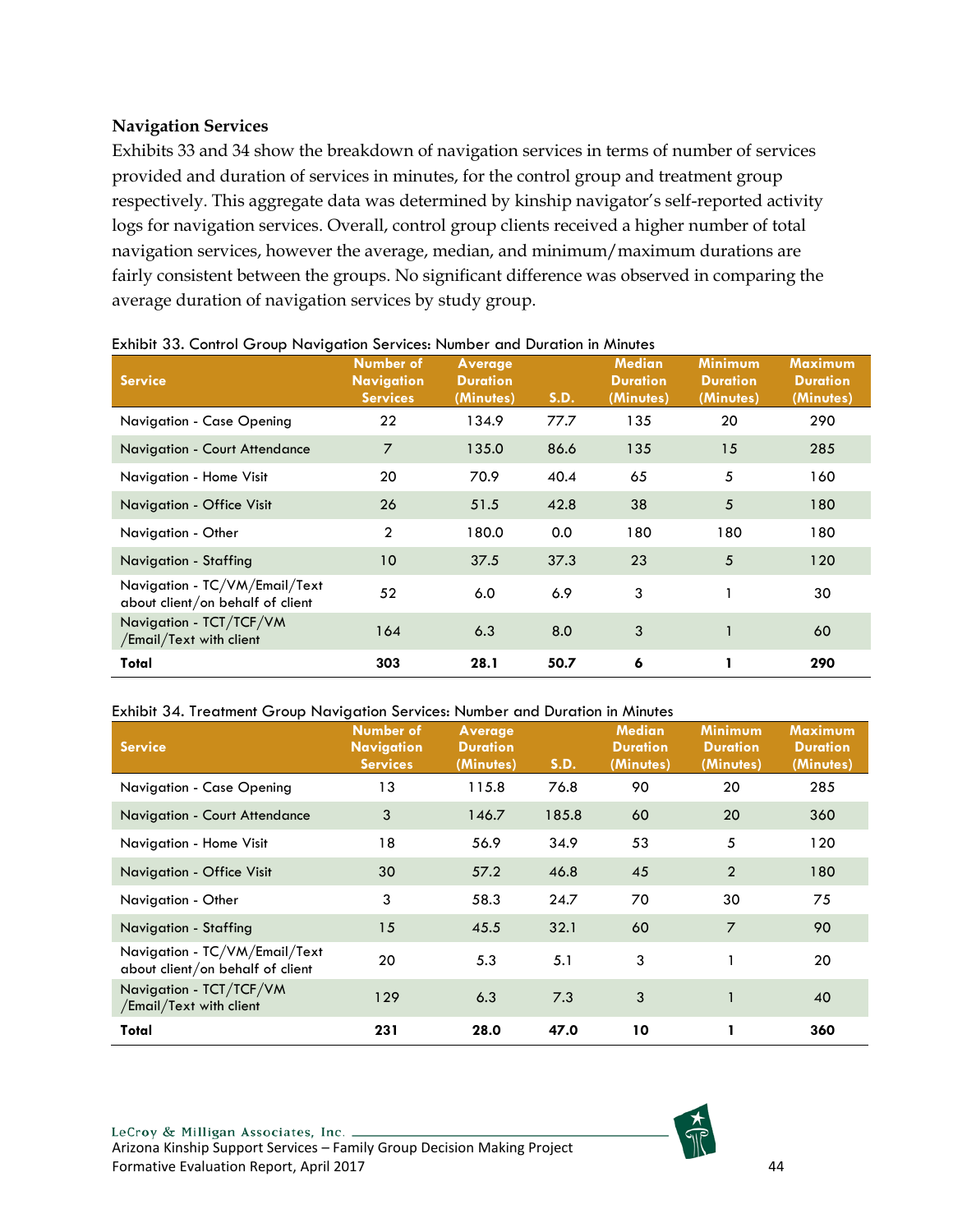# **Resources and Referrals**

Exhibit 35 shows that during the formative evaluation phase, caregivers were most commonly referred to legal services (29%) (Southern Arizona Legal Aid or DAP); followed by health care services for adults and/or children (22) (e.g., behavioral and mental health services); receipt of basic needs items (11%) (e.g., clothing, vouchers, and diapers); and referral to an AKSS support group (11%).

| <b>Referral Type</b>                       | <b>Control Group</b><br>(Navigation<br>Only)<br># of Referrals | <b>Treatment Group</b><br>$(FGDM +$<br><b>Navigation</b> )<br># of Referrals | <b>All Caregivers</b><br>% (n) |
|--------------------------------------------|----------------------------------------------------------------|------------------------------------------------------------------------------|--------------------------------|
| <b>Legal Services</b>                      | 9                                                              | 4                                                                            | 29% (13)                       |
| Health Care/Services for Adult and Child   | 8                                                              | $\overline{2}$                                                               | 22% (10)                       |
| <b>Basic Needs</b>                         | 3                                                              | $\overline{2}$                                                               | $11\%$ (5)                     |
| Support Group                              | $\overline{4}$                                                 | 1                                                                            | $11\%$ (5)                     |
| School/Education System                    | 3                                                              | 1                                                                            | 9% (4)                         |
| Family Assistance Administration/TANF      | $\overline{2}$                                                 | 1                                                                            | $7\%$ (3)                      |
| <b>Caregiver Education</b>                 | $\overline{2}$                                                 | 0                                                                            | $4\%$ (2)                      |
| Title 8 Guardianship and Adoption Services | $\mathbf 0$                                                    | 1                                                                            | $2\%$ (1)                      |
| <b>DCS/Formal Family Services</b>          | 0                                                              | 1                                                                            | $2\%$ (1)                      |
| Social Security Survivor Benefits          |                                                                | O                                                                            | $2\%$ (1)                      |

<span id="page-45-1"></span>

# <span id="page-45-0"></span>**Treatment Only Services**

## **Family Group Decision-Making Services**

Exhibit 36 shows the breakdown of FGDM services received by the treatment group only, in terms of number of services provided and duration of services in minutes. This aggregate data was determined by FG Coordinators' self-reported activity logs for FGDM services. During the formative evaluation phase of the project, FG Coordinators engaged family members in 89 instances of preparation activities, averaging 21 minutes and ranging from one minute (such as a phone call or voice message) to 160 minutes. A total of three FGCs were held during this time frame, with an average duration of 203 minutes or just over three hours. The shortest FGC was 165 minutes (2.75 hours) and the longest was 240 minutes (4 hours). At the end of the formative phase, FG Coordinators had just begun to carry out FGC review and follow-up activities, which includes sending the approved family plan to all parties involved and monitoring the family plan progress by checking in with the family at least every 30 days.

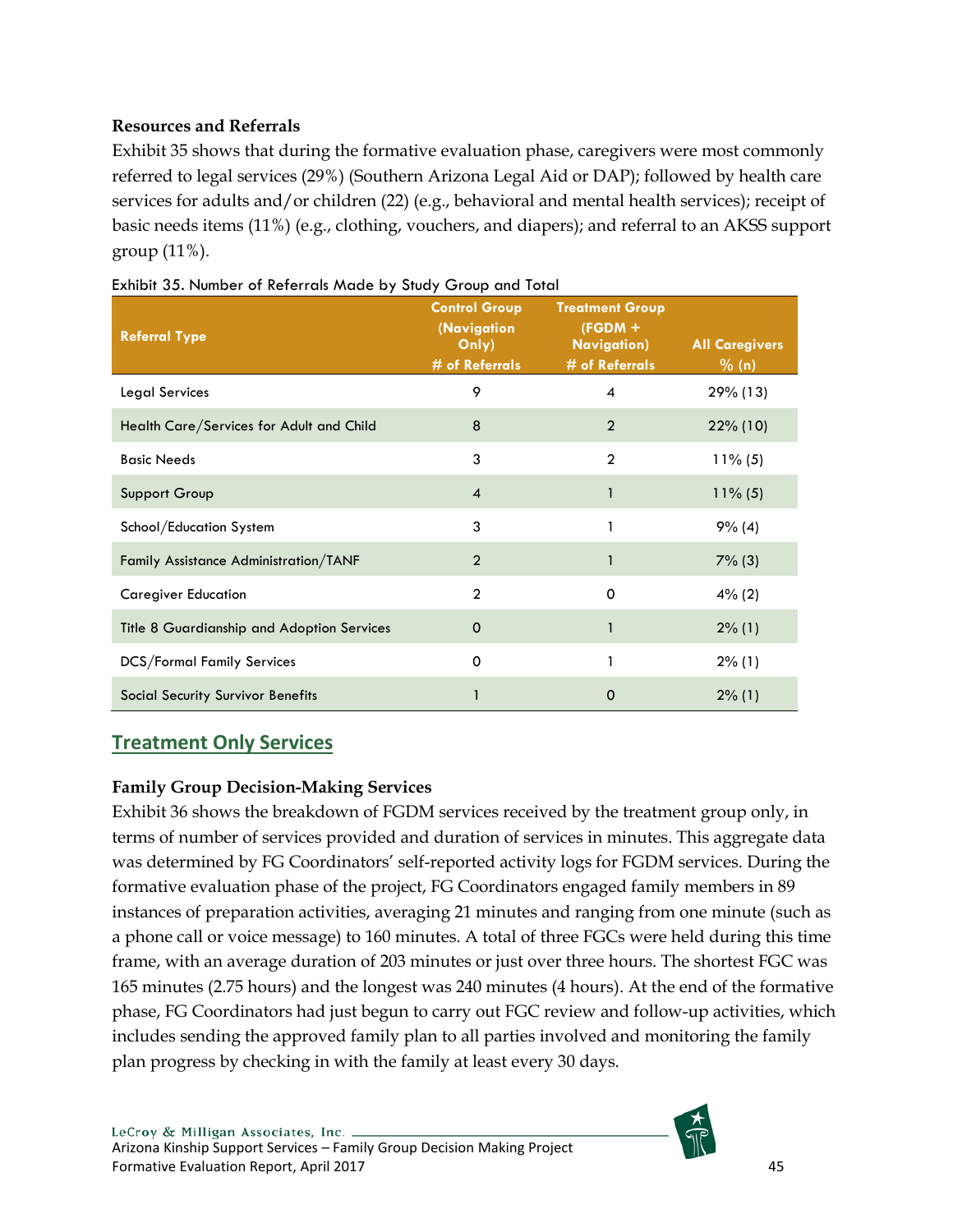| <b>Service</b>         | Number of<br><b>Navigation</b><br><b>Services</b> | Average<br><b>Duration</b><br>(Minutes) | S.D. | <b>Median</b><br><b>Duration</b><br>(Minutes) | <b>Minimum</b><br><b>Duration</b><br>(Minutes) | <b>Maximum</b><br><b>Duration</b><br>(Minutes) |
|------------------------|---------------------------------------------------|-----------------------------------------|------|-----------------------------------------------|------------------------------------------------|------------------------------------------------|
| <b>FGC Preparation</b> | 89                                                | 21.3                                    | 35.3 | 3                                             |                                                | 160                                            |
| <b>FGC Conference</b>  | 3                                                 | 202.5                                   | 53.0 | 202.5                                         | 165                                            | 240                                            |
| FGC Review/Follow-up   | 3                                                 | 2.7                                     | 1.5  | 3                                             |                                                | 4                                              |
| Total                  | 94                                                | 24.5                                    | 43.8 | 3.5                                           |                                                | 240                                            |

<span id="page-46-0"></span>Exhibit 36. FGDM Services: Number and Duration in Minutes

## **FGC Meetings**

Two FGC meetings were held in July 2016 and one was held in September 2016. All three were held at the AKSS office - the KARE Family Center in Tucson - at the request of the family. All three meetings were held in the primary language spoken by the family: one meeting was conducted in Spanish, one was conducted in English, and one was bi-lingual English and Spanish. Please see the section of this report on FGDM Model Fidelity for data describing how this project maintained fidelity to the model.

Data on the length of time for each stage of the FGC was captured for only one of the three FGC meetings, shown in Exhibit 37. This FGC took a total of 165 minutes (2.75 hours). Two thirds of the time was spent as private family time, and 18% of time was spent presenting the plan and making decisions about the plan. The evaluation team will work with the FG Coordinators to ensure that they capture this data in the future, so that we may produce an average length of time for each stage.

| <b>Meeting Phase</b>                  | <b>Length of Time</b><br>in Minutes | <b>Percentage of Total</b><br><b>FGC Time</b> |
|---------------------------------------|-------------------------------------|-----------------------------------------------|
| <b>Introductions</b>                  | 8 minutes                           | 5%                                            |
| <b>Information Sharing</b>            | 15 minutes                          | 9%                                            |
| <b>Private Family Time</b>            | 112 minutes                         | 68%                                           |
| <b>Plan Presentation and Decision</b> | 30 minutes                          | 18%                                           |
| <b>Total FGC</b>                      | 165 minutes                         | 100%                                          |
| N                                     | 1 Meeting                           | ٠                                             |

#### <span id="page-46-1"></span>Exhibit 37. Length of time for FGC stages and in total

## **FGC Participants**

Exhibit 38 shows the various relationships that FGC participants have to the meeting's focus child(ren). This information was self-reported on the FGC Pre Participant Survey. In total, 20% of attendees (n=3) represented the child, or a sibling or friend of the child; 20% represented maternal  $(10\%$ , n=2) and paternal  $(10\%$ , n=2) adult family members of the child; and 10% each represented friends of the family (n=2), DCS Case Manager (n=2), or Kinship Navigator (n=2). Six people (30%) did not report their relationship to the child(ren). Regarding gender of meeting LeCroy & Milligan Associates, Inc. .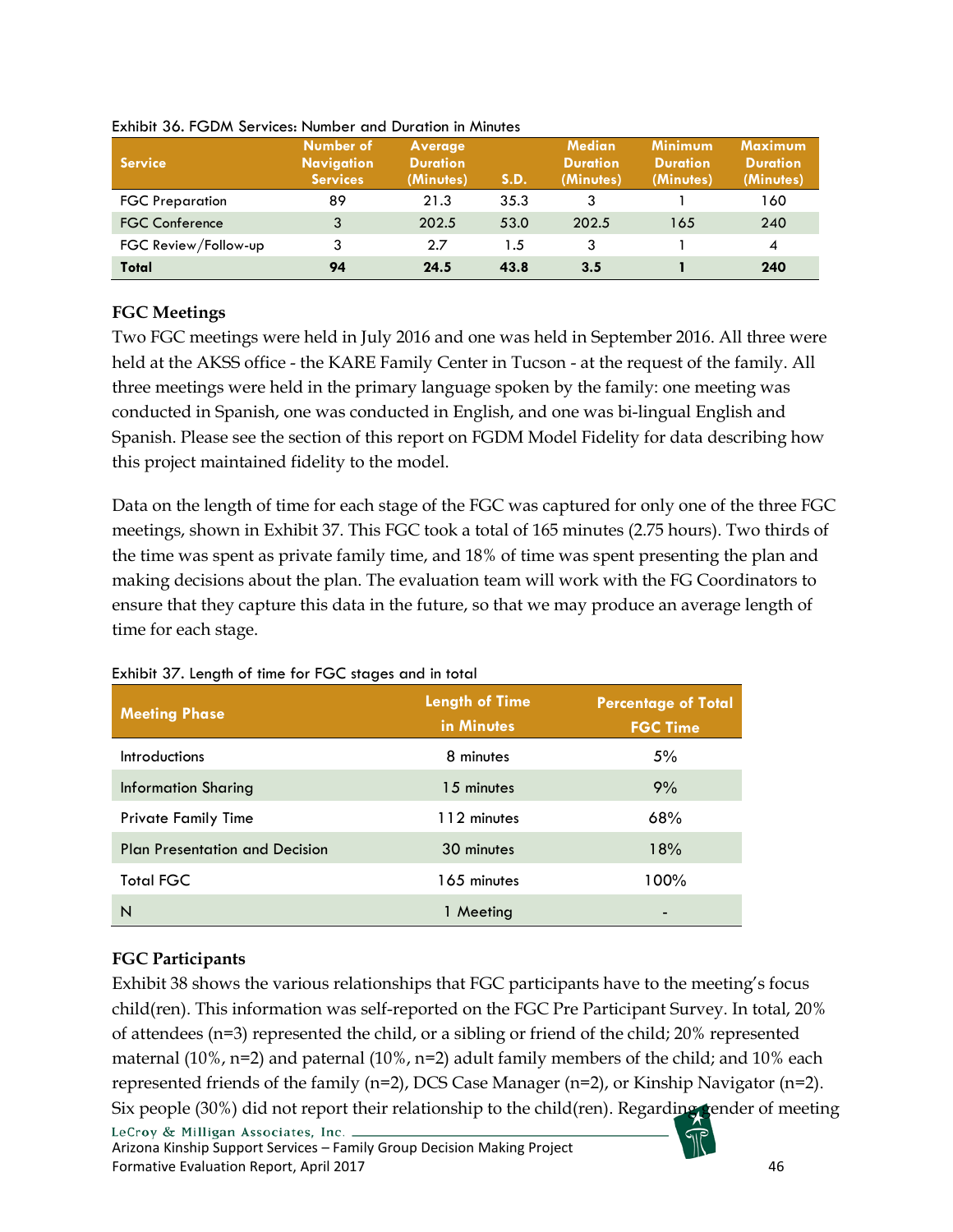participants, 45% (n=9) are female, 30% (n=6) are male, and 25% (n=5) did not respond to this question. Regarding race and ethnicity (respondents could select all that applied to them), 50% (n=10) self-identified as Hispanic/Latino; 65% (n=13) as White/Caucasian; 5% (n=1) as Asian; and 10% (n=2) did not respond to this question.

| <b>Relationship to Child</b>                        | N              | <b>Percent</b> |
|-----------------------------------------------------|----------------|----------------|
| Child/Youth (focus of the FGC)                      | 2              | $10\%$         |
| Sibling                                             |                | 5%             |
| Maternal grandparent/great-grandparent              | 2              | $10\%$         |
| Paternal grandparent/great-grandparent              |                | 5%             |
| Paternal aunt/great aunt, uncle/great uncle, cousin |                | 5%             |
| Family Friend/Neighbor                              | 2              | 10%            |
| Friend of the Child                                 | 1              | 5%             |
| <b>DCS Case Manager</b>                             | $\overline{2}$ | 10%            |
| Kinship Navigator                                   | 2              | $10\%$         |
| Not Reported                                        | 6              | 30%            |
| Total                                               | 20             | 100%           |

<span id="page-47-0"></span>Exhibit 38. FGC Participant Relationship to Target Child(ren)

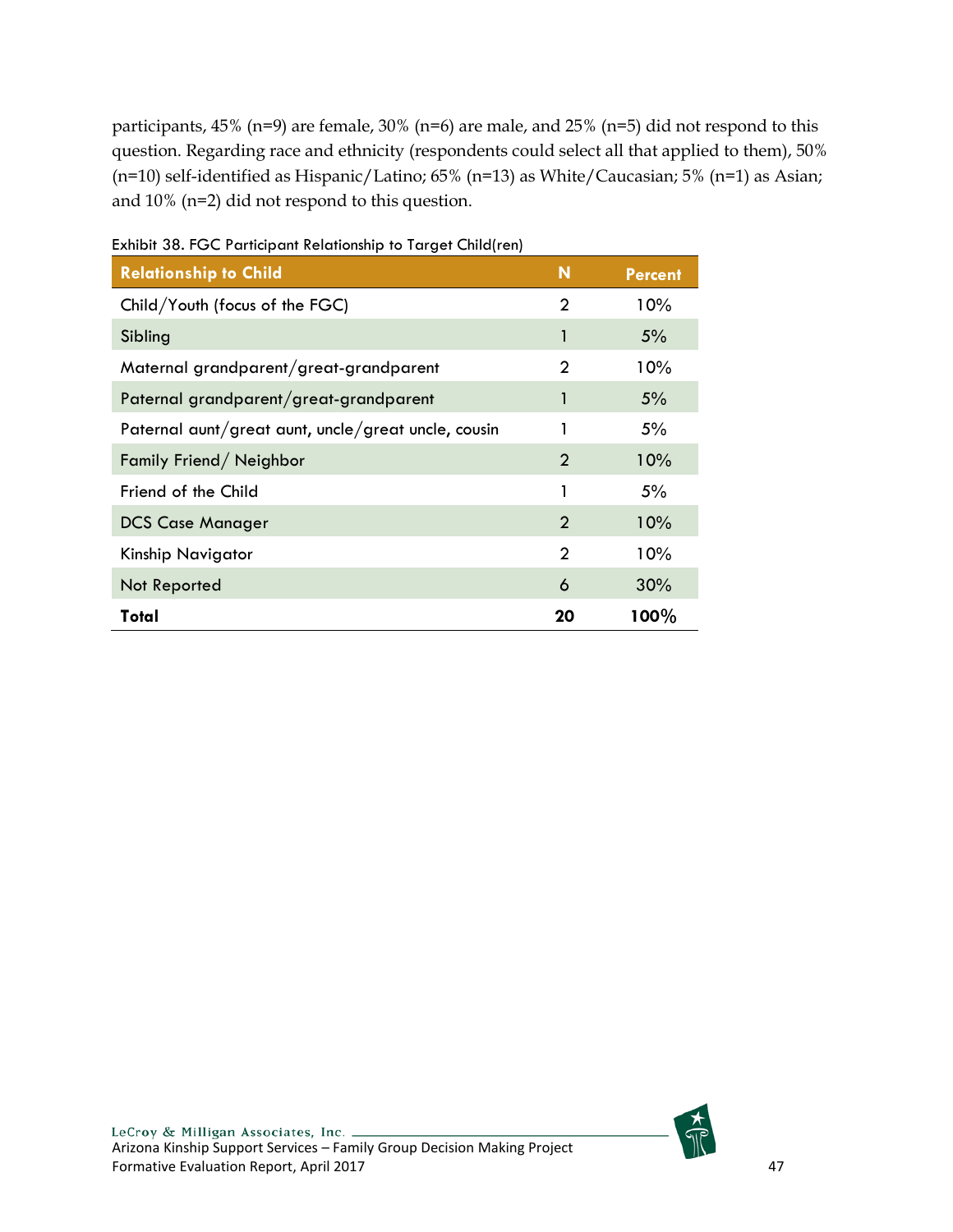# <span id="page-48-0"></span>**Model Fidelity**

| <b>Formative</b><br><b>Evaluation</b><br><b>Question</b>                                          | Instruments/<br><b>Data Sources</b>                                                                                                                                                           | <b>Data Collector</b>                                       | <b>Collection</b><br><b>Frequency</b>                                                              | <b>Outputs</b><br><b>Measured</b>                                                                       |
|---------------------------------------------------------------------------------------------------|-----------------------------------------------------------------------------------------------------------------------------------------------------------------------------------------------|-------------------------------------------------------------|----------------------------------------------------------------------------------------------------|---------------------------------------------------------------------------------------------------------|
| To what extent<br>do staff<br>implement the<br><b>FGC with fidelity</b><br>to the Kempe<br>model? | • FGC Fidelity Checklist<br>• Administrative Records<br>• FGC Pre/Post Survey:<br><b>Staff Version</b><br>• FGC Pre/Post Survey:<br><b>Participant Version</b><br>• FGC Record Review<br>Tool | • FGC Coordinator<br>• FGC Supervisors<br>• FGC Participant | Documentation of<br>FGC stages<br>• At completion of<br>FGC or within<br>two week of<br><b>FGC</b> | Fidelity<br>$\bullet$<br>implementation<br>of FGC Model<br>against Kempe<br>Six Core<br><b>Elements</b> |

Fidelity data was collected using instruments developed by the Kempe Center and adapted by the evaluation team for this project. A summary of fidelity data collected is shown in Exhibit 39. The FGC Record Review tool will be developed beginning in FY2, as part of the expanded evaluation methodology. The AKSS-FGDM Project Director has hired a supervisor who is responsible for providing clinical guidance and fidelity measures for the FGC condition.

#### <span id="page-48-1"></span>Exhibit 39. Summary of FGDM Fidelity Data Collected

| <b>Fidelity Instrument</b>                | N Collected |
|-------------------------------------------|-------------|
| <b>FGC Fidelity Checklist</b>             |             |
| FGC Pre/Post Survey: Staff Version        |             |
| FGC Pre/Post Survey: Participant Version  | 20          |
| FGC Record Reviews Performed by Evaluator |             |

Exhibit 40 provides a summary of the fidelity measures that FG Coordinators recorded at the end of each FGC. All three meetings were held at the AKSS office, the KARE Family Center in Tucson, at the request of the family. All three meetings were held in the primary language spoken by the family: one meeting was conducted in Spanish, one was conducted in English, and one was bi-lingual English and Spanish.

#### <span id="page-48-2"></span>Exhibit 40. Summary of Family Group Conference Fidelity Data

| <b>Item</b>                                            | <b>FGC Summary Data</b> |
|--------------------------------------------------------|-------------------------|
| Number of meetings held                                |                         |
| % of meetings held in family's primary language        | $100\%$ (3)             |
| % of meetings held at location selected by family      | $100\%$ (3)             |
| % of family plans accepted by all attendees at the FGC | $100\%$ (3)             |

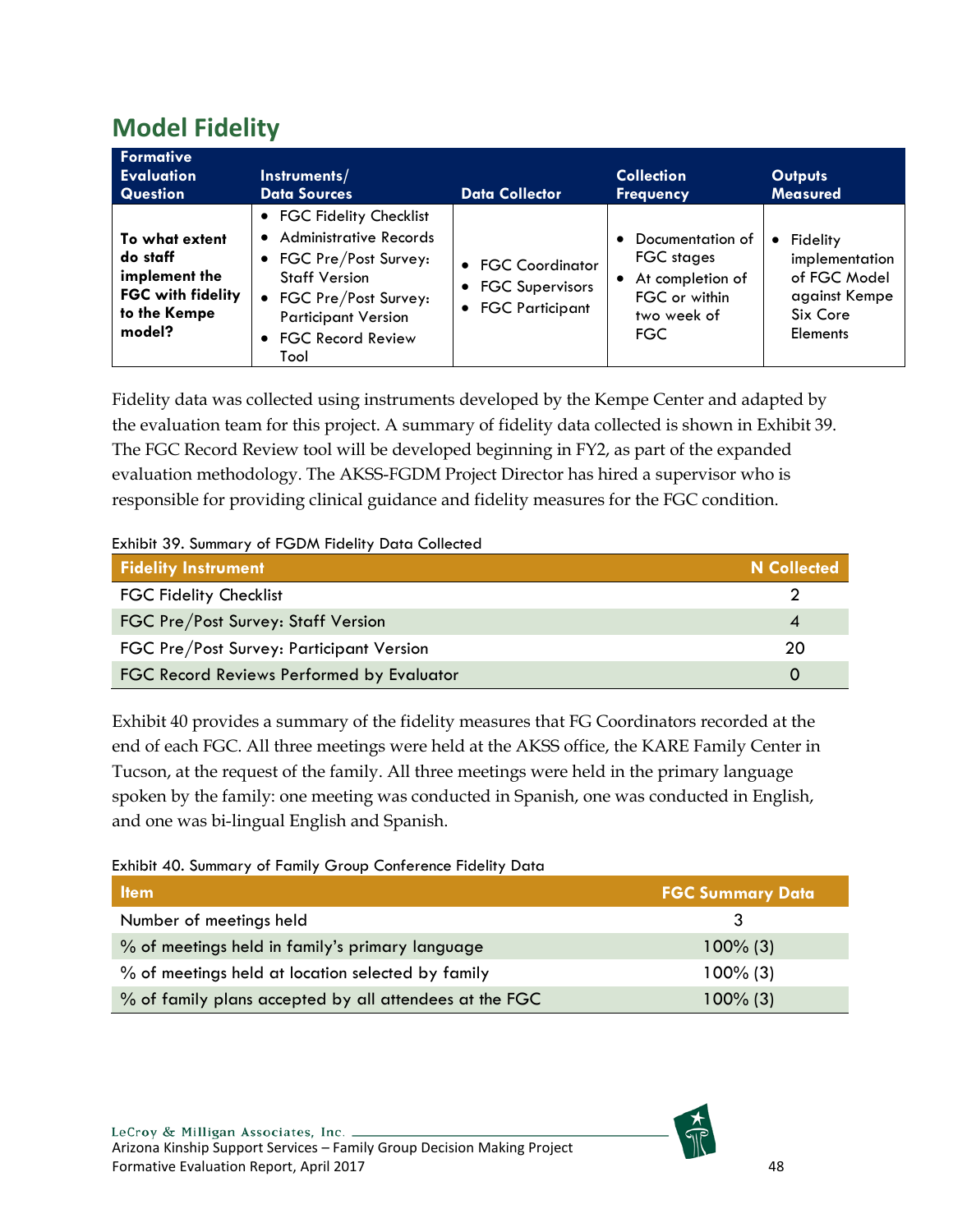# <span id="page-49-0"></span>**Six Core Elements of FGDM**

Interventions must be connected to these six elements to be classified as having fidelity to the FGDM model. Exhibits 41-46 show the six core elements of FGDM (Kempe, 2015), constructs measured by fidelity instruments, metrics measured, metric results, and total N. The results of this fidelity assessment suggests that during the Formative Evaluation phase, the FGDM project maintained fidelity to the FGDM model and core elements 1-4 and 6 (element #5 was not measured as post-meeting follow-up did not occur during the formative phase). These metrics will be monitored semi-annually to assess trends in data points over time. As needed, corrections will be made to improve fidelity.

Scaled items on the pre/post FCG Fidelity Surveys were rated by participants and staff on a sixpoint scale (Strongly Disagree, Disagree; Slightly Disagree; Slightly Agree; Agree; and Strongly Agree). Respondents could also select that a survey item did not apply or they did not know. Fidelity results reported are the aggregate percentage and number of respondents that agreed or strongly agreed with the survey item. Percentages were calculated by the N value of valid respondents, which excludes non-respondents.

| <b>Core Element of</b>                                                                               |                                                                   | <b>Result</b>                                                                                                    |             |                                   |  |  |
|------------------------------------------------------------------------------------------------------|-------------------------------------------------------------------|------------------------------------------------------------------------------------------------------------------|-------------|-----------------------------------|--|--|
| <b>FGDM</b>                                                                                          | <b>Construct</b>                                                  | <b>Fidelity Metric</b>                                                                                           | % (n)       | N                                 |  |  |
|                                                                                                      | Independent<br>Coordinator                                        | % of FGC meetings convened and<br>facilitated by an independent<br>coordinator.                                  | $100\%$ (3) | $N = 3$                           |  |  |
| 1. An independent                                                                                    |                                                                   | % of FG Coordinators who agree<br>or strongly agree that they did not<br>share their opinions during the<br>FGC. | $67\%$ (2)  | $N=3$                             |  |  |
| coordinator is<br>responsible for<br>convening the family<br>group meeting with<br>agency personnel. |                                                                   | % of FGC participants who agree or strongly agree that <u>after the meeting</u> :                                |             |                                   |  |  |
|                                                                                                      | <b>FGC</b><br>Participant<br>perceptions<br>of the<br>Coordinator | • The Coordinator worked with<br>everyone to reach a family plan<br>that everyone could agree on.                | 100% (17)   | $N=17$<br>Non-respondents $=$ 3   |  |  |
|                                                                                                      |                                                                   | $\bullet$ The Coordinator was flexible in<br>meeting the needs of the<br>participants.                           | $95\%$ (18) | $N = 19$<br>$Non-respondents = 1$ |  |  |
|                                                                                                      |                                                                   | • I felt the FG Coordinator<br>respected me.                                                                     | $94\%$ (16) | $N = 17$<br>Non-respondents $=$ 3 |  |  |

#### <span id="page-49-1"></span>Exhibit 41. FGDM Core Element 1: Independent Coordinator Fidelity Metrics

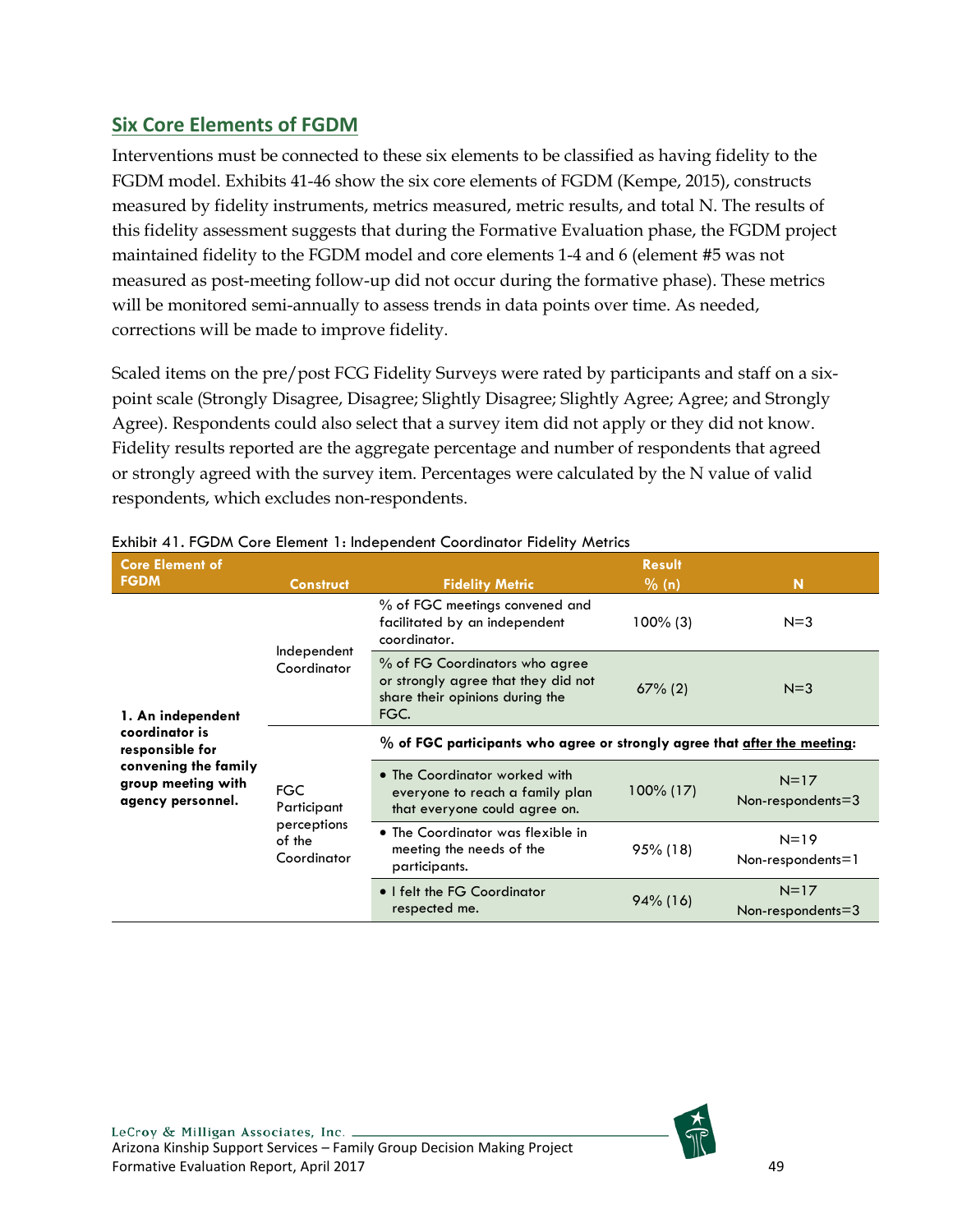| <b>Core Element of</b><br><b>FGDM</b>                               | <b>Construct</b>                                       | <b>Fidelity Metric</b>                                                                                                                             | <b>Result</b><br>% (n) | N                             |
|---------------------------------------------------------------------|--------------------------------------------------------|----------------------------------------------------------------------------------------------------------------------------------------------------|------------------------|-------------------------------|
|                                                                     | Selection of<br><b>Meeting</b>                         | % of FGC participants who agree or<br>strongly agree that: before the meeting,<br>I helped determine when and where this<br>meeting would be held. | 55% (11)               | $N = 20$                      |
|                                                                     | Location                                               | % of meetings held at a location<br>selected by the family, as reported by<br>the FG Coordinator.                                                  | $100\%$ (3)            | $N = 3$                       |
|                                                                     |                                                        | % of FGC participants who agree or strongly agree that:                                                                                            |                        |                               |
|                                                                     | <b>Clarity of</b><br>meeting                           | · Before the meeting, I understand the<br>purpose of this meeting.                                                                                 | 89% (17)               | $N=19$<br>Non-respondents=1   |
|                                                                     | purpose                                                | . After the meeting, the purpose of this<br>meeting was clear.                                                                                     | 100% (20)              | $N = 20$                      |
|                                                                     |                                                        | · Before the meeting, family members<br>of the mother of the child(ren) were<br>invited to this meeting.                                           | 100% (19)              | $N=19$<br>Non-respondents=1   |
| 2. The agency<br>personnel<br>recognize the                         | <b>Inclusiveness</b><br>of Meeting<br><b>attendees</b> | · Before the meeting, family members<br>of the father of the child(ren) were<br>invited to this meeting.                                           | 74% (14)               | $N = 19$<br>Non-respondents=1 |
| family group as<br>their key<br>decision-making                     |                                                        | · Before the meeting, professionals<br>were invited to this meeting                                                                                | 74% (14)               | $N=19$<br>Non-respondents=1   |
| partner, and<br>time and<br>resources are                           |                                                        | · Before the meeting, other people who<br>feel like family were invited to this<br>meeting                                                         | 64% (12)               | $N = 19$<br>Non-respondents=1 |
| available to<br>convene this<br>group (i.e. to                      |                                                        | • After the meeting, the right people<br>were at this meeting.                                                                                     | 95% (19)               | $N = 20$                      |
| seek out and<br>prepare family<br>members for<br>their roles in the |                                                        | . After the meeting, I feel that other<br>family members should have been at<br>this meeting.                                                      | 23% (5)                | $N = 18$<br>Non-respondents=2 |
| decision-making<br>process).                                        |                                                        | . After the meeting, I feel that other<br>professionals should have been at this<br>meeting.                                                       | $10\% (2)$             | $N=20$                        |
|                                                                     | <b>Preparedness</b><br>of participants                 | · Before the meeting, I felt prepared to<br>participate in this meeting.                                                                           | 100% (19)              | $N = 19$<br>Non-respondents=1 |
|                                                                     |                                                        | • Before the meeting, I know what my<br>role is at this meeting.                                                                                   | 95% (18)               | $N=19$<br>Non-respondents=1   |
|                                                                     |                                                        | • Before the meeting, I understand what<br>happens during the three stages of<br>this meeting.                                                     | 90% (17)               | $N = 19$<br>Non-respondents=1 |
|                                                                     |                                                        | • Before the meeting, I understand the<br>concerns that people attending this<br>meeting have about the child(ren).                                | 90% (17)               | $N=19$<br>Non-respondents=1   |
|                                                                     |                                                        | · Before the meeting, I share the same<br>concerns that other people attending<br>this meeting have about the child(ren).                          | 90% (17)               | $N = 19$<br>Non-respondents=1 |
|                                                                     |                                                        |                                                                                                                                                    |                        |                               |

#### <span id="page-50-0"></span>Exhibit 42. FGDM Core Element 2: Family Group as Key Decision-Making Partner Fidelity Metrics

LeCroy & Milligan Associates, Inc. \_ Arizona Kinship Support Services – Family Group Decision Making Project Formative Evaluation Report, April 2017 50

 $\widehat{\mathbb{T}}$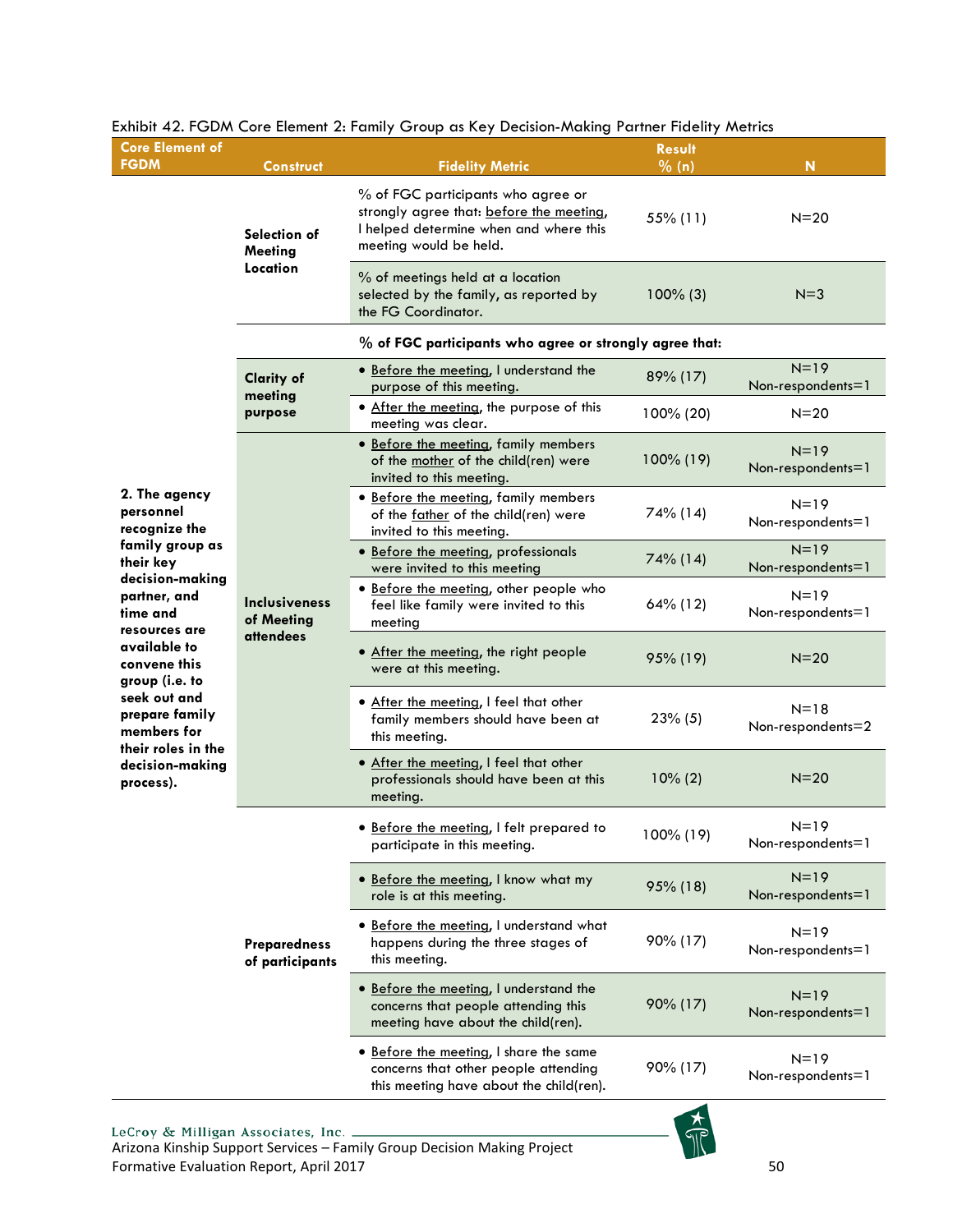| <b>Core Element of</b><br><b>FGDM</b> | <b>Construct</b>                       | <b>Fidelity Metric</b>                                                                              | <b>Result</b><br>% (n) | N                                 |
|---------------------------------------|----------------------------------------|-----------------------------------------------------------------------------------------------------|------------------------|-----------------------------------|
|                                       |                                        | • Before the meeting, I am concerned<br>about my safety at this meeting.                            | $21\%$ (4)             | $N = 19$<br>Non-respondents= $1$  |
|                                       |                                        | • Before the meeting, I am concerned<br>about the safety of other people<br>attending this meeting. | $27\%$ (5)             | $N = 19$<br>$Non-respondents = 1$ |
|                                       | Perception of<br>safety and<br>respect | . After the meeting, I felt safe during<br>this meeting.                                            | $82\%$ (14)            | $N=17$<br>Non-respondents $=$ 3   |
|                                       |                                        | • After the meeting, I felt the DCS staff<br>were disrespectful to me.                              | $6\%$ (1)              | $N=17$<br>Non-respondents $=$ 3   |
|                                       |                                        | • After the meeting, I felt that other<br>professionals were disrespectful to<br>me.                | $6\%$ (1)              | $N=17$<br>Non-respondents=3       |

<span id="page-51-0"></span>

|  | Exhibit 43. FGDM Core Element 3: Family Meeting Private Time Fidelity Metrics |  |  |  |
|--|-------------------------------------------------------------------------------|--|--|--|
|--|-------------------------------------------------------------------------------|--|--|--|

| <b>Core Element of FGDM</b>                                                                       | <b>Result</b>                                                                                                                                         |             |          |  |  |
|---------------------------------------------------------------------------------------------------|-------------------------------------------------------------------------------------------------------------------------------------------------------|-------------|----------|--|--|
|                                                                                                   | <b>Fidelity Metric</b>                                                                                                                                | % (n)       | N        |  |  |
| 3. Family groups have the<br>opportunity to meet on their                                         | % of FGC participants who agree or strongly agree that after the meeting:                                                                             |             |          |  |  |
| own, without the statutory<br>authorities and other non-family<br>members present, to work        | • Private family time helped the family<br>create a plan that was unique to them.                                                                     | 100% (20)   | $N = 20$ |  |  |
| through the information they<br>have been given and to<br>formulate their responses and<br>plans. | • During private family time, family<br>members were able to have discussions<br>that would not have been possible if non-<br>family was in the room. | $80\%$ (16) | $N = 20$ |  |  |

# <span id="page-51-1"></span>Exhibit 44. FGDM Core Element 4: Family Plan Development and Approval Fidelity Metrics

| <b>Core Element of</b>                                                                    |                                                                                                      | <b>Result</b>                                                                                                                    |                   |                                 |  |
|-------------------------------------------------------------------------------------------|------------------------------------------------------------------------------------------------------|----------------------------------------------------------------------------------------------------------------------------------|-------------------|---------------------------------|--|
| <b>FGDM</b>                                                                               | <b>Construct</b>                                                                                     | <b>Fidelity Metric</b>                                                                                                           | $\frac{9}{6}$ (n) | N                               |  |
|                                                                                           |                                                                                                      | % of FGC participants who agree or strongly agree that before the meeting:                                                       |                   |                                 |  |
|                                                                                           |                                                                                                      | • I understand the DCS staff concerns about<br>the children.                                                                     | $75\%$ (15)       | $N = 20$                        |  |
|                                                                                           |                                                                                                      | % of FGC participants who agree or strongly agree that after the meeting:                                                        |                   |                                 |  |
| 4. When<br>agency                                                                         |                                                                                                      | • DCS staff explained their concerns that the<br>family plan needed to address                                                   | 90% (17)          | $N=19$<br>$Non-respondents = 1$ |  |
| concerns are<br>adequately<br>addressed,<br>preference is<br>given to a<br>family group's | <b>Sharing and</b><br>understanding<br><b>FGC</b><br>participants'<br>concerns about<br>the children | • DCS staff was open to the family's ideas<br>and decision-making abilities                                                      | 95% (19)          | $N = 20$                        |  |
|                                                                                           |                                                                                                      | . I think that the professionals at this meeting<br>had already decided on a plan for the<br>family before this meeting started. | $30\%$ (6)        | $N = 20$                        |  |
| plan over any<br>other possible                                                           |                                                                                                      | • Professionals told the family how to<br>address their concerns about the child(ren).                                           | 55% (11)          | $N = 20$                        |  |
| plan                                                                                      |                                                                                                      | • Professionals at the meeting were open to<br>others asking questions about the<br>information they presented.                  | $90\%$ (18)       | $N = 20$                        |  |
|                                                                                           |                                                                                                      | • People at this meeting listened to my<br>opinions about what I thought was best for<br>the child(ren).                         | 85% (17)          | $N = 20$                        |  |
| LeCroy & Milligan Associates, Inc. _                                                      |                                                                                                      | Arizona Kinship Support Services – Family Group Decision Making Project                                                          |                   |                                 |  |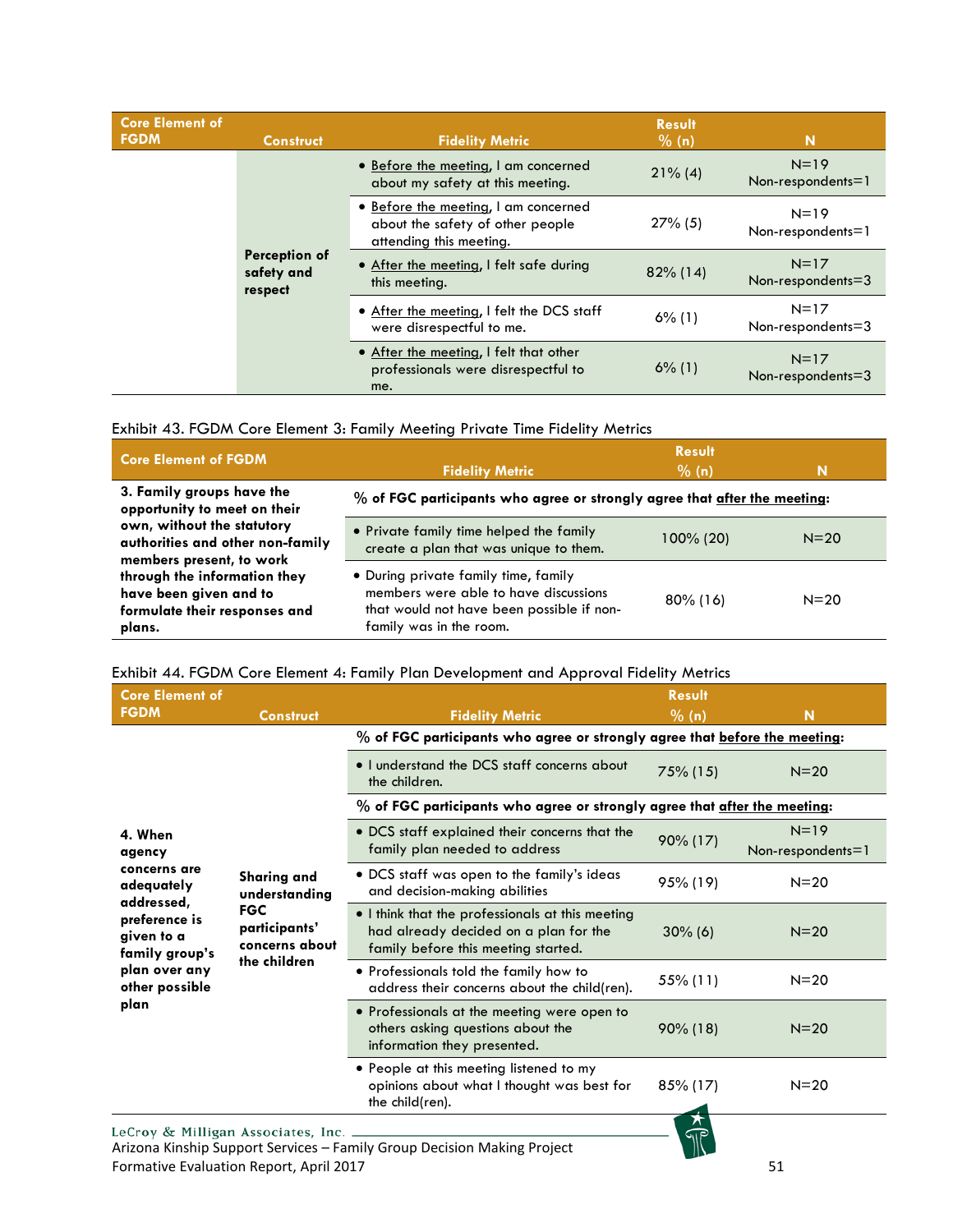| <b>Core Element of</b> |                                      |                                                                                                   | <b>Result</b>            |                                 |
|------------------------|--------------------------------------|---------------------------------------------------------------------------------------------------|--------------------------|---------------------------------|
| <b>FGDM</b>            | <b>Construct</b>                     | <b>Fidelity Metric</b>                                                                            | % (n)                    | N                               |
|                        |                                      | • My opinions were included in the family<br>plan.                                                | $80\%$ (16)              | $N=20$                          |
|                        |                                      | • The child(ren)'s ideas and needs were not                                                       | $6\%$ (1)                | $N = 18$                        |
|                        |                                      | considered in the family plan.                                                                    |                          | Non-respondents $=2$            |
|                        | <b>Creation and</b><br>acceptance of | • DCS staff at the meeting accepted the                                                           | $94\%$ (15)<br>100% (17) | $N=16$                          |
|                        |                                      | family plan.                                                                                      |                          | Non-respondents $=4$            |
|                        | family plan                          | • The Coordinator worked with everyone to<br>reach a family plan that everyone could<br>agree on. |                          | $N=17$<br>Non-respondents $=$ 3 |
|                        |                                      | % of family plans accepted by all attendees<br>at the FGC                                         | $100\%$ (3)              | $N=3$                           |

#### <span id="page-52-0"></span>Exhibit 45. FGDM Core Element 5: Post Meeting Follow-up Fidelity Metrics

| <b>Core Element of FGDM</b>                                                                                                                                                                                                                                            | <b>Fidelity Metric</b>                                                        | <b>Result</b><br>% (n) | N |
|------------------------------------------------------------------------------------------------------------------------------------------------------------------------------------------------------------------------------------------------------------------------|-------------------------------------------------------------------------------|------------------------|---|
| 5. Follow-up processes after the<br><b>FGDM</b> meeting occur until the<br>intended outcomes are achieved<br>to ensure that the plan continues<br>to be relevant, current, and<br>achievable because FGDM is not<br>a one-time event but an ongoing,<br>active process | % of meetings where a follow-up FGC was<br>scheduled at the conclusion of FGC | $0\%$ (0)              | 0 |

#### <span id="page-52-1"></span>Exhibit 46. FGDM Core Element 6: Referring Agency Support Fidelity Metrics

| <b>Core Element of FGDM</b>                                                     | <b>Fidelity Metric</b>                                                      | <b>Result</b><br>% (n) | N                               |
|---------------------------------------------------------------------------------|-----------------------------------------------------------------------------|------------------------|---------------------------------|
|                                                                                 | % of FGC participants who agree or strongly agree that after the meeting:   |                        |                                 |
| 6. Referring agencies<br>support family groups by<br>providing the services and | • The family plan includes things for<br>professionals (such as DCS) to do. | $82\%$ (14)            | $N=17$<br>Non-respondents=3     |
| resources necessary to<br>implement the agreed upon                             | . The family plan includes things for<br>family members to do.              | 100% (16)              | $N=16$<br>Non-respondents=4     |
| plans.                                                                          | • The family plan states who is doing what<br>and by when.                  | $100\%$ (17)           | $N=17$<br>Non-respondents $=$ 3 |

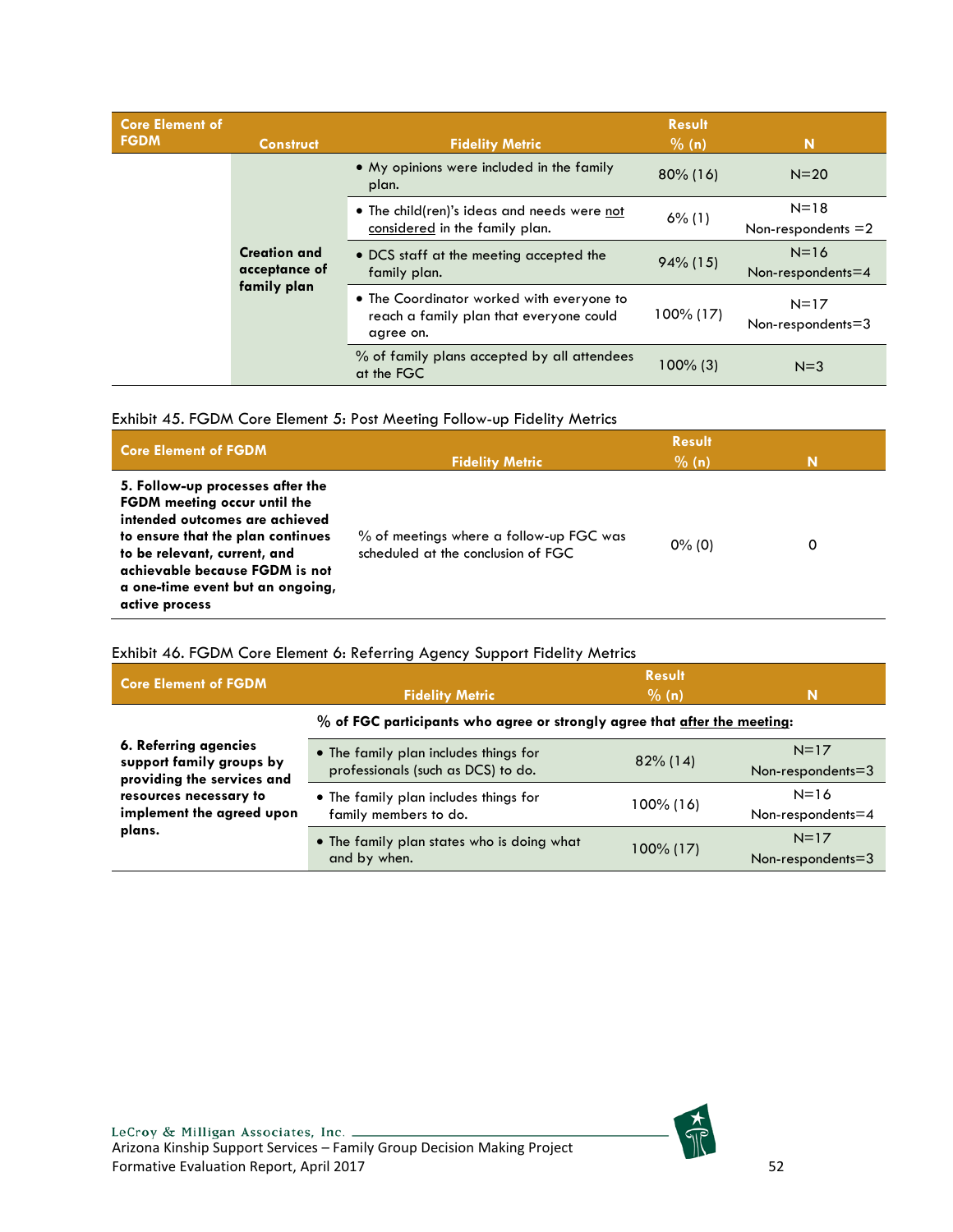# <span id="page-53-0"></span>**Strengths, Facilitators, Challenges, and Barriers to Project Implementation and Family Engagement**

| Formative                                                                                                                                                  | Instruments/                         | Data             | <b>Collection</b>                             |                                                                                                                         |
|------------------------------------------------------------------------------------------------------------------------------------------------------------|--------------------------------------|------------------|-----------------------------------------------|-------------------------------------------------------------------------------------------------------------------------|
| <b>Evaluation Question</b>                                                                                                                                 | <b>Data Sources</b>                  | <b>Collector</b> | Frequency                                     | <b>Outputs Measured</b>                                                                                                 |
| What are the strengths, facilitators,<br>challenges, and barriers to model<br>implementation?<br>What contextual factors impact<br>project implementation? | $\bullet$ Staff<br><b>Interviews</b> | $\bullet$ LMA    | Mid-point<br>and end of<br>Formative<br>Phase | • Strengths, facilitators,<br>challenges, and<br>barriers to<br>implementation<br>• Contextual factors<br>• Recommended |
| How do staff successfully engage<br>families to use the FGDM model?                                                                                        |                                      |                  |                                               | engagement<br>strategies                                                                                                |

FG Coordinators, Navigators, and their Supervisors responded to a series of questions about project implementation (N=8). Depending on staff preferences, staff responded to these questions individually or in small groups of 2-3 staff. Project implementation was defined as including all aspects of carrying out this project, such as recruitment of families, kinship navigation, FGDM, other AKSS services, data collection/database, evaluation, RCT/randomization process, working with project partners, etc. Exhibits 47-49 summarize the areas assessed, common themes, and supporting staff comments.

# <span id="page-53-1"></span>**Strengths**

Key **strengths** of the project are the FGDM and Kinship Navigation models, staff capabilities, and the project database (see Exhibit 47).

| <b>Assessment</b><br>Area | <b>Theme</b>                                              | <b>Staff Comments</b>                                                                                                                                                                                                                                                                                                                                                                          |  |
|---------------------------|-----------------------------------------------------------|------------------------------------------------------------------------------------------------------------------------------------------------------------------------------------------------------------------------------------------------------------------------------------------------------------------------------------------------------------------------------------------------|--|
|                           | <b>FGDM</b> and<br>Kinship<br>Navigation<br><b>Models</b> | FGDM holds the premise that families can and should create their own plans<br>٠<br>for long-term support, which is a welcome shift from less family-centric<br>practices. The success of family planning is affirming of the FDGM process.<br>FGDM and Navigation are very personalized systems; staff get to know<br>$\bullet$<br>clients individually to more accurately assess their needs. |  |
| <b>Strengths</b>          | <b>Staff</b><br><b>Capabilities</b>                       | Staff are open and willing to participate in this project.<br>$\bullet$<br>Staff outreach engages clients throughout the process.<br>$\bullet$<br>Staff work together as a team.<br>$\bullet$<br><b>Capable FGDM coordinators</b><br>Flexibility of staff to complete the intake process with clients<br>Staff are able to assess client needs                                                 |  |
|                           | <b>Project</b><br><b>Database</b>                         | The project database is efficient<br>Entering data into the database is very clear.                                                                                                                                                                                                                                                                                                            |  |

<span id="page-53-2"></span>

| Exhibit 47. Strengths of Project Implementation |  |  |
|-------------------------------------------------|--|--|
|                                                 |  |  |

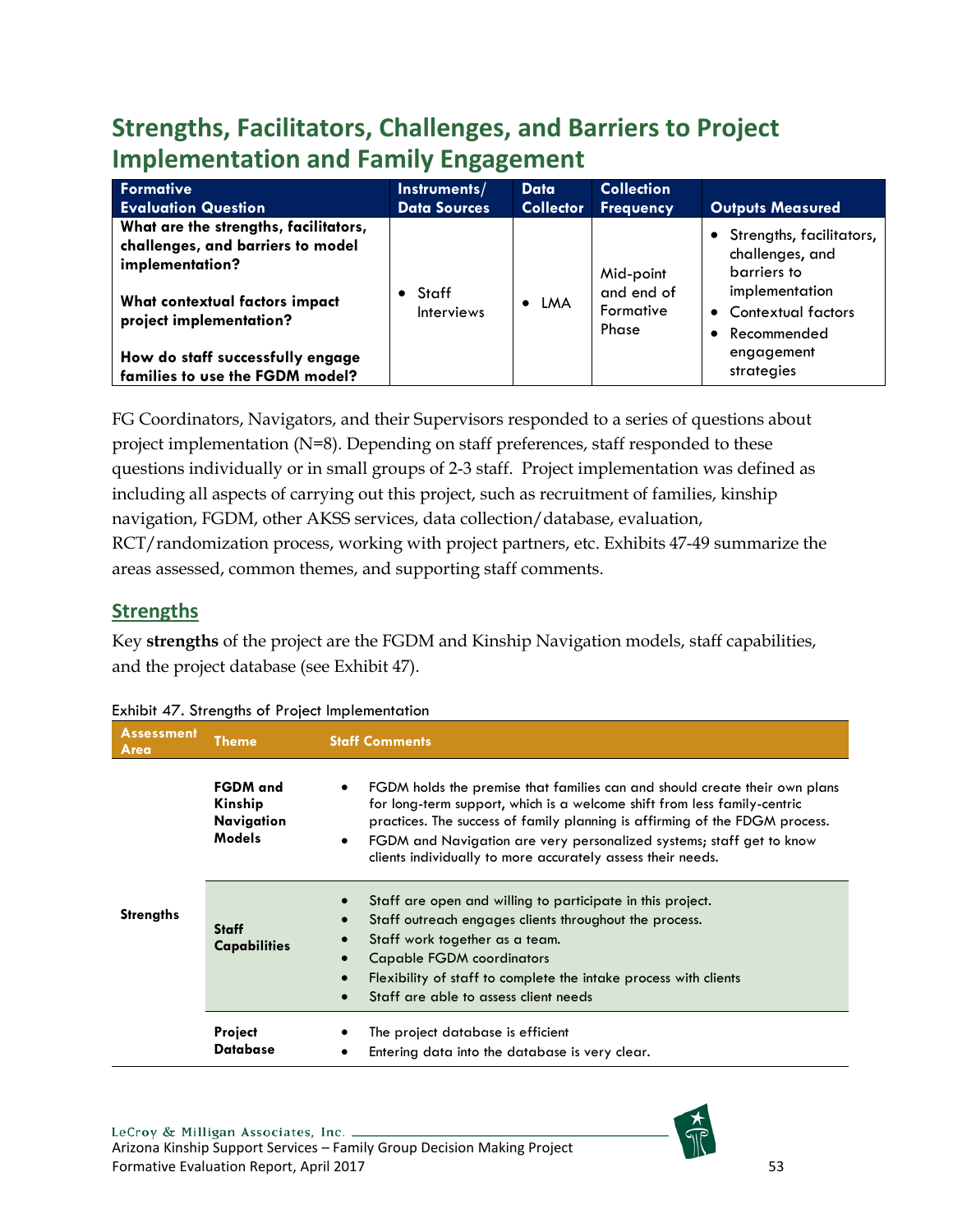# <span id="page-54-0"></span>**Facilitators**

Key **facilitators** of the project are the need for services in the community, staff teams and collaboration, and staff skills and training (see Exhibit 48).

| <b>Assessment</b><br>Area | <b>Theme</b>                                                                                           | <b>Staff Comments</b>                                                                                                                                                                                                                                                                                                                                                                                                                                                                                                                                                                   |
|---------------------------|--------------------------------------------------------------------------------------------------------|-----------------------------------------------------------------------------------------------------------------------------------------------------------------------------------------------------------------------------------------------------------------------------------------------------------------------------------------------------------------------------------------------------------------------------------------------------------------------------------------------------------------------------------------------------------------------------------------|
| <b>Facilitators</b>       | <b>Use of Family</b><br><b>Engagement</b><br><b>Strategies to</b><br>support the<br><b>FGC process</b> | Listening well during the first interaction;<br>Encouraging the caregiver to share their story;<br>Asking open-ended questions;<br>٠<br>Culling and naming the family's strengths;<br>$\bullet$<br>Describing the FGDM meeting as a benefit for the family even if it initially<br>feels like an imposition;<br>Empowering and honoring the family's right to choose their own plan;<br>٠<br>Following up with families and assisting them in implementation their plan;<br>٠<br>Using motivational interviewing to engage families during times of crisis as<br>well as times of calm. |
|                           | <b>Need for</b><br>services                                                                            | There is a need for kinship services in Pima County, therefore the project is<br>relevant to meeting this need.                                                                                                                                                                                                                                                                                                                                                                                                                                                                         |
|                           | <b>Staff Team</b><br>Collaboration                                                                     | FGDM staff teams (i.e., Coordinators and Navigators who work on the same<br>$\bullet$<br>case) understand each other's roles in the process and have continuous<br>communication with each other about that case.<br>FGDM staff teams work collaboratively to assess the family's needs and<br>$\bullet$<br>strengths; support the family; find as many resources as possible for them;<br>and prepare them for the FGC.                                                                                                                                                                |
|                           | <b>Staff Skills and</b><br>Training                                                                    | FGDM staff teams attend initial and ongoing training about FGDM and the<br>$\bullet$<br>FGC model; staff are knowledgeable of the FGDM progress and are open<br>to learning more.<br>Staff have good family engagement skills.<br>Staff are versatile in their roles before, during, and after the process is<br>completed.                                                                                                                                                                                                                                                             |

<span id="page-54-1"></span>

| Exhibit 48. Facilitators of Project Implementation |  |  |
|----------------------------------------------------|--|--|
|                                                    |  |  |

Key **challenges and barriers** of the project are family recruitment, engagement, and retention, the RCT study design, family engagement in the FGDM process, need for bilingual staff, staff collaboration, and managing project expectations (see Exhibit 49).

<span id="page-54-2"></span>

| Exhibit 49. Challenges and Barriers of Project Implementation |  |
|---------------------------------------------------------------|--|
|---------------------------------------------------------------|--|

| <b>Assessment</b><br>Area                   | <b>Theme</b>                                           | <b>Staff Comments</b>                                                                                                                                                                                                                                                                                                                                                                                                                                                                                                                                                                                                                                                                                                                                               |
|---------------------------------------------|--------------------------------------------------------|---------------------------------------------------------------------------------------------------------------------------------------------------------------------------------------------------------------------------------------------------------------------------------------------------------------------------------------------------------------------------------------------------------------------------------------------------------------------------------------------------------------------------------------------------------------------------------------------------------------------------------------------------------------------------------------------------------------------------------------------------------------------|
| <b>Challenges</b><br>and<br><b>Barriers</b> | Family<br>Recruitment,<br>Engagement,<br>and Retention | Recruitment of families is an ongoing challenge, specifically streamlining<br>$\bullet$<br>intake and assessment at opening of cases.<br>The case opening process takes time and many clients don't have the time<br>$\bullet$<br>needed for this process.<br>Retention of clients can be a challenge and a barrier. Staff often have<br>$\bullet$<br>difficulty getting in touch with clients; clients may not show for scheduled<br>appointments or follow through with assessments in accordance with project<br>timelines.<br>Clients may initially appear to be interested and consent to the study. Then<br>$\bullet$<br>they "disappear" and staff must make multiple calls and unannounced home<br>visits to finally determine that the case needs to close |
|                                             |                                                        |                                                                                                                                                                                                                                                                                                                                                                                                                                                                                                                                                                                                                                                                                                                                                                     |

 $\widehat{\mathbb{T}}$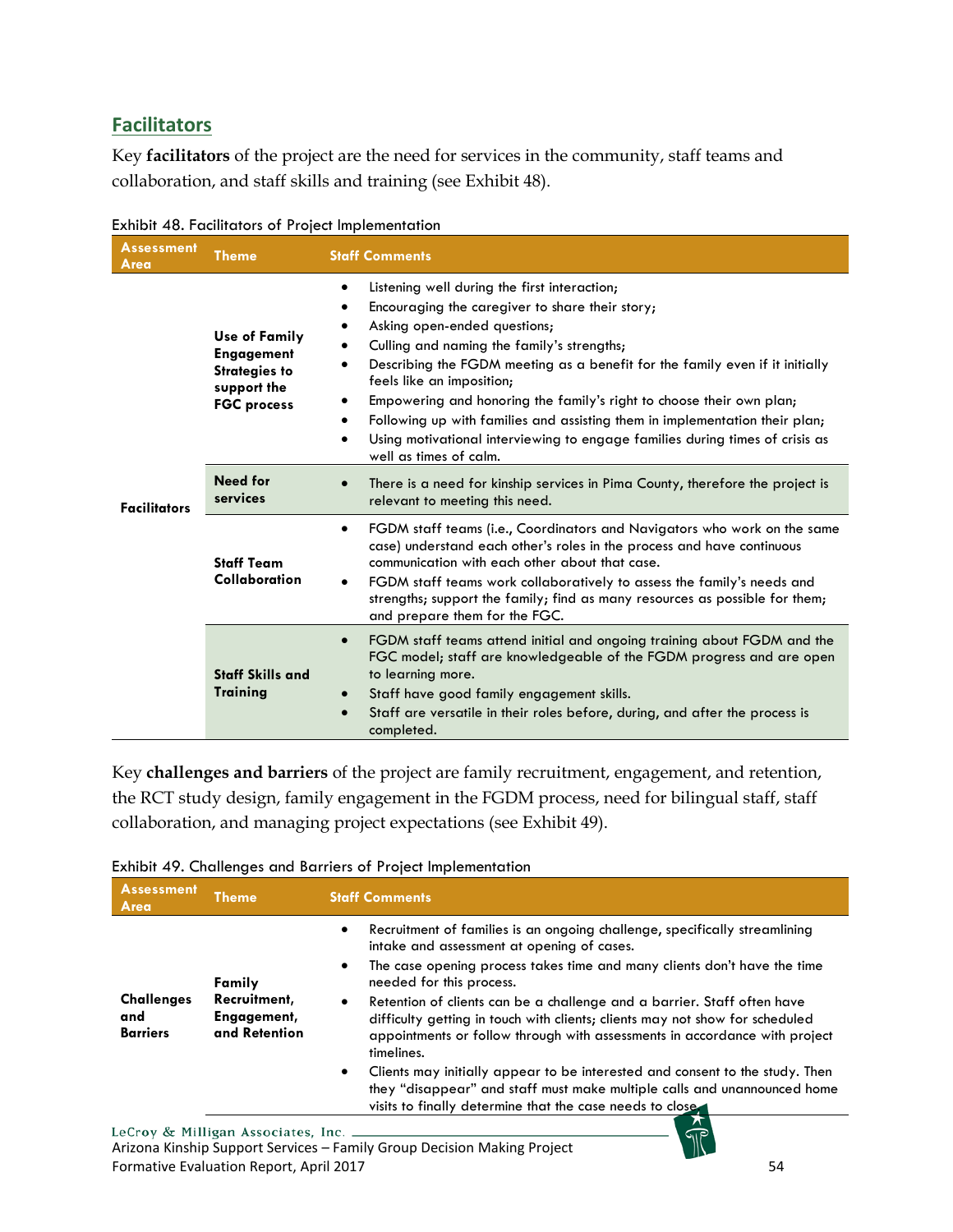| <b>Assessment</b><br>Area                                                 | Theme                                             | <b>Staff Comments</b>                                                                                                                                                                                                                                                                                                                                          |  |
|---------------------------------------------------------------------------|---------------------------------------------------|----------------------------------------------------------------------------------------------------------------------------------------------------------------------------------------------------------------------------------------------------------------------------------------------------------------------------------------------------------------|--|
|                                                                           |                                                   | Families expect financial support over emotional support and advocacy.<br>٠<br>Families are looking for a quick fix.                                                                                                                                                                                                                                           |  |
|                                                                           | <b>RCT Study</b><br>Design                        | Random assignment is frustrating as some families would benefit from<br>FGDM but are not randomized into that group. Additionally, families<br>assigned to FDGM may not be invested in the process.                                                                                                                                                            |  |
| $\bullet$<br>Family<br><b>Engagement in</b><br>the FGDM<br><b>Process</b> |                                                   | Some families and family members are difficult to engage in the FGDM<br>process and lack commitment to it. Families may hold a negative viewpoint<br>about involving other family members in addressing their child's case.<br>Families may not want to expand their support systems or do not see other<br>family members as an integral part of the process. |  |
|                                                                           | Need for<br><b>Bilingual Staff</b>                | Language can be a barrier. Staff who speak Spanish may not be available<br>at times to work with Spanish speaking clients.                                                                                                                                                                                                                                     |  |
|                                                                           | <b>Staff</b><br>Collaboration                     | It can be challenging for FGDM staff teams to maintain close collaboration<br>throughout the FGDM process.                                                                                                                                                                                                                                                     |  |
|                                                                           | Managing<br><b>Project</b><br><b>Expectations</b> | It can be challenging for staff to carry a caseload of more than 10 clients,<br>$\bullet$<br>while providing high quality services to all of them.<br>The project's goal of 300 open cases may be unreasonable; it can be<br>difficult to open cases quickly and family engagement issues may result in<br>clients dropping out of the study.                  |  |

# <span id="page-55-0"></span>**Contextual Factors**

In addition to strengths, facilitators, challenges, and barriers, staff were asked to discuss the contextual factors or local conditions that have impacted project implementation, either positively or negatively. Contextual factors or local conditions refers to factors that are unique to this project that are influencing project implementation. A summary of contextual factors are shown in Exhibit 50.

| <b>Assessment</b><br>Area                                     | <b>Staff Comments</b><br><b>Theme</b>                                                 |                                                                                                                                                                                                                                                                                                                                                                                                                                                                                                                                                                                                                                                                                                                                                                                                                                                                                                                                                                                                                                                                                                                                                                           |  |
|---------------------------------------------------------------|---------------------------------------------------------------------------------------|---------------------------------------------------------------------------------------------------------------------------------------------------------------------------------------------------------------------------------------------------------------------------------------------------------------------------------------------------------------------------------------------------------------------------------------------------------------------------------------------------------------------------------------------------------------------------------------------------------------------------------------------------------------------------------------------------------------------------------------------------------------------------------------------------------------------------------------------------------------------------------------------------------------------------------------------------------------------------------------------------------------------------------------------------------------------------------------------------------------------------------------------------------------------------|--|
| Contextual<br><b>Factors</b> or<br>Local<br><b>Conditions</b> | <b>Factors that</b><br>positively<br>impacted project<br>implementation<br>or success | There is a need for kinship services in Pima County, therefore the project<br>$\bullet$<br>is relevant to meeting this need.<br>FGDM staff teams (i.e., Coordinators and Navigators who work on the<br>$\bullet$<br>same case) understand each other's roles in the process and have<br>continuous communication with each other about that case.<br>FGDM staff teams work collaboratively to assess the family's needs and<br>$\bullet$<br>strengths; support the family; find as many resources as possible for<br>them; and prepare them for the FGC.<br>The pilot testing phases provided staff with the opportunity for hands on<br>٠<br>learning through "practice" cases.<br>Staff have learned strategies for promoting the FGDM process to<br>٠<br>families (e.g., emphasizing that FGDM is for the family and led by the<br>family).<br>Staff have received support through supervision and use of evaluation<br>$\bullet$<br>tool to adjust their processes over time.<br>Staff feel they have improved their skills in differentiating the needs of<br>$\bullet$<br>each case, by assessing what type of case is a low needs case, and what<br>is high needs. |  |
|                                                               |                                                                                       |                                                                                                                                                                                                                                                                                                                                                                                                                                                                                                                                                                                                                                                                                                                                                                                                                                                                                                                                                                                                                                                                                                                                                                           |  |

<span id="page-55-1"></span>Exhibit 50. Contextual Factors and Local Conditions Influencing Project Implementation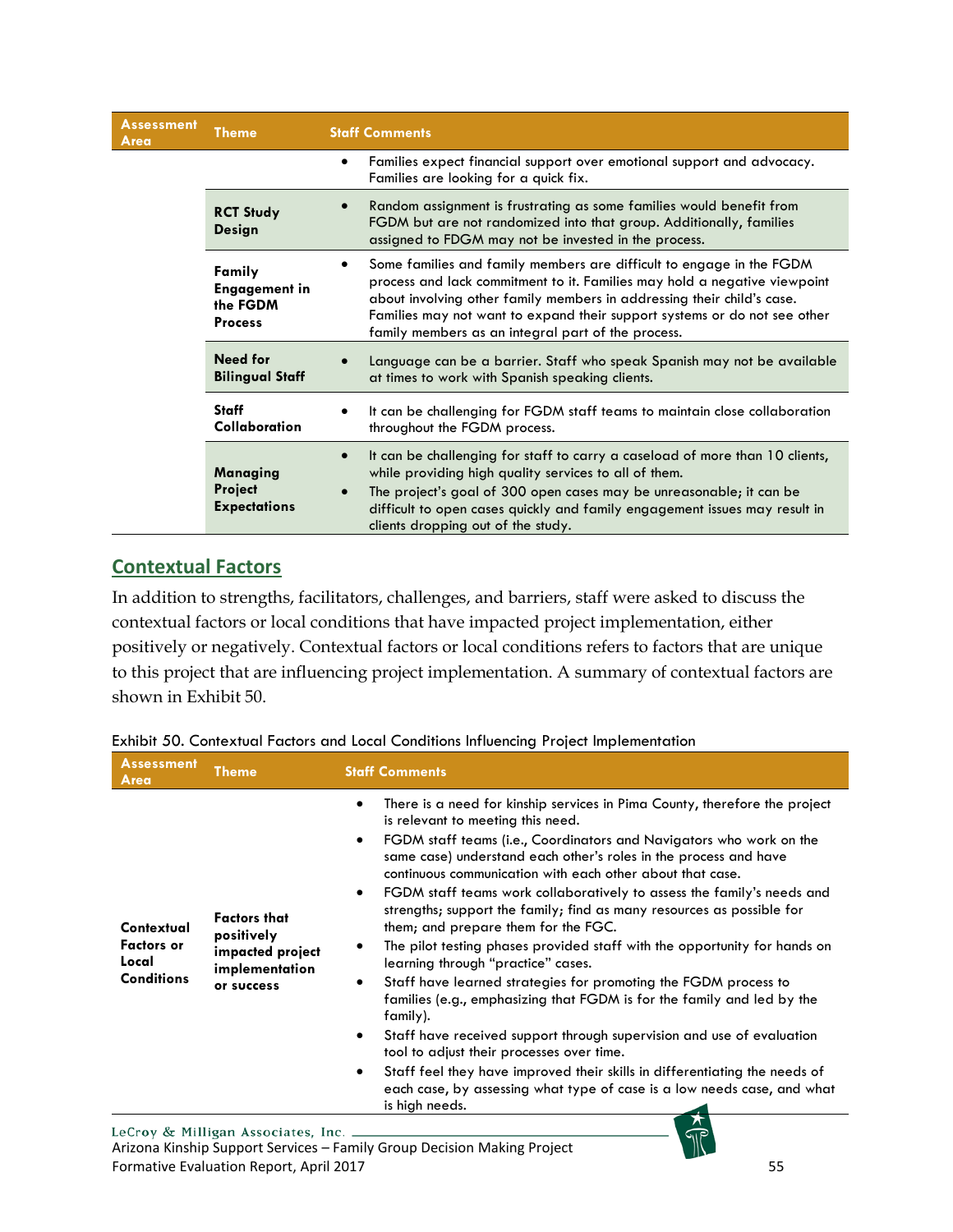|                                                                                       | Staff have learned about the importance of educating the family on the<br>٠<br>FGDM process and being flexible with the family's expectations and<br>schedules.<br>Staff and community collaboration in finding resources for families.<br>$\bullet$<br>Staff and project partners have a positive and supportive attitude<br>٠<br>towards the project.<br>Project partners have an increased awareness of the project and<br>$\bullet$<br>referring appropriate cases.                                                                                         |
|---------------------------------------------------------------------------------------|-----------------------------------------------------------------------------------------------------------------------------------------------------------------------------------------------------------------------------------------------------------------------------------------------------------------------------------------------------------------------------------------------------------------------------------------------------------------------------------------------------------------------------------------------------------------|
| <b>Factors that</b><br>negatively<br>impacted project<br>implementation<br>or success | The need for increased outreach and community awareness of AKSS<br>$\bullet$<br>services.<br>Project partners may have limited understanding of FGDM and<br>$\bullet$<br>Navigation services.<br>Low number of referrals from community partners.<br>$\bullet$<br>Staff turnover and waiting for staff positions to be filled.<br>$\bullet$<br>At project start-up or when staff turnover occurs, staff may not have a full<br>$\bullet$<br>understanding of the FDGM model.<br>Staff may have difficulty in promoting the FGDM model to families.<br>$\bullet$ |

# <span id="page-56-0"></span>**Strategies to Engage Families in the FGDM Model**

FG Coordinators and Navigators identified the following strategies that they have implemented to successfully engage families to use the FGDM model:

- Listening well during the first interaction;
- Encouraging the caregiver to share their story;
- Asking open-ended questions;
- Culling and naming the family's strengths;
- Describing the FGDM meeting as a benefit for the family even if it initially feels like an imposition;
- Empowering and honoring the family's right to choose their own plan;
- Following up with families and assisting them in implementation their plan;
- Using motivational interviewing to engage families during times of crisis as well as times of calm.

# <span id="page-56-1"></span>**Recommendations for Improving FGDM Model Implementation**

FG Coordinators, Navigators, and Supervisors put forth the following recommendations as best practices that the AKSS-FGDM project should follow when implementing the FGDM model.

- FG Coordinators and Navigators must receive initial and ongoing training, ensuring they are thoroughly trained in all aspects of the service process, not just their area of expertise.
- FG Coordinators and Navigators must understand and respect each other's roles in the process; as a "staff team," FG Coordinators and Navigators must have continuous communication and collaboration to best support families throughout the FGDM process.
- FG Coordinators and Navigators must embrace the premise that families can indeed formulate family plans and be well-versed in family engagement methods. Staff should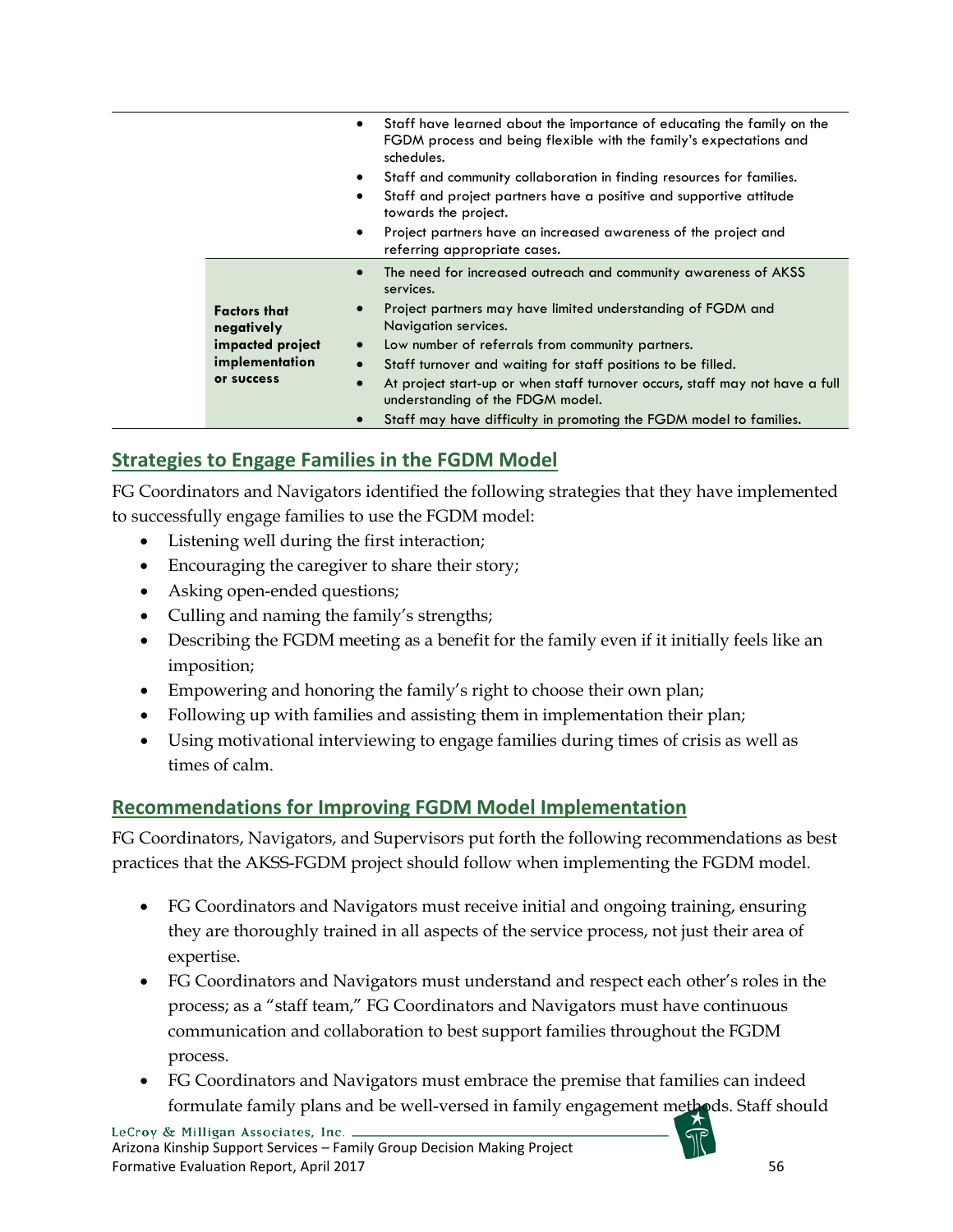be continually supported in developing their skills to engage families and promote the FGDM model as beneficial for families.

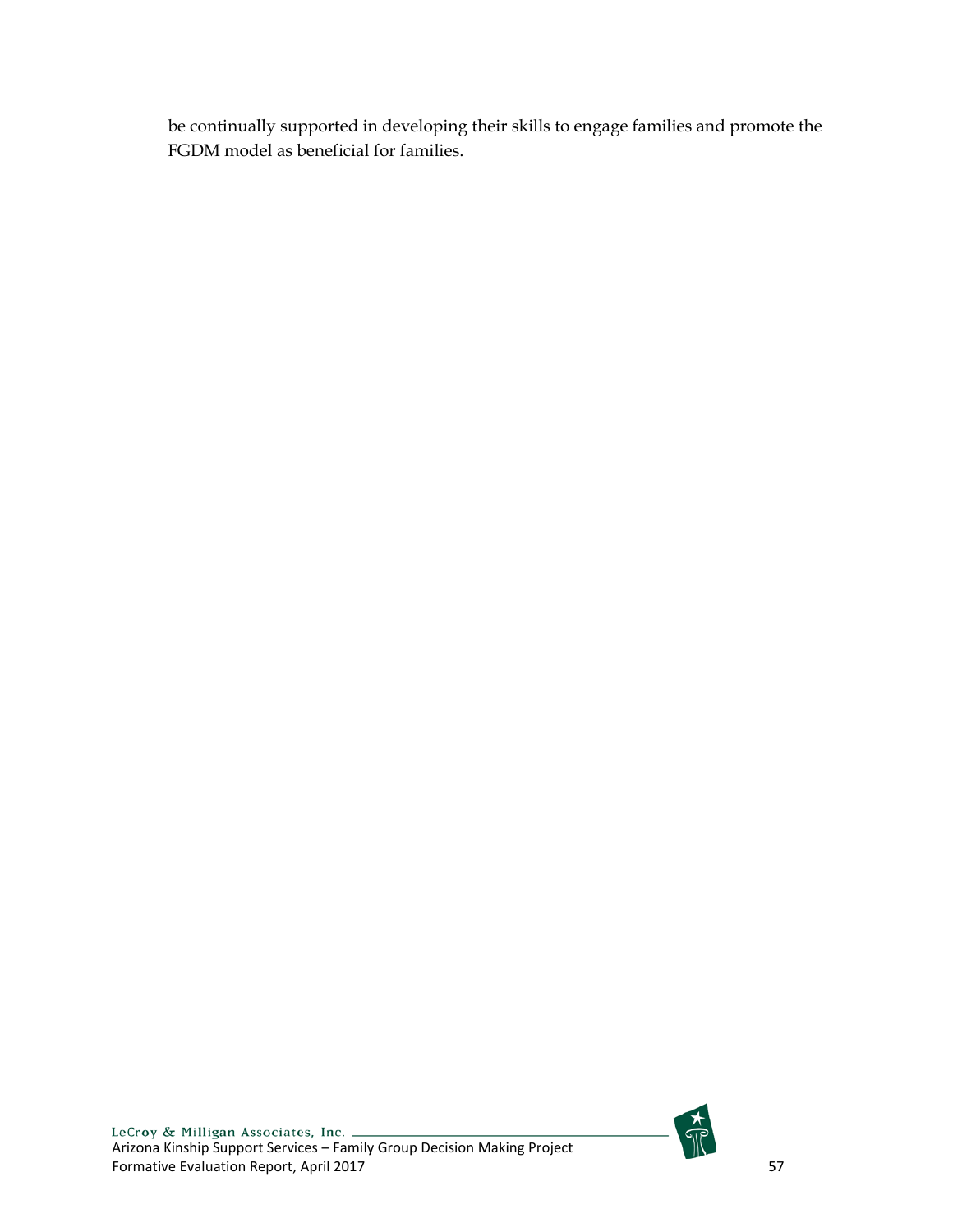# <span id="page-58-0"></span>**Family Needs and Barriers to Permanence**

| Formative                                                             | Instruments/                             | Data                 | <b>Collection</b>                                      | <b>Outputs Measured</b>                                                               |
|-----------------------------------------------------------------------|------------------------------------------|----------------------|--------------------------------------------------------|---------------------------------------------------------------------------------------|
| <b>Evaluation Question</b>                                            | <b>Data Sources</b>                      | <b>Collector</b>     | <b>Frequency</b>                                       |                                                                                       |
| What are barriers to<br>permanence that<br>affect families<br>served? | <b>Caregiver Survey</b><br>(Self-Report) | <b>AKSS</b><br>Staff | <b>Baseline Survey</b><br>collected at<br>case opening | • Family needs reported at<br>baseline<br>Barriers experienced by<br>kinship families |

# <span id="page-58-1"></span>**Family Needs Reported at Baseline**

Families reported their needs at baseline, using a modified version of the Family Needs Scale (FNS). This version contains 11 items from the original scale that were adapted by the evaluation team and key project staff specifically for this project. Caregivers responded to each item at baseline using a 5-point rating scale from "Never a Need" (1) to "Always a Need" (5). A higher average score indicates that the area is a greater need for the caregivers surveyed. The modified FNS demonstrated strong internal consistency, with a Cronbach Alpha score of .85. Exhibit 51 shows the average score of each FNS item at baseline, ordered from highest to lowest average score, indicating the highest to lowest areas of need. FNS items that yielded an average score of 2.7 or higher suggest that caregivers' greatest needs at baseline revolve around financial security to pay for necessities, expenses for their child, and utility bills, as well as adapting their house to meet the needs of the child in care.

| בהטווטוו ט ו ו ויכטעט טו ו טווויווטט טו טעטכווווט. ויוטעווט טווט טוטווטש ט וויס                                                             |             |           |              |
|---------------------------------------------------------------------------------------------------------------------------------------------|-------------|-----------|--------------|
| <b>Item</b>                                                                                                                                 | <b>Mean</b> | <b>SD</b> | $\mathbf{n}$ |
| Having money to buy or pay for necessities (e.g., groceries, hygiene supplies,<br>transportation, gas, etc.).                               | 3.04        | 1.04      | 28           |
| Paying for expenses related to the child/children in your care (e.g., uniforms, school<br>supplies, sports, daycare, etc.).                 | 2.96        | 1.20      | 28           |
| Adapting your household to meet the needs of the child/children in your care (e.g., having<br>a crib, bed, dresser, fence, car seat, etc.). | 2.89        | 1.40      | 27           |
| Paying for utility bills like water, electricity, and heat/AC.                                                                              | 2.79        | 1.32      | 29           |
| Managing the daily needs of the child/children in your care.                                                                                | 2.63        | 1.45      | 30           |
| Having someone to talk to about the child/children in your care (e.g., friend, extended<br>family, counselor, religious leader, etc.).      | 2.60        | 1.22      | 30           |
| Having someone to talk to, in general (e.g., friend, extended family, counselor, religious<br>leader).                                      | 2.57        | 1.17      | 30           |
| Having emergency child care when you need it.                                                                                               | 2.57        | 1.37      | 28           |
| Finding or keeping a place to live that accommodates the children in your care.                                                             | 2.25        | 1.40      | 28           |
| Caring for the child/children in your care during work hours.                                                                               | 2.24        | 1.45      | 25           |
| Getting short term or temporary relief (i.e. respite care) from caring for the child/children<br>in your care.                              | 2.11        | 1.19      | 27           |

<span id="page-58-2"></span>Exhibit 51. Needs of Families at Baseline: Means and Standard Deviations

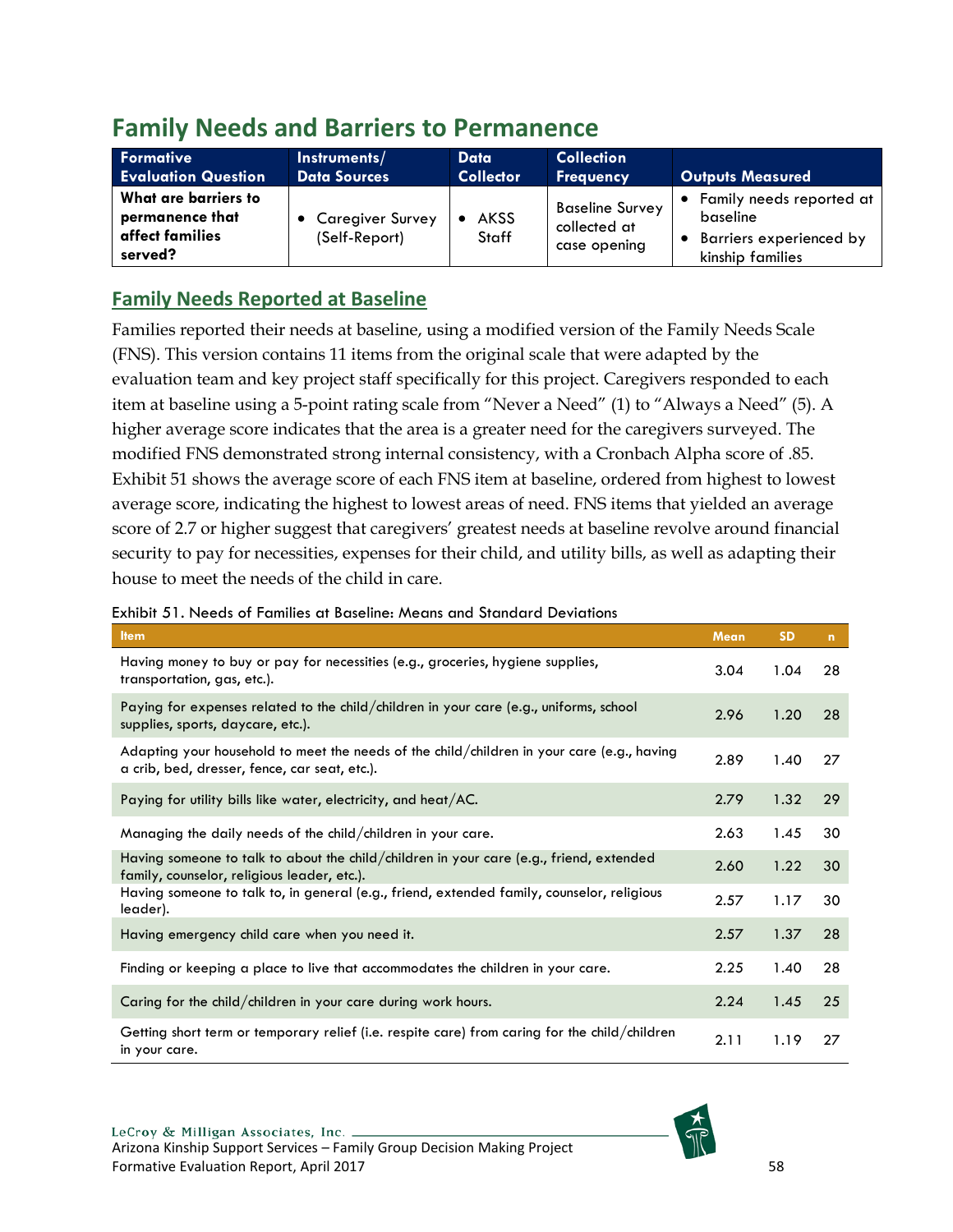Exhibit 52 shows the percentage distribution of the rating areas, grouped into three categories for visual ease. The items are also ordered by the average score (shown in Exhibit 51).

|                                                               | Rarely or Never | ■ Sometimes or Often | Always     |
|---------------------------------------------------------------|-----------------|----------------------|------------|
| Having money to buy or pay for necessities                    | 22%             | 71%                  | 7%         |
| Paying for expenses related to your children                  | 32%             | 57%                  | 11%        |
| Adapting your household to meet the needs of your children    | 44%<br>37%      |                      | 19%        |
| Paying for utility bills like water, electricity, and heat/AC | 41%             | 45%                  | 14%        |
| Managing the daily needs of the child/children in your care   | 60%             |                      | 20%<br>20% |
| Having someone to talk to about your children                 | 50%             |                      | 40%<br>10% |
| Having emergency child care when you need it                  | 53%             |                      | 11%<br>36% |
| Having someone to talk to, in general                         | 53%             |                      | 10%<br>37% |
| Finding/keeping a place that accommodates your children       | 68%             |                      | 14%<br>18% |
| Caring for the child/children in your care during work hours  | 60%             |                      | 28%<br>12% |
| Getting short term relief from caring for your children       | 66%             |                      | 30%        |

<span id="page-59-1"></span>

| Exhibit 52. Needs of Families at Baseline: Percentage Distribution |
|--------------------------------------------------------------------|
|--------------------------------------------------------------------|

# <span id="page-59-0"></span>**Barriers Reported at Baseline**

At baseline, over half of caregivers surveyed (53%, n=16) reported facing at least one barrier in the process of seeking custody, guardianship, licensure, or adoption of their kinship child or children. On the other hand, 47% (n=14) reported that they had not faced any barriers or difficulties in this process. The types of barriers faced by caregivers are shown in Exhibit 53. The most prominent barriers faced include:

- Financial concerns over the cost of caregiving;
- The biological parent(s) would not consent to this situation or could not be located to obtain consent; and
- The process seemed too difficult overall (e.g., the caregiver faced difficulties in completing the necessary paperwork; accessing transportation to/from court; working with the DCS case worker; working with a biological parent).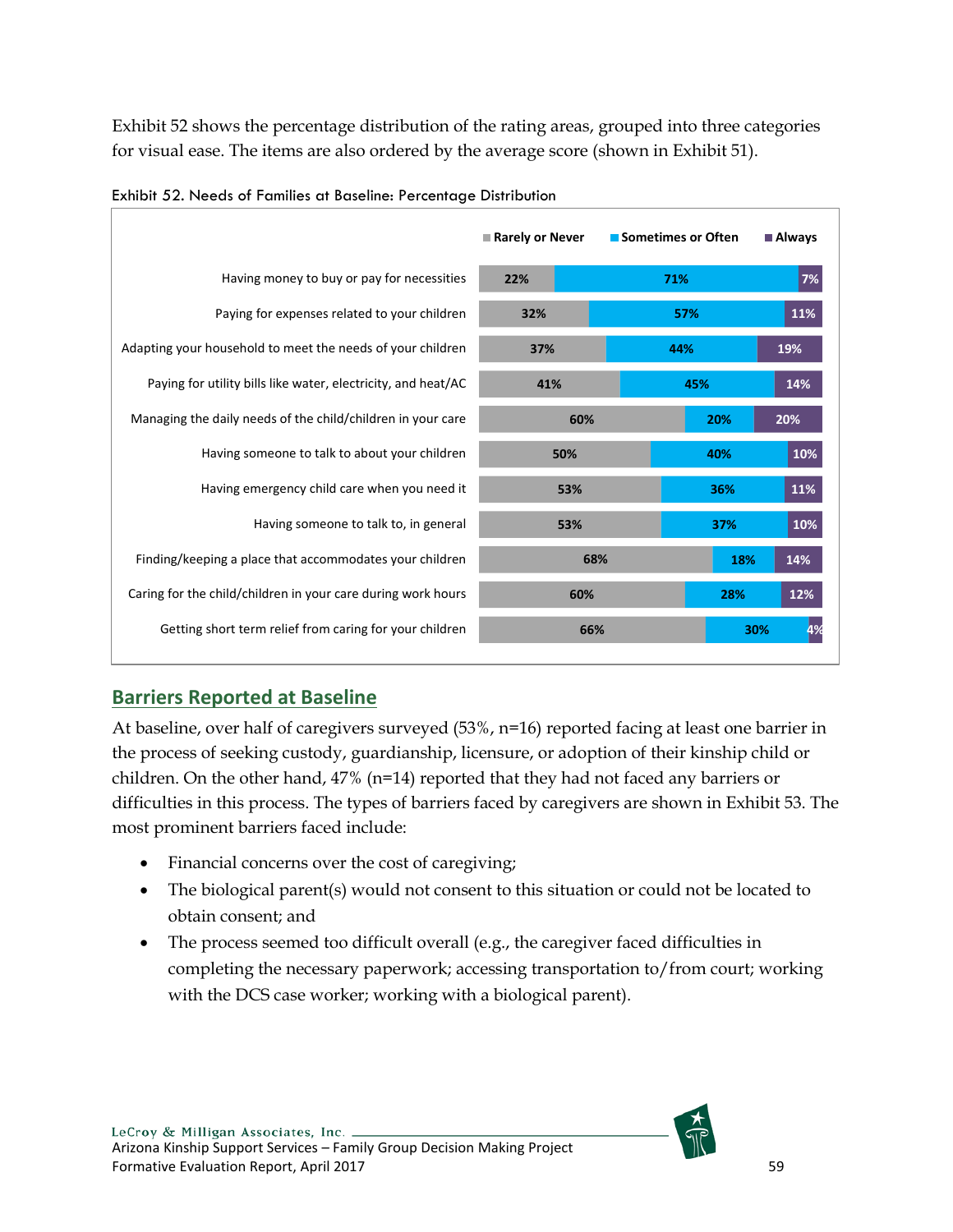| <b>Barriers</b>                                                          | Percent |    |
|--------------------------------------------------------------------------|---------|----|
| Financial concerns/cost of caregiving                                    | 33%     | 10 |
| Biological parents would not consent/cannot be located to obtain consent | 27%     | 8  |
| Process seemed too difficult or complicated                              | 17%     | 5  |
| DCS/court refused to grant custody/guardianship                          | 7%      | C  |
| Caregiver or family member is undocumented                               | 7%      |    |
| Caregiver's age or health                                                | 7%      | ົ  |
| Child is involved with the juvenile justice system                       | 3%      |    |

<span id="page-60-0"></span>Exhibit 53. Barriers in Seeking Custody, Guardianship, Licensure, or Adoption of Kinship Children at Baseline

(N=30; Respondents could select all the options that applied to them.)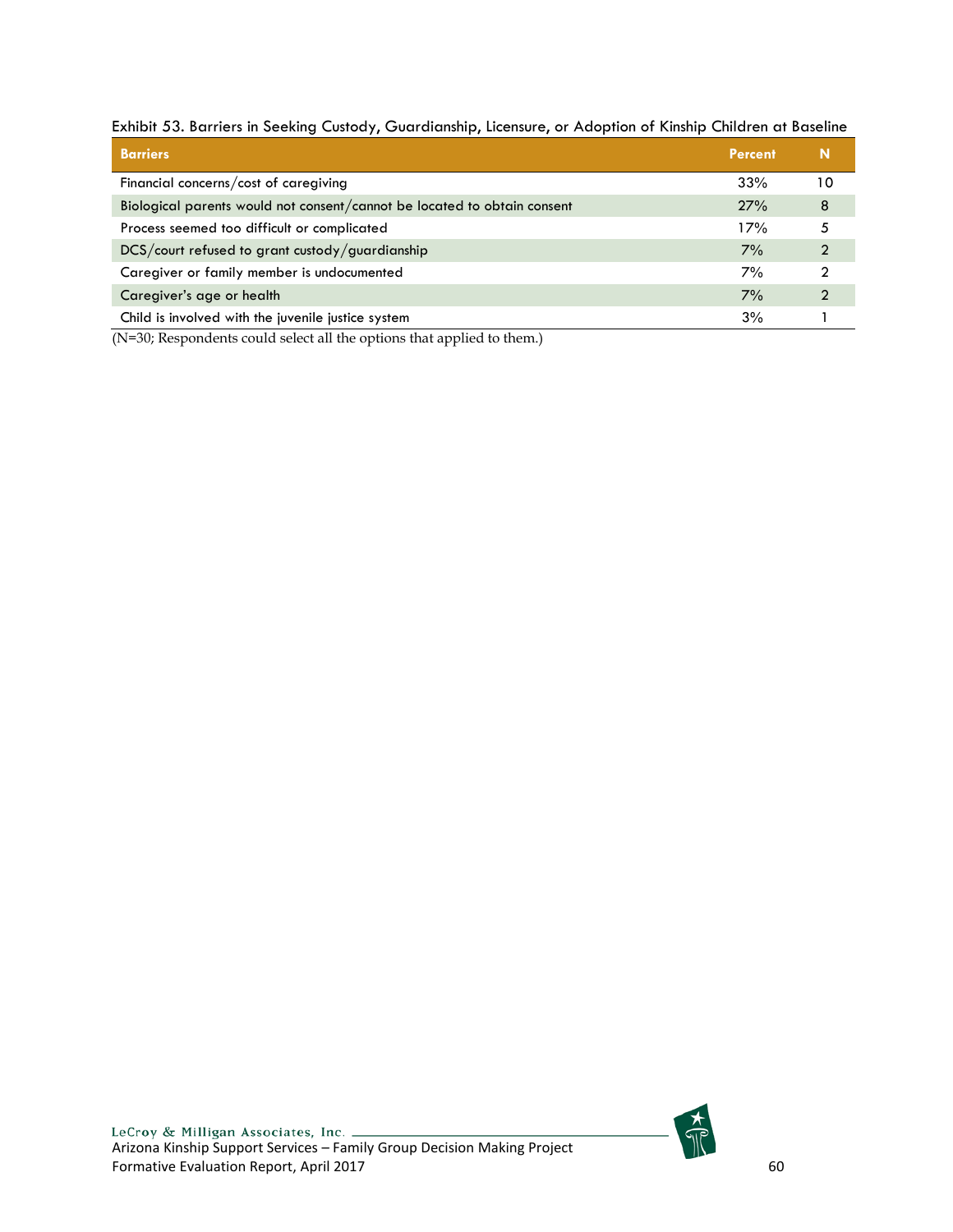# <span id="page-61-0"></span>**Caregiver Satisfaction**

| Formative<br><b>Evaluation Question</b>                                           | Instruments/<br><b>Data Sources</b>                   | Data<br><b>Collector</b> | <b>Collection Frequency</b>            | <b>Outputs Measured</b>       |
|-----------------------------------------------------------------------------------|-------------------------------------------------------|--------------------------|----------------------------------------|-------------------------------|
| l To what extent are<br>families satisfied with<br>the AKSS services<br>received? | <b>AzCA Perception</b><br>$\bullet$<br>of Care Survey | <b>AKSS</b><br>Staff     | • 2 months post receipt<br>of services | Satisfaction with<br>services |

# <span id="page-61-1"></span>**Perception of Care Survey Results**

The Perception of Care Survey is a satisfaction tool developed by AzCA's Compliance, Performance, and Quality Improvement Coordinator for Performance Evaluation. This instrument is available in both English and Spanish and may be administered online or on paper to caregivers, two months post receipt of services. A summary of results is provided to the evaluation team from AzCA. This survey was developed and tested under the auspices of the FRIENDS National Resource Center. Designed to measure improvements in a family's feelings of support, isolation, and competence, this is a self-report retrospective pre/post instrument. Exhibit 54 shows respondents' self-reported changes in seven areas, from before services began to the point of survey. Respondents rated each item on a 7-point scale: Strongly Disagree = 1; Disagree = 2; Slightly Disagree = 3; Neither Agree nor Disagree = 4; Slightly Agree = 5; Agree = 6; and Strongly Agree = 7. Exhibit 54 shows that statistically significant improvement was observed in all responses:

- 8. I have relationships with people who provide me with support when I need it.
- 9. I know who to contact in the community when I need help.
- 10. I have confidence in my ability to parent the child(ren) in my care.
- 11. When I am worried about the child(ren) in my care, I have someone to talk to.
- 12. I know how to meet my family's needs with the money and resources I have.
- 13. I can stand up for what my family and children need.
- 14. I make choices that reduce family stress.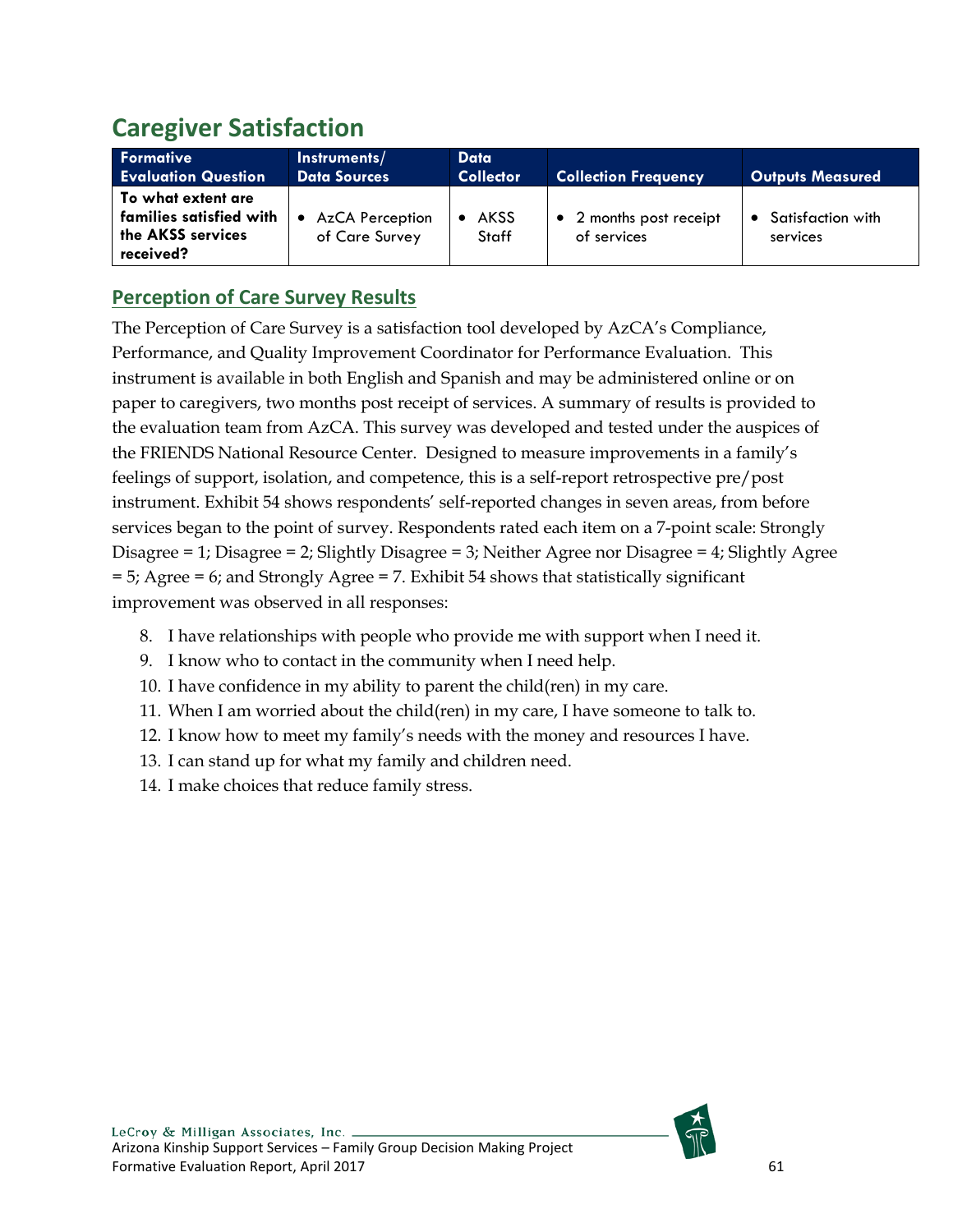

<span id="page-62-0"></span>

Areas that received the highest percentage of agreement ratings are that caregivers feel their ideas and opinions are welcomed and included in kinship services, and that services have helped them reduce their stress levels (see Exhibit 55). Satisfaction areas will continue to be monitored semi-annually to assess trends in data points over time. As needed, corrections will be made to improve programming to better meet clients' needs.



<span id="page-62-1"></span>Exhibit 55. Percentage of Caregivers that Agree or Strongly Agree with Satisfaction Areas

(N=279)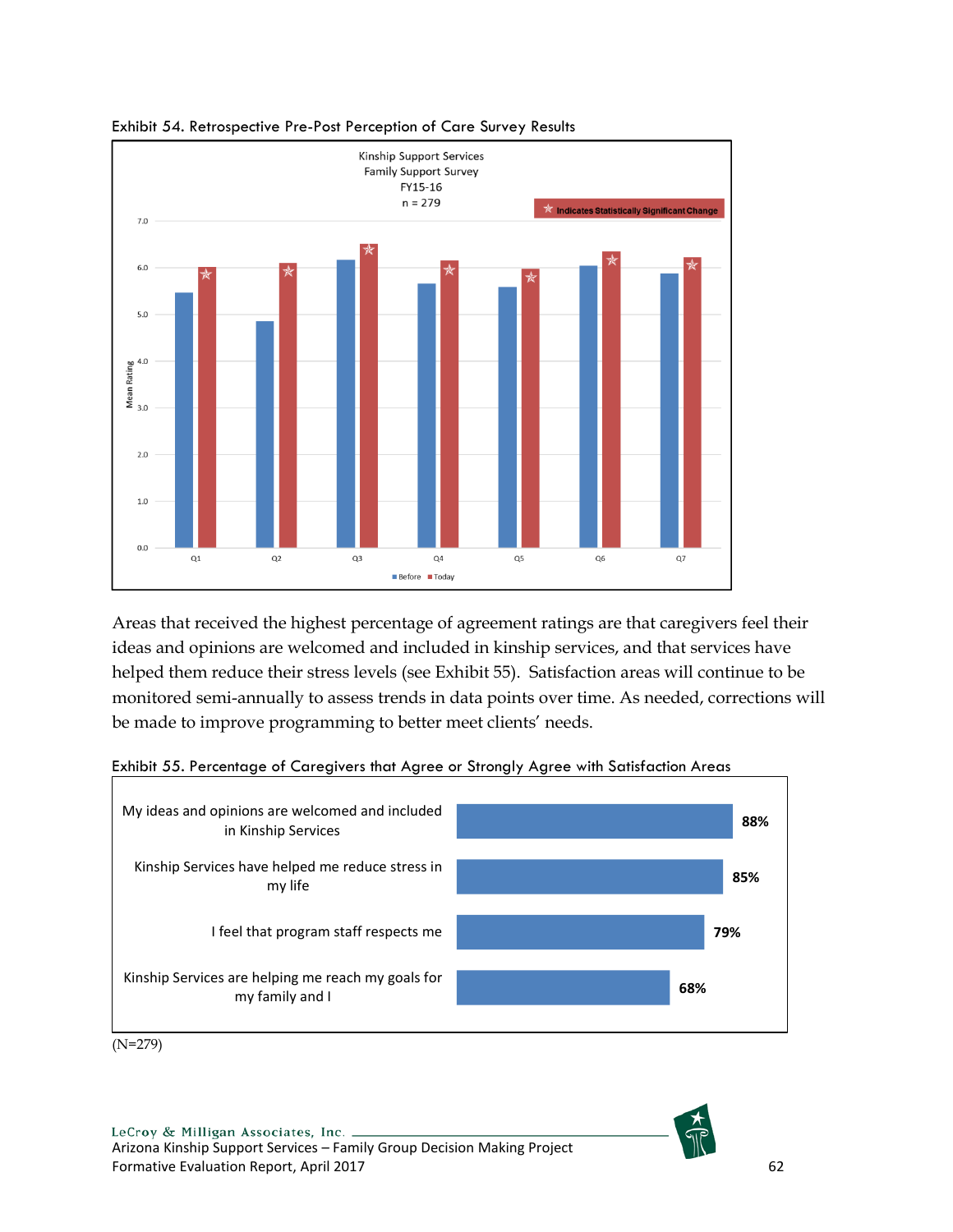# <span id="page-63-0"></span>Conclusions and Recommendations

This Formative Evaluation Report for AzCA's Arizona Kinship Support Services - Family Group Decision-Making Project (AKSS-FGDM) presents the result of process and output data collected on the project during FY1, from 9/30/2015 to 10/31/2016. This time frame encompassed three activities: (1) pilot testing of the project, including testing and refining project implementation and evaluation data collection protocols; (2) evaluation of project implementation (after the pilot testing phase); and (3) evaluation of the treatment condition's fidelity to the FGDM model (after the pilot testing phase).

# **1. What are the characteristics of the children and families in the control and treatment groups?**

During the formative evaluation period, the AKSS-FGDM project provided Information, Referral, and Connection (IRC) services to 770 kinship caregivers. A total of 35 eligible clients, caring for 78 kinship children, consented to participate in the study; none refused to consent. Of these caregivers, 40% (N=14 adults caring for 40 children) were randomly selected into the treatment group and 60% (N=21 adults caring for 38 children) were randomly selected into the control group. Two cases in the treatment group and one case in the control group closed before completing the study condition.

## **Key Recommendations**

- AKSS-FGDM staff will continue to recruit and invite eligible clients to consent to participate in the study. Our target number for the sample size is 300 caregivers. This study will measure outcomes at the caregiver level, as well as at the child level.
- Staff will also more formally track in the study database the clients who are invited to participate in the study but refuse to consent to participation.
- To minimize attrition, the evaluation team will work with AKSS-FGDM staff to develop a re-engagement protocol for clients who still have children in their care but who have discontinued services before study completion, for reasons of not being located by staff or withdrawal from services. Regardless of case closure reason, the evaluation team will still attempt to complete the follow-up survey with clients 6 months post closure date.
- The evaluation team will continue to monitor the randomization process performed by staff and monitor the percentage distribution of cases randomly selected to each study group. As the sample size increases, the evaluation team will monitor baseline equivalency for the study groups according to key demographic characteristics (e.g., gender and age if caregiver, etc.). This process will ensure that there is no statistically significant difference between study groups by key characteristics.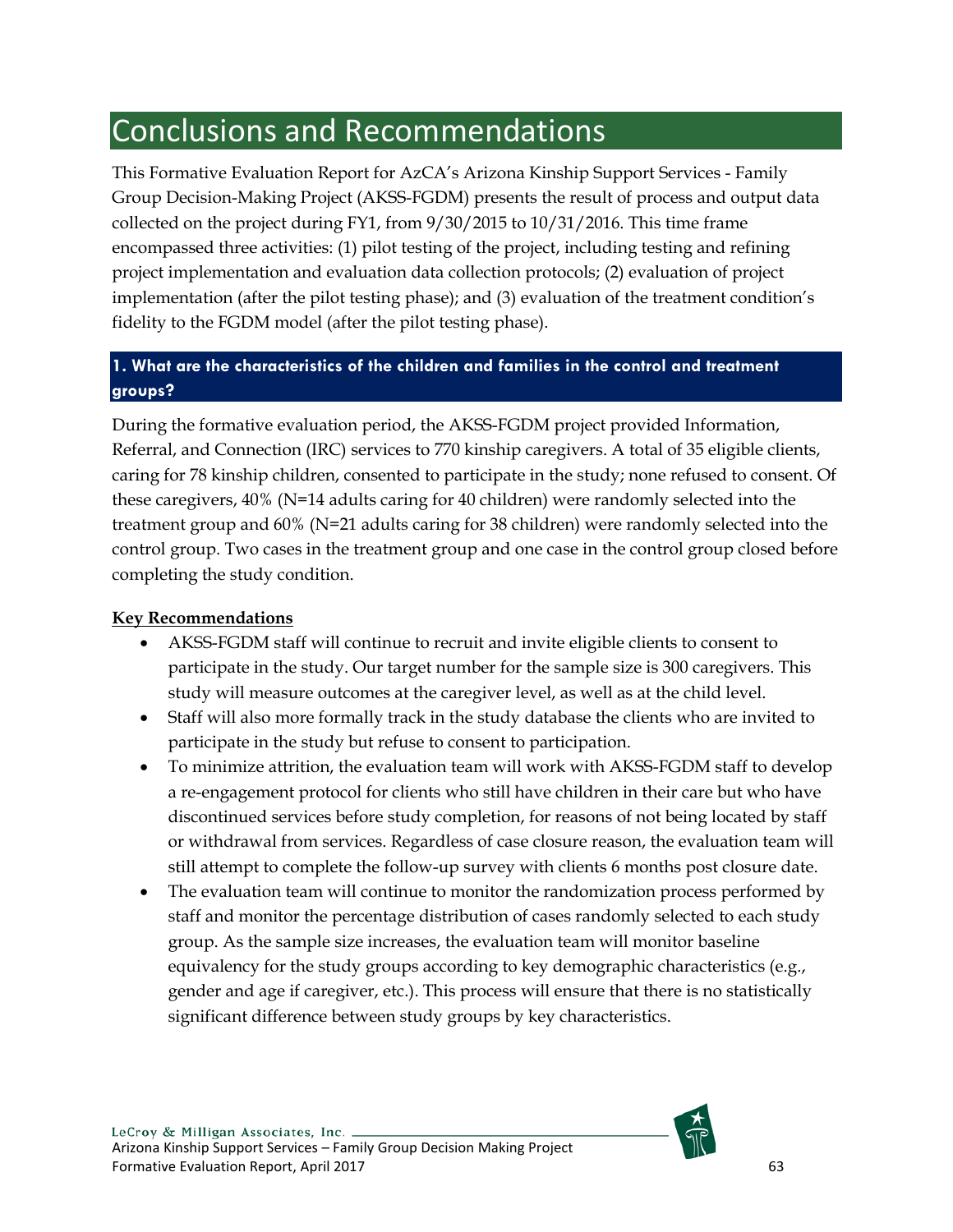# **2. How is the Project Implemented? How are clients referred to the project? What is the distribution of eligibility criteria?**

Referrals to the project were fairly evenly provided by the referral sources identified in the project's logic model: 31% of study referrals came from DAP, 31% from DCS, 16% from the AKSS IRC client pool, and 20% from other sources, such as behavioral health or other community-based services. All families in the study met at least one of the eligibility criteria for having an open case: 88% are in poverty and have a higher level of basic needs; 63% of caregivers are caring for three or more kinship children; 63% of caregivers are having difficulty establishing a legal relationship with the child or children in care; and 43% of cases have DCS involvement.

## **Key Recommendations**

- The project will continue to solicit referrals for study eligible cases from our project and community partners. Our target number for the sample size is 300 caregivers. This study will measure outcomes at the caregiver level, as well as at the child level.
- Through use of the Referral Form, staff and the evaluation team will continue tracking eligibility reasons for clients invited to participate in the study.

## **What Navigation Services are Provided?**

Navigation only clients (the control condition) received a total of 303 navigation services and FGDM + Navigation clients (the treatment condition) received a total of 231 services. The most commonly provided navigation service for both study groups is an office visit, with 26 instances averaging 51.5 minutes for the control group, and 30 instances averaging 57.2 minutes for the treatment group. No significant differences were observed in comparing the average duration of navigation services by study group. Other services utilized by study participants include attending Guardianship Clinics, topical education, special events, and Children of Incarcerated Parents programming.

## **Key Recommendations**

- The evaluation team will continue to track the "dosage" of navigation and other services provided to clients, including the total number and duration of services, by service type. We will continue to perform statistical tests to ensure that navigation services, which is the base study condition, is equivalent for each study group.
- Navigators will continue to support all clients in meeting the goals of their family plan/navigation plan, as this milestone indicates that a client has fully participated in services.

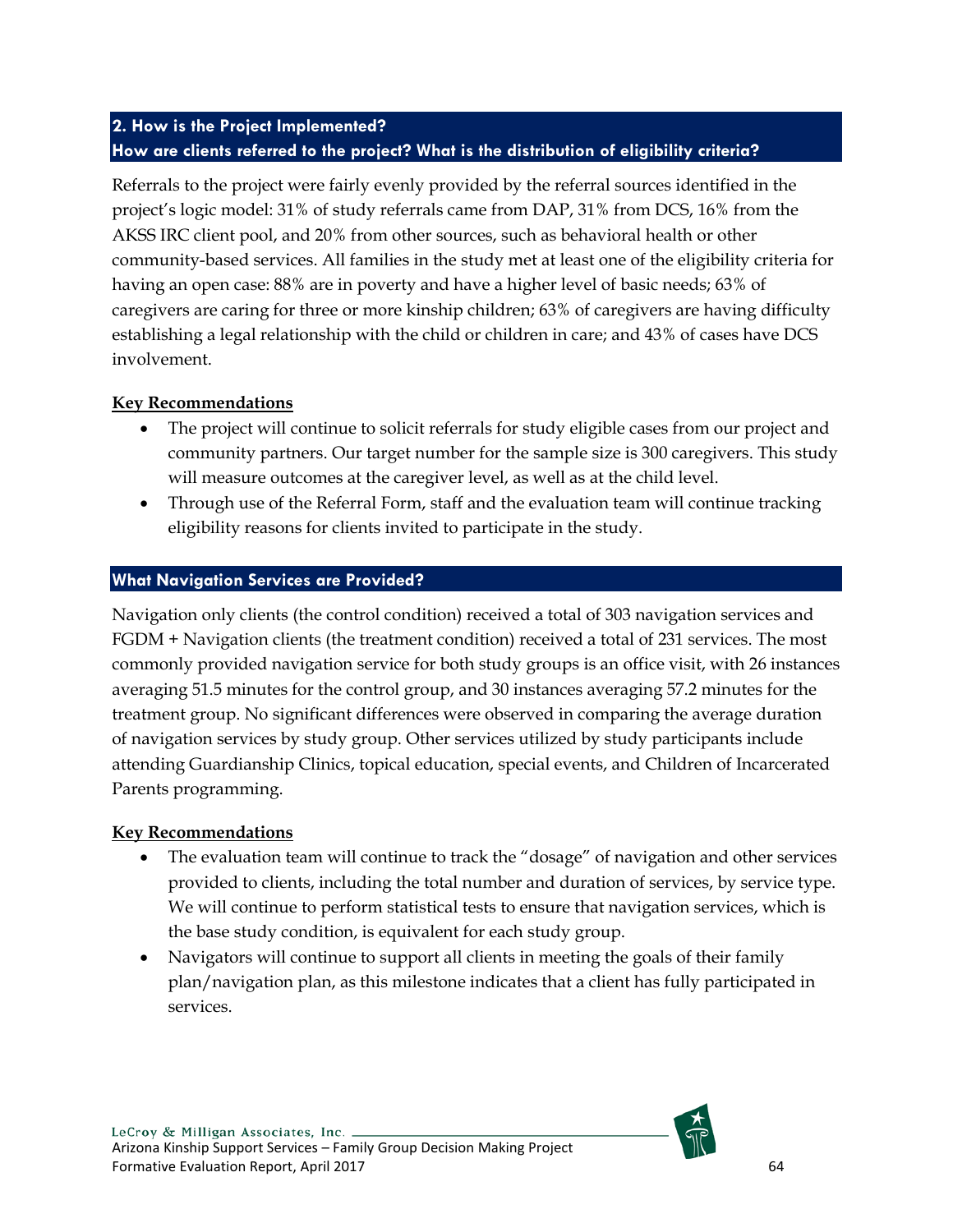## **What FGDM Services are Provided?**

During the formative evaluation phase, FG Coordinators engaged family members in 89 instances of preparation activities, averaging 21 minutes and ranging from one minute (such as a phone call or voice message) to 160 minutes. A total of three FGCs were held during this time frame, with an average duration of 203 minutes or just over three hours. At the end of the formative phase, FG Coordinators had just begun to carry out FGC review and follow-up activities, which includes sending the approved family plan to all parties involved and monitoring the family plan progress by checking in with the family at least every 30 days.

#### **Key Recommendations**

- FG Coordinators will continue to engage clients enrolled in the treatment group, with the goal of them completing at least one FGC and developing a family plan. FG Coordinators will continue to track service provision in the project database, as well as by completing the FGDM Fidelity Checklist. Fidelity checklists will be submitted semiannually to the evaluation team for review and analysis. Navigators will continue to support treatment group clients in meeting the goals of their family plan, as this milestone indicates that a client has fully participated in services.
- The evaluation team will continue to track the "dosage" of FGDM services provided to clients, including the total number and duration of services, by service type.

## **3. To what extent do staff implement FGDM services with fidelity to the Kempe Model?**

The fidelity assessment performed during the Formative Evaluation phase demonstrates that the AKSS-FGDM project has maintained fidelity to the FGDM model and core elements 1-4 and 6 (element #5 was not measured as post-meeting follow-up did not occur during this phase).

- 1. An independent coordinator is responsible for convening the family group meeting with agency personnel.
- 2. The agency personnel recognize the family group as their key decision-making partner, and time and resources are available to convene this group (i.e. to seek out and prepare family members for their roles in the decision-making process).
- 3. Family groups have the opportunity to meet on their own, without the statutory authorities and other non-family members present, to work through the information they have been given and to formulate their responses and plans.
- 4. When agency concerns are adequately addressed, preference is given to a family group's plan over any other possible plan.
- 6. Referring agencies support family groups by providing the services and resources necessary to implement the agreed upon plans.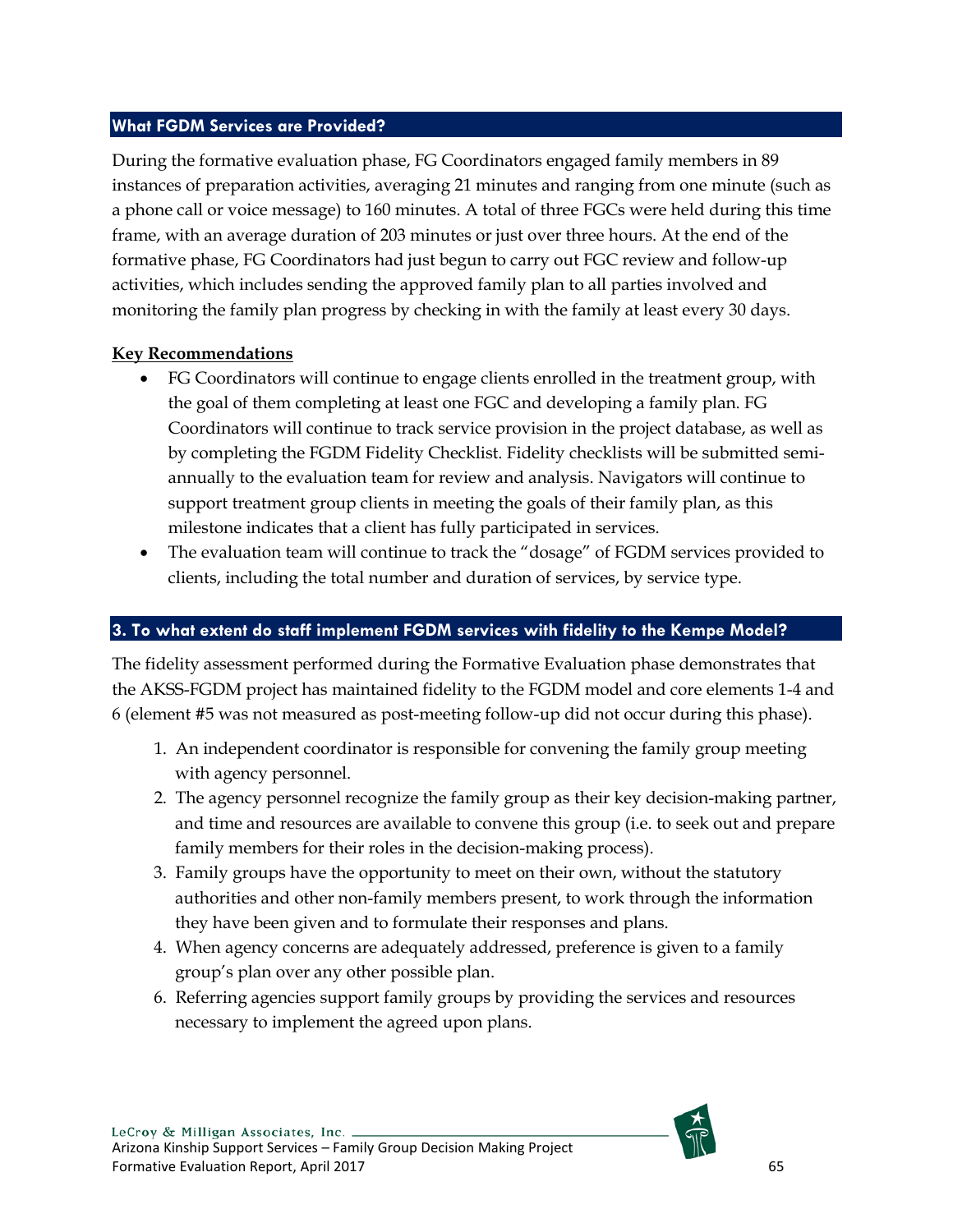## **Key Recommendations**

- Fidelity metrics will be monitored semi-annually to assess trends in data points over time. As needed, corrections will be made to improve fidelity. The project will also continue monitoring model fidelity at the case level through regular supervision of FGDM staff and Navigation staff.
- The evaluation team and program supervisors will collaborate to develop an FGC Record Review tool and protocol in FY2, as part of the expanded evaluation methodology.

# **4. How do staff successfully engage families to use the FGDM model?**

FG Coordinators and Navigators identified the following strategies that they have implemented to successfully engage families to use the FGDM model:

- Listening well during the first interaction;
- Encouraging the caregiver to share their story;
- Asking open-ended questions;
- Culling and naming the family's strengths;
- Describing the FGDM meeting as a benefit for the family even if it initially feels like an imposition;
- Empowering and honoring the family's right to choose their own plan;
- Following up with families and assisting them in implementation their plan;
- Using motivational interviewing to engage families during times of crisis as well as times of calm.

## **Key Recommendations**

- FG Coordinators and Navigators must receive initial and ongoing training, ensuring they are thoroughly trained in all aspects of the service process, not just their area of expertise.
- FG Coordinators and Navigators must embrace the premise that families can indeed formulate family plans and be well-versed in family engagement methods. Staff should be continually supported in developing their skills to engage families and promote the FGDM model as beneficial for families.

# **5. What are the strengths, facilitators, challenges, and barriers to model implementation?**

Key **strengths** of the project are the FGDM and Kinship Navigation models, staff capabilities, and use of the project's database as a data tracking tool. Key **facilitators** are the need for services in the community, staff teams and staff collaboration, staff skill sets, and training received on the FGDM model. Key **challenges and barriers** identified include: family recruitment, engagement, and retention; utilizing an RCT study design; family engagement in the FGDM process; need for bilingual staff; staff collaboration, and managing project expectations.

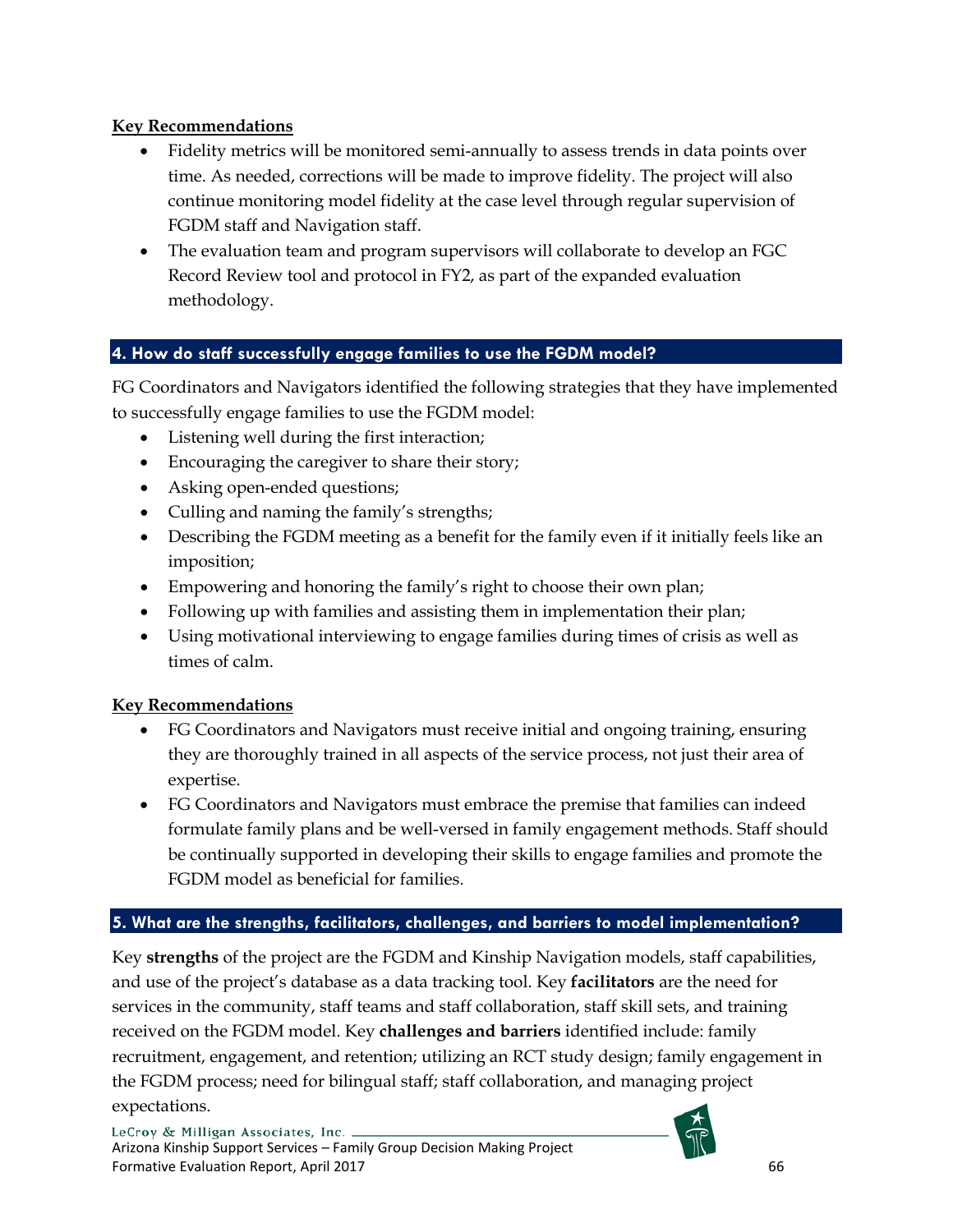Contextual factors that **positively impact project implementation** include: the need for services in the community; support and enthusiasm of staff and project partners for this project and referring appropriate families; collaboration of staff teams (FGDM and Navigation staff) to support families; and staff learning that has occurred throughout the pilot and formative phase, through hands-on work, use of "practice cases," supervision, and training. Contextual factors that **negatively impact project implementation** include: staff turnover; adequately trained staff, even in times of turnover; project partners' limited understanding of AKSS-FGDM services; and low number of referrals from community partners.

## **Key Recommendations**

FG Coordinators, Navigators, and Supervisors put forth the following recommendations as best practices that the AKSS-FGDM project should follow when implementing the FGDM model.

- FG Coordinators and Navigators must receive initial and ongoing training, ensuring they are thoroughly trained in all aspects of the service process, not just their area of expertise.
- FG Coordinators and Navigators must understand and respect each other's roles in the process; as a "staff team," FG Coordinators and Navigators must have continuous communication and collaboration to best support families throughout the FGDM process.
- FG Coordinators and Navigators must embrace the premise that families can indeed formulate family plans and be well-versed in family engagement methods.

## **6. What are barriers to permanence that affect families served?**

The baseline survey included a modified Family Needs Scale (FNS) to assess family needs specific to this project. A higher average score indicates that the area is a greater need for the caregivers surveyed. Four areas that produced the highest average scores (ranging from 2.7 to 3.0, out of 5.0 – representing always a need) are: financial security to pay for necessities, expenses for their child, and utility bills; and adapting their house to meet the needs of the child in care. Over half (53%) of caregivers reported on the baseline survey that they faced at least one barrier in the process of seeking custody, guardianship, licensure, or adoption of their kinship child or children. The most prominent barriers include:

- Financial concerns over the cost of caregiving;
- The biological parent(s) would not consent to this situation or could not be located to obtain consent; and
- The process seemed too difficult overall (e.g., the caregiver faced difficulties in completing the necessary paperwork; accessing transportation to/from court; working with the DCS case worker; working with a biological parent).